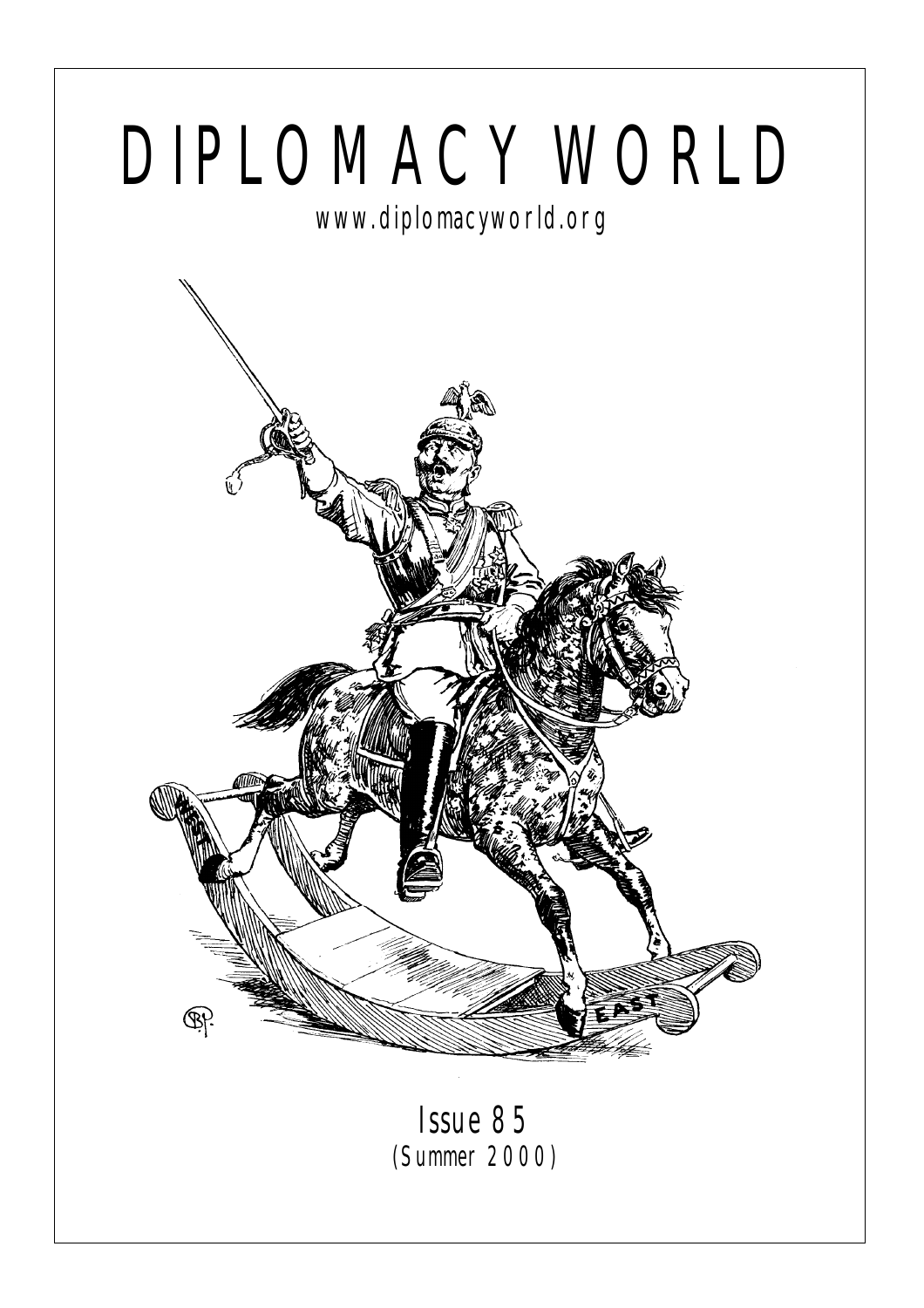## **Contents**

#### *Diplomacy World is edited by Stephen Agar and Jim Burgess*

| Editorial<br>by Jim Burgess                                                        | Page 3  |
|------------------------------------------------------------------------------------|---------|
| Diplomacy World Interview:<br>Jim Burgess Discusses Hobby History with Edi Birsan  | Page 5  |
| Page The DipCon Story - The Early Years<br>by Edi Birsan and Friends               | Page 10 |
| The SWAT Approach in Diplomacy<br>by Mark Fassio                                   | Page 14 |
| How To Lose Friends and Irritate People<br>by Doug Kent and Jack "The Sack" McHugh | Page 17 |
| Calhamer On Diplomacy by Allan B. Calhamer<br>Reviewed by Conrad von Metzke        | Page 19 |
| Selected Diplomacy Web Sites<br>by Tim Miller                                      | Page 21 |
| Diplomacy for Fewer Than Seven Players<br>by Allan Calhamer                        | Page 22 |
| What Do You Do When You Have To Guess?<br>by Stephen Agar                          | Page 23 |
| Variants<br>by Scott Morris                                                        | Page 27 |
| 1900<br>by B.M Powell                                                              | Page 28 |
| <b>Warlock Diplomacy</b><br>by Scott Morris                                        | Page 34 |
| Diplomacy Diary<br>from Diplomatic Corps Website                                   | Page 37 |
| <b>Backpage Comment</b><br>by Phil Reynolds                                        | Page 40 |

## **Subscriptions**

**Diplomacy World** appears four times a year and is available as a postal zine – cost \$3 per issue in North America, £2 per issue in the UK and £3 per issue in the rest of the world.

North American subs should be sent to David Partridge, 15 Woodland Drive, Brookline, NH 03033, USA. Email: [rebhuhn@rocketmail.com](mailto:rebhuhn@rocketmail.com)

Rest of World subs should be sent to Stephen Agar, 47 Preston Drove, Brighton, BN1 6LA, UK. Email: [stephen@meurglys.com](mailto:stephen@meurglys.com)

**Diplomacy World** is available free on the Internet, as a web zine or as a PDF file. Go to [http://www.diplomacyworld.org](http://www.diplomacyworld.org/)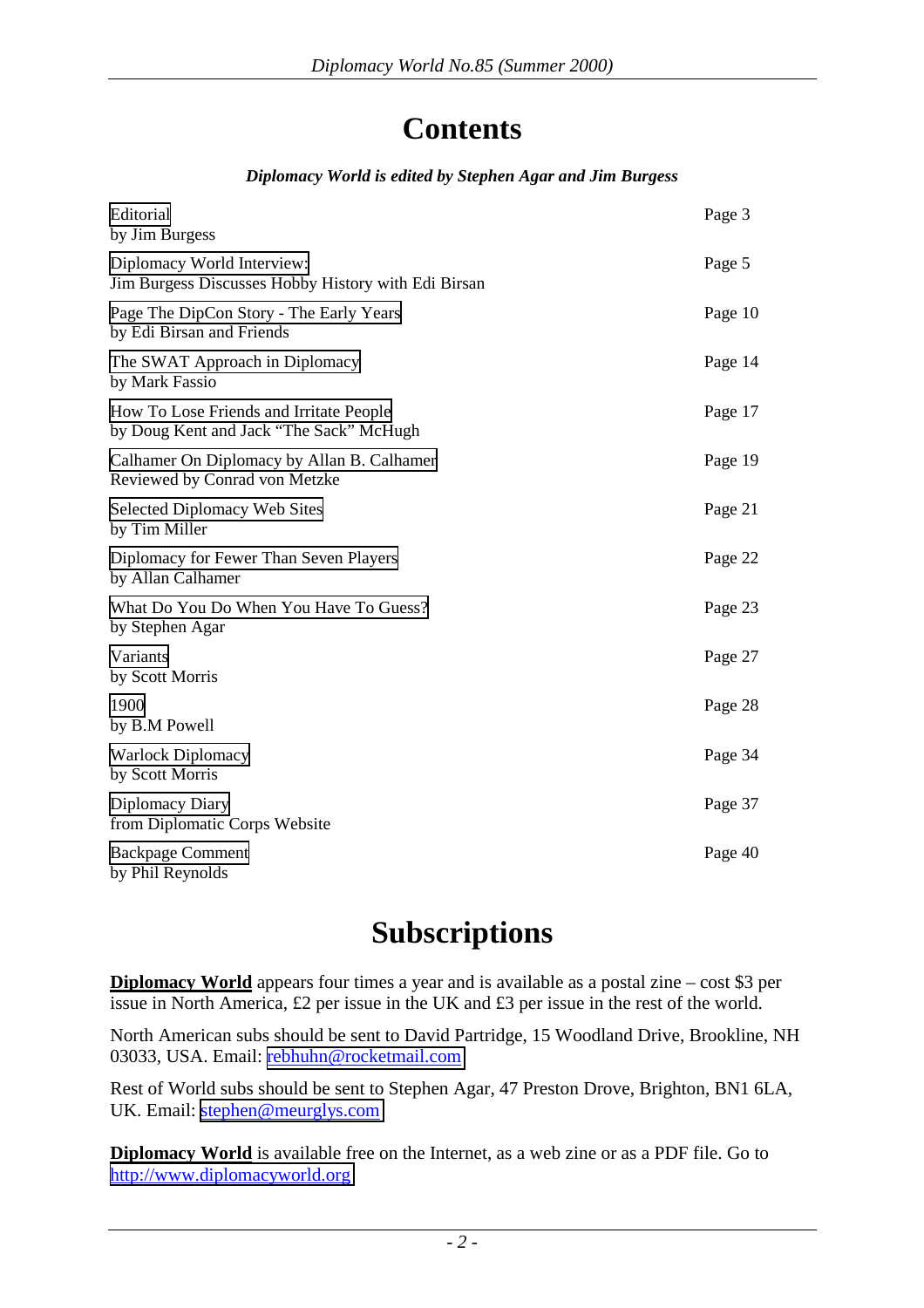## **Editorial:** *Diplomacy World* **Returns**

#### **by Jim Burgess**

<span id="page-2-0"></span>*"Observe good faith and justice towards all Nations; cultivate peace and harmony with all (Paragraph 31)… In the execution of such a plan, nothing is more essential, than that permanent, inveterate antipathies against particular Nations, and passionate attachments for others, should be excluded; and that, in place of them, just and amicable feelings towards all should be cultivated. The Nation, which indulges towards another an habitual hatred, or an habitual fondness, is in some degree a slave. It is a slave to its animosity or to its affection, either of which is sufficient to lead it astray from its duty and its interest. Antipathy in one nation against another disposes each more readily to offer insult and injury, to lay hold of slight causes of umbrage, and to be haughty and intractable, when accidental or trifling occasions of dispute occur. Hence frequent collisions, obstinate, envenomed, and bloody contests. The Nation, prompted by ill-will and resentment, sometimes impels to war the Government, contrary to the best calculations of policy. The Government sometimes participates in the national propensity, and adopts through passion what reason would reject; at other times, it makes the animosity of the nation subservient to projects of hostility instigated by pride, ambition, and other sinister and pernicious motives. The peace often, sometimes perhaps the liberty, of Nations has been the victim (Paragraph 32).* 

*"So likewise, a passionate attachment of one Nation for another produces a variety of evils. Sympathy for the favorite Nation, facilitating the illusion of an imaginary common interest, in cases where no real common interest exists, and infusing into one the enmities of the other, betrays the former into a participation in the quarrels and wars of the latter, without adequate inducement or justification. It leads also to concessions to the favorite Nation of privileges denied to others, which is apt doubly to injure the Nation making the concessions; by unnecessarily parting with what ought to have been retained; and by exciting jealousy, ill-will, and a disposition to retaliate, in the parties from whom equal privileges are withheld. And it gives to ambitious, corrupted, or deluded citizens, (who devote themselves to the favorite nation,) facility to betray or sacrifice the interests of their own country, without odium, sometimes even with popularity; gilding, with the appearances of a virtuous sense of obligation, a commendable deference for public opinion, or a laudable zeal for public good, the base or foolish compliances of ambition, corruption, or infatuation (Paragraph 33)…. Such an attachment of a small or weak, towards a great and powerful nation, dooms the former to be the satellite of the latter (Paragraph 34)."* 

#### *Excerpts from George Washington's Farewell Address September 19, 1796.*

Greetings. I choose to welcome everyone to this new regime of *Diplomacy World* with this quote from over 200 years ago for a few different reasons, some of which I will get into a bit and others which I leave to the reader. The proximate cause for me picking up Washington's Farewell Address (his announcement that he would NOT be running for a third term as President of the United States) was a recent quiz given to US college students showing how ignorant they were of civics. The overall performance of these college students on this quiz was horrendous, some of you undoubtedly spotted the headlines. I sat down and took the quiz (which was reprinted in its entirety in a recent *NY Times*). I thought all of the 50 or so questions were trivially easy (the questions had four multiple choice answers, but I didn't need the prompting so you can see how easy they really were), except for the one question I missed concerning this Farewell Address. I then realized that I had never read this Address. The entire address is worth reading though as other parts of it clearly show the influence of Alexander Hamilton, who augmented the diplomatic excerpt above with thoughts on the need for commercial interests to dominate over diplomatic interests to maintain the peace.

However, more germane is the advice to Americans to cultivate peace and harmony without showing overt preferences for one over another. This is the philosophy that Stephen and I plan to stick to in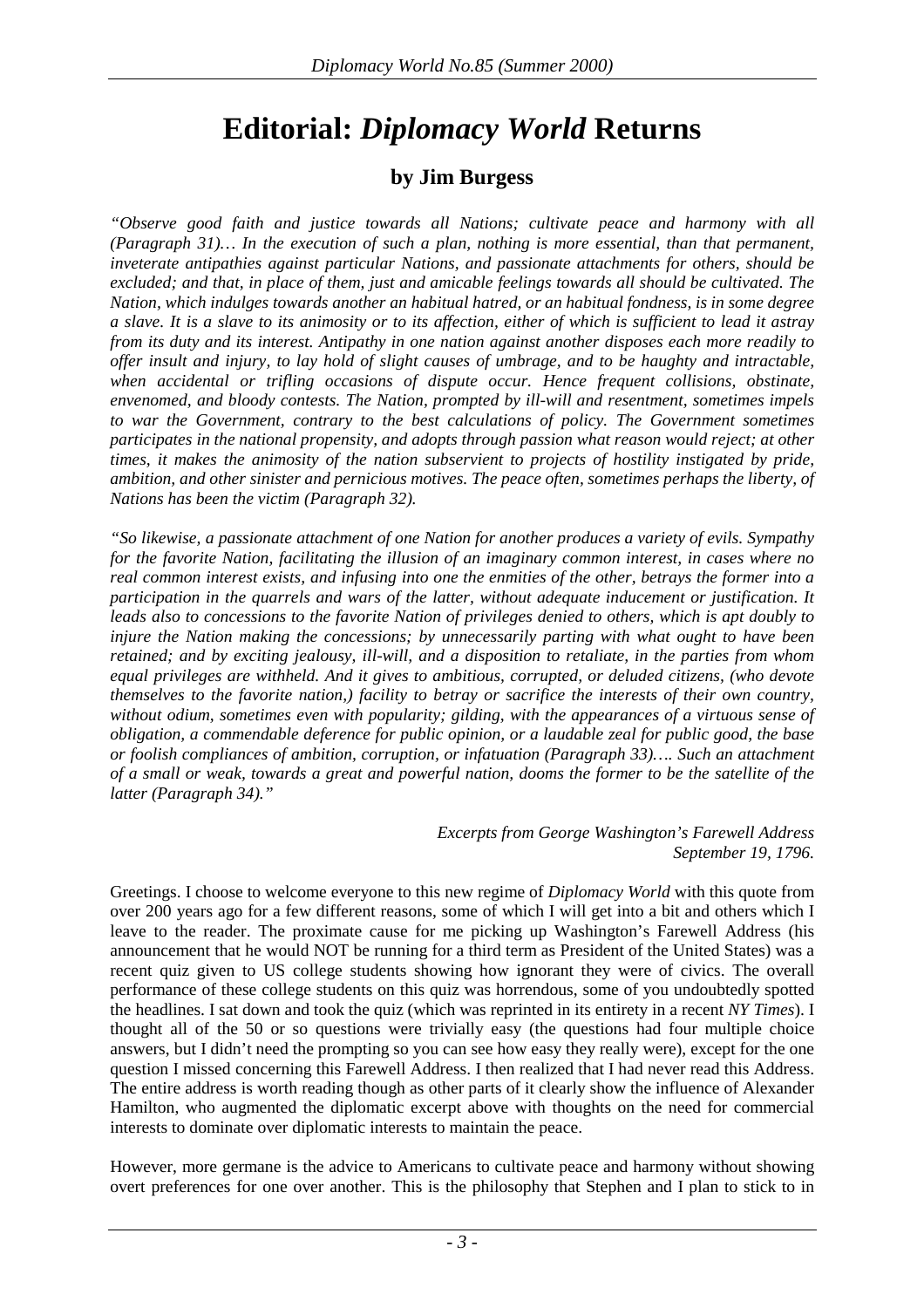*Diplomacy World* – a productive and entertaining mix of articles that will not allow antipathies (petty or severe) to mar its pages. Secondly, of course, we really mean *Diplomacy World* in this incarnation truly to be worldwide in scope, limited only by the choice of English as the language of publication. One signal is in taking on Stephen Agar as a co-editor (and we hope other Brits and people from other countries climb onto the Editorial Board), so for the first time the top of the masthead gets out of the North American continent. Let us all agree from the start that this will not be an issue, *DW* belongs to the entire worldwide hobby and the entire hobby belongs to it. If something is missing, it is because YOU have not written about it for print.

I believe that Diplomacy is "The Game" in the purest sense. The concept has been copied or adapted but never superceded. One essential aspect of it is that it engages strategy at the same level that George Washington was thinking on in this address. Another is that it challenges us to consider the panoply of ethical issues mentioned above and more, but yet it still is a game and as a game is played for fun. We shall try to have fun balanced with serious study of all aspects that touch on the game of Diplomacy. And to find that balance, we will be relying on each and every one of you to keep us on track. But I implore you from the start to do so in the spirit of peace and harmony. The way to accomplish this is by correcting problems through your own influence and actions. If you don't think there are enough "tactics articles" appearing, then write your own or entice someone whose tactics you respect to write for us. If you think my interviews are too light or I'm not interviewing diverse enough people, then suggest more serious questions, subjects, or objectives. If you think the Editorial Board needs augmenting in any particular direction, then help us out by volunteering or making suggestions. We desire, no even demand, your input. But make it positive and constructive.

Next, I want to thank Doug Kent for allowing and encouraging Stephen and I to take this step forward. We are NOT going to bog down the restart of *Diplomacy World* with the commitments of the past; however, Doug is going to attempt to make good on all financial obligations. He still has all those records, not Stephen or I. We all agreed that part of the difficulty in getting *DW* started again was this albatross. Similarly to what was done once before by Larry Peery, we are starting off on a new foot. We will attempt to reconcile records at some point, in which case future credit will be awarded. We have financial volunteers to assist though if anyone wishes to insist that they have credit coming and want it now. Please CC Doug Kent on any communications by E-Mail or post that you make on this issue (addresses for Doug and the Editors appear together elsewhere). As Stephen discusses in the Subscriptions section, though, the primary intent of the new *DW* is to make it into a freely available webszine, primarily in Adobe Acrobat PDF format. This commitment extends back to the very beginning of *DW* in the early 1970's. We will be putting the entire catalog of *DW* from its beginning to the present on the *DW* web page. Stephen already has begun this task and my thanks go to him for this effort. Of course, *DW* also will be available by post as well for those who are willing to pay and prefer that format. Next, regarding articles on hand or previously submitted that have not yet been published: Doug Kent has passed the paper originals of submitted articles to me. Our preferred format for article submission is electronic, via E-Mail or floppy disk. Reading through all of this material (no correspondence more recent than a year and a half ago), I decided to go ahead and publish this restart issue totally with new and recent material. This seemed to be the best way to look forward. If anyone has an article that they believe was in the pipeline and they still want published in *DW*, then by all means contact me ASAP. We can talk about it for the next or subsequent issues.

People also may ask about relationships with *[The Diplomatic Pouch](http://www.diplom.org/)* or *[The Diplomatic Corps](http://www.diplomaticcorps.org/)*. Stephen Agar and myself are still on the Board of *The Diplomatic Pouch* in our roles for co-ordinating the postal information and the publication of *The Abyssinian Prince* (my szine) on the web. We informed that board of our intentions before we started. And we view these entirely as complementary productive efforts. Quite naturally, the *Pouch* is likely to spend more time focusing on the Judge hobby, rec.games.diplomacy, and other parts of its historic strengths. We will undoubtedly tend to focus on other things, but students of the game and hobby members will want to keep reading both and both will be made better (we believe) through the friendly competition. The relationship with *[The](http://www.diplomaticcorps.org/)  [Diplomatic Corps](http://www.diplomaticcorps.org/)* will be similar (though that is primarily an organization with a web page and not a magazine) but tending to be even stronger because of the synergies already obvious between the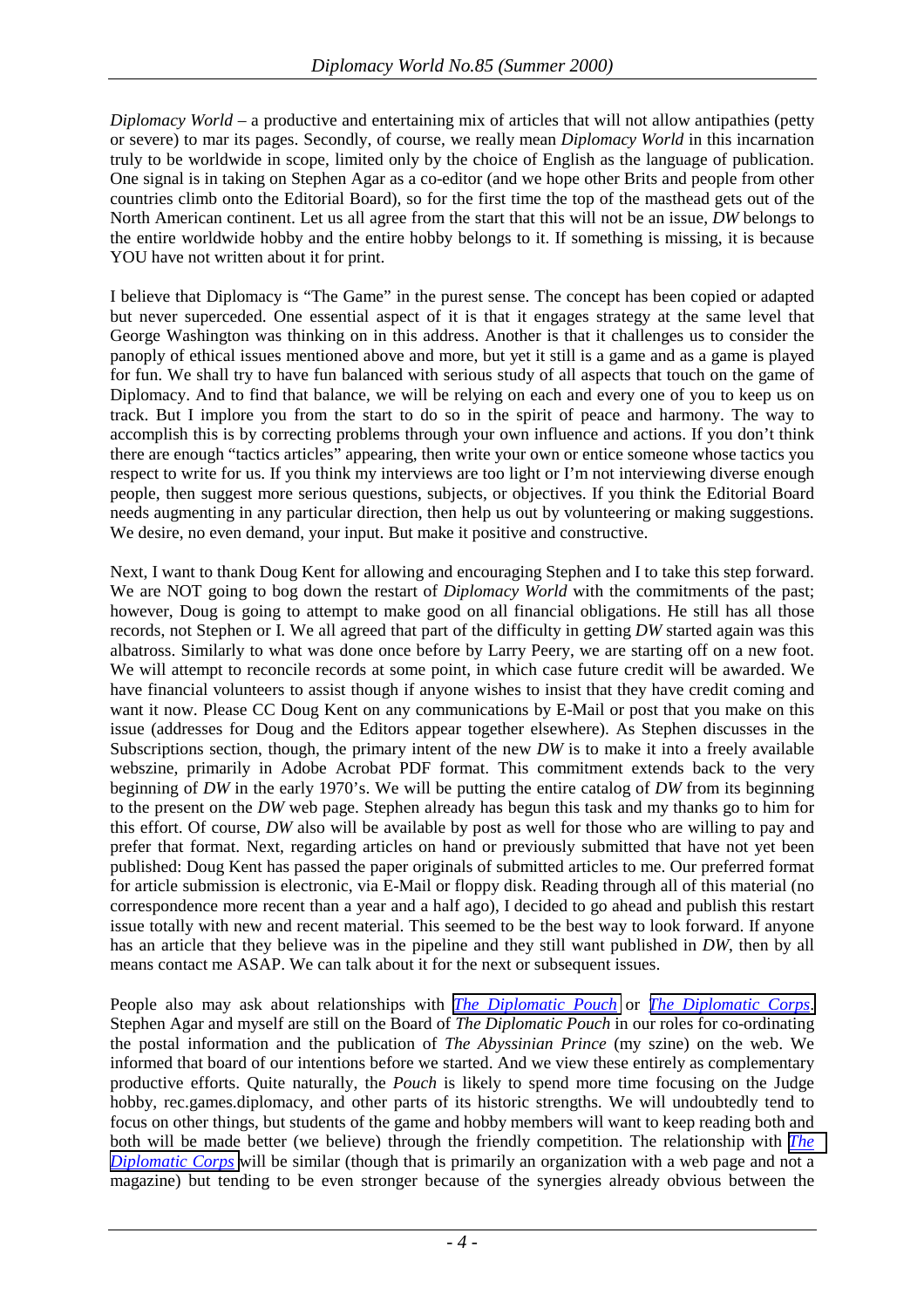<span id="page-4-0"></span>efforts (more on that elsewhere in this issue). The *Corps* has had an advertisement on our return on their web page for some time.

Please, if you have any questions or concerns whatsoever, do not hesitate to discuss them with any member of the *Diplomacy World* Editorial Board. We have lots of exciting plans for the future which we will be sharing with you in due course. First, the contents of this issue. Since we will be announcing and distributing first copies of the new *DW* at the combined World DipCon/DipCon in Baltimore at the beginning of August, a brief history of the beginnings of DipCon by Edi Birsan (with help from Fred Davis and others) seemed to be very appropriate. Edi also happens to be the first target (oops, I mean subject!) of my Interview Series. We also have an article from longtime *DW* contributor Mark Fassio on aggressive "SWAT" tactics for obliterating your opponents, a fun article from former Co-Editors/Publishers Doug Kent and Jack McHugh on "higher order" strategies, and an article on "guessing" by current fellow Co-Editor Stephen Agar. It also is highly appropriate to mention the "founder of the feast" Allan Calhamer and his new book, so we have Conrad von Metzke reviewing *Calhamer on Diplomacy*. New variants editor Scott Morris has his own introduction to what he plans to do, along with an article on 1900 by B.M. Powell and rules for "Warlock Diplomacy" by Scott himself. In its new incarnation as both a webszine and a postal szine, it will be important to have material to help people cross over between hobbies, so we have some announcements on major FTF conventions and a discussion and review of some great Diplomacy oriented Websites out there by Tim Miller. We've made a start at efforts to bring some color and graphics into *Diplomacy World* that I hope are pleasing, including photographs – now you will know what I look like – so future authors are asked to think about form as well as content in coming up with article ideas.

Now to harken back to George Washington, let's observe good faith and justice towards all people and organizations in the Diplomacy Hobby; cultivate peace and harmony with all. See you all next issue!

> Jim Burgess Co-Editor, *Diplomacy World*

# **Diplomacy World Interview**

#### **Jim Burgess Discusses Hobby History with Edi Birsan**





This is the first interview in a series that we expect will appear in each issue of the new *Diplomacy World*. I decided to begin with Edi Birsan for a number of reasons: (1) He is one of a few people fully active in the hobby from its beginnings in the mid-1960's to date; (2) He also is active not just in the postal world, but more importantly the wider Web based hobby of today; and (3) He has been actively involved with Hasbro in its takeover of the copyright for the game. He also is one of the hobby's very best Diplomacy players, but as Edi says himself, he has written extensively on tactics before,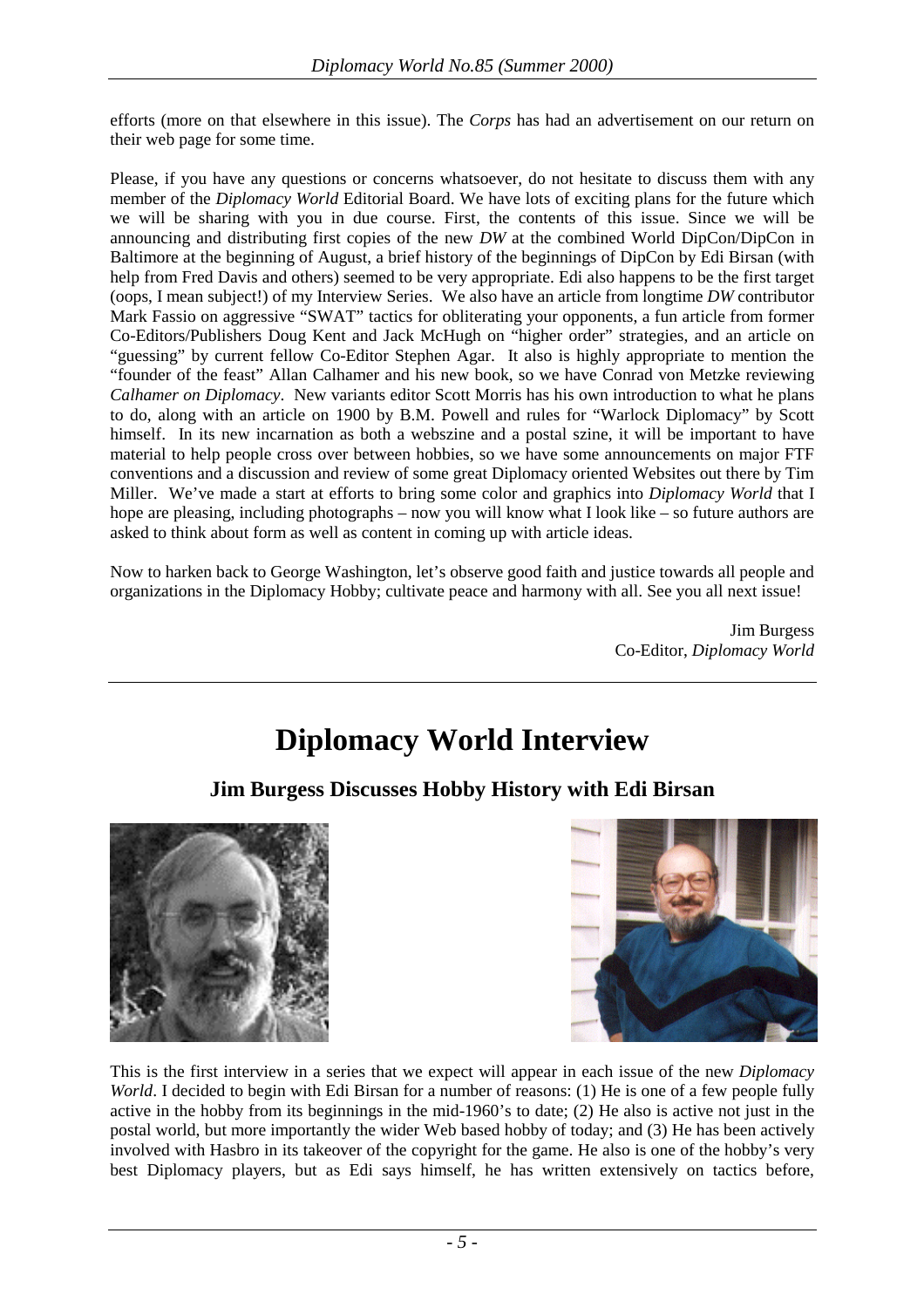especially in *Diplomacy World*. Thus, we will only lightly touch on the play of the Game in this interview itself, though we will catalog Edi's achievements in the background. Others who would like to be interviewed in future issues should contact me at **burgess@world.std.com** and I will be attempting to alternate interviewing US hobby figures and non-US people.

Background: Edi Birsan's first period of fame in the Diplomacy hobby was as a player in the mid sixties when he was considered the first juvenile delinquent in the hobby and then increased his skill and reputation throughout the sixties by becoming the first person to win postal games with all 7 countries. With his victory in the first champions game -- 71BC in *Diplomacy World*'s precursor, *Hoosier Archives* -- he was recognized as the postal hobby's first world champion. He would eventually be a perennial invitee into *Diplomacy World*'s invitational games, finally winning the first and only *Diplomacy World* Trophy for his second win. He also has a string of draws in the invitational games as well as a few eliminations. The *Diplomacy World* archives of all back issues will soon be part of the *Diplomacy World* web page we are putting together, so these historic demo games can be studied by everyone.

As a player he is probably best known for the Lepanto Opening, the most widely known of the named openings which were published in the early 70's, but Edi first used it in FTF play in NY in 1966. He was also the author of several other opening articles including the more current revival of the Sea Lion opening for France and Germany against England. He pioneered writing up articles on the play of the Game and popularized tactical discussions in a hobby that in the sixties was mostly involved in press releases and story development.

Through the early 1970's he ran two major zines (*Arena* for 60 issues and *Dune* for 83 issues from 1972 to 1975) and was heavily involved in the IDA (International Diplomacy Association) as its first and most successful President -- leading the charge in the publishing of the 1975 IDA Handbooks for Players and GMs. He also was on the organizing committee for the 1976 DipCon IX in Baltimore, running that tournament with Mike Rocamora. To this day it is the largest tournament ever held in North America with 29 boards played on the first round. Edi writes more about this and early DipCon's in another article elsewhere in this issue. At the time living near New York City, he also was a major organizer of local FTF events. Not only that, but he also was the inventor of the International Subscription Exchange with Dave Johnson in the UK and the first USA representative (a position I now hold) from 1974 to 1976.

After moving to Europe in the late 1970's, Edi went into semi-retirement. The IDA faded away under subsequent leaders. He concentrated his play in the yearly DipCon tournaments after returning to the States in 1980 and being hounded by Larry Peery to get back to the hobby in some form. He still played in a few postal games here and there, but recently, after I invited him to play in the Demo Game Ghodstoo, his postal/email Diplomacy hobby involvement has grown tremendously and he was a major liaison with Hasbro (the current holder of the Diplomacy game copyright) and organized the Diplomatic Corps which is currently one of the hobby's major international organizations with a comprehensive web site www.DiplomaticCorps.org.

Now to the interview, my questions are headed by my initials (JB) and his answers with his (EB):

JB: I'd like ask you about your many transitions in hobby involvements, as well as your view of the future. But first, I don't want to dwell too long on the past, yet a few questions about the 1970's may be helpful as background. Much of this is before my active involvement in the hobby too. First, tell us about your two major szines, *Arena* and *Dune*. What were they like?

EB: First they are `zines. Where this `s' came from I have no idea.

JB: I suspect I might continually throw people off with my peculiar spelling, so I don't get asked this every time, we'll call them zines. OK, what about your zines?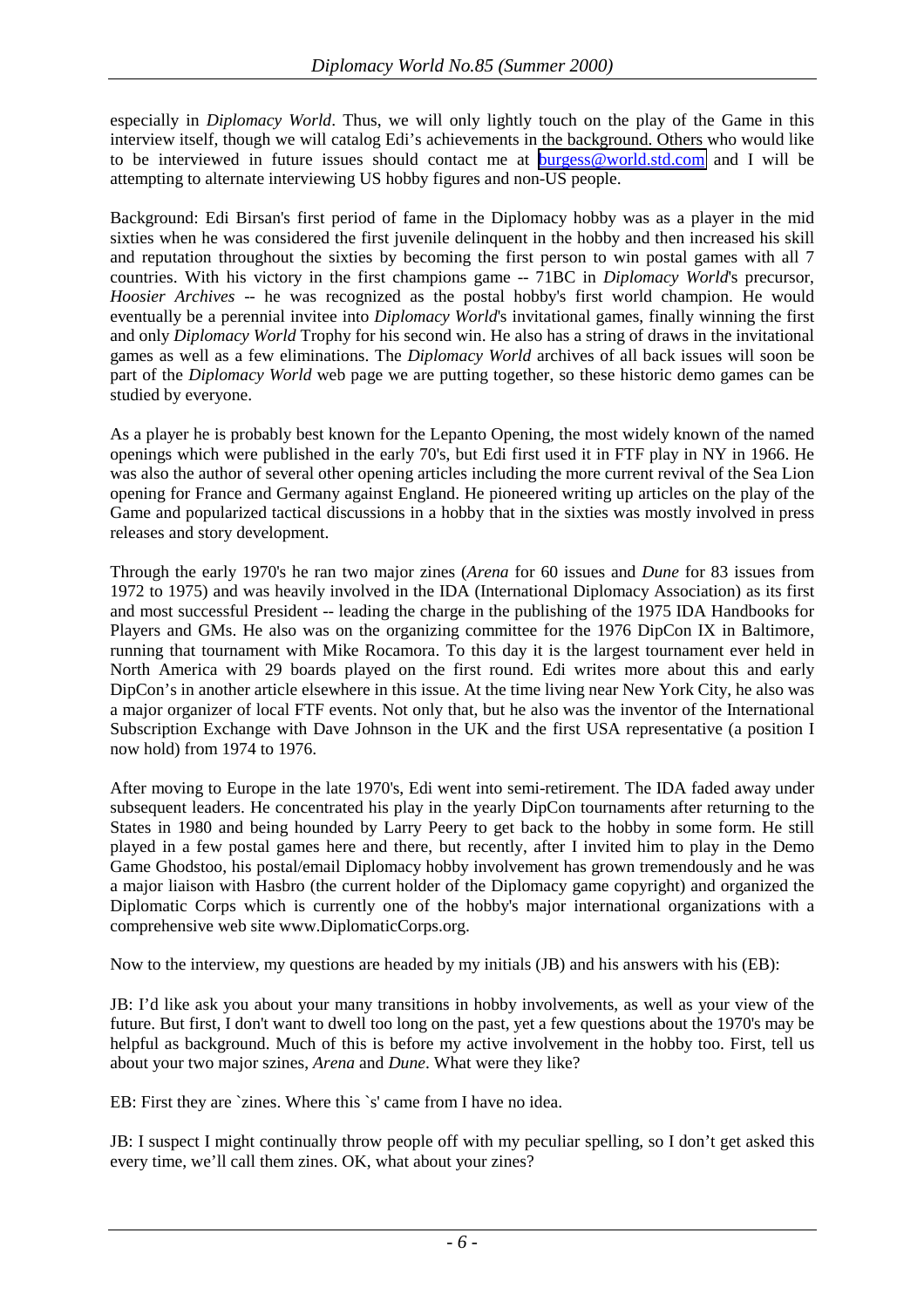EB: *The Arena* was a zine which had the bulk of the zine devoted to articles on play of the game and my own egotistical blah. *The Dune* was a subszine of sorts where I used to run abandoned games from others and to move games from *The Arena* to it once the decision was made to close *The Arena* down. The zine was run on ditto paper and had a circulation of 100 which was quite large back then. Amongst the other things I did in *The Arena* was to keep a detailed running breakdown of the cost of the zine so that new publishers would know what they were getting into. These were the days before spell checkers and the like so that the written quality was not up to the editorial quality of today's zines but, the content was pretty good. Currently an entire set of *The Arena* is in the Swedish Archives of Fandom, having been requested by Leif Bergman.

JB: If you were young today (the same age as you were when you ran *Arena* and *Dune*), do you think you would still try to run something in a similar way, what changes would there be?

EB: No way would I run a hobby magazine with GM gaming. I was trying to fill a need in myself and the hobby at the time for a regular tri-weekly zine which discussed the hobby and the game. Now I would be a regular writer and contributor to one of the web sites and be a much better writer for it.

JB: People reading this interview probably have wildly varying degrees of knowledge about the IDA. As someone at the periphery of the hobby at that time and having heard all of the "stories", what I would like to ask you is to reflect on the lessons of the IDA for the hobby today. The Diplomacy Hobby is more "international" now than it has ever been and we would like to make *Diplomacy World* truly an international flagship szine (sorry, zine) for the hobby. What is your current view of the future of international hobby organizations, illuminated by your IDA experience?

EB: In 1972 there was an effort to form a hobby group called The Diplomacy Association. The effort was spearheaded by John Boardman, John Beshara and myself. Shortly after starting, a major feud broke out and there were unacceptable policies in the TDA in the formation level. I then joined with Larry Peery, Len Lakofka, Doug Beyerlein, John Boyer and others to form the IDA and this was one of the major political issues of DipCon V in Chicago, 1972. I was very much then, and am now, an Internationalist when it comes to the hobby. I see it as one hobby with different regions and supporting cultures.

JB: I completely agree with you, and this is a major factor in the way we are planning to approach the new *Diplomacy World.* We also plan to avoid feuding at all costs.

EB: I saw a reason to be for the organization and put a lot of energy into getting it going. For the last several years I have been making the rounds of the International events in Europe and North America and with Hasbro going for a revival of Diplomacy I decided to make another mass effort last summer to see if I could get the Europeans on board. This was accomplished and the Diplomatic Corps was launched last August to create a hobby wide organization to provide services as needed throughout the hobby. One of the failings of the old IDA was that it became too wedded to the politics and the egos of the time, including my own. When I pulled back my activities because of a combination of burnout and moving to Europe, the remaining leaders were not able to keep it going. What I hope to be leading in the Diplomatic Corps now is to get through the minefield of egos and feuds to create a world wide leadership composed of regional organizations and supported by a membership with a focus on doing things that matter in a non exclusive, non-competitive manner. In this regard I am very happy with the acceptance and the direction of the Diplomatic Corps and its support from organizations in Australia, Europe and North America.

JB: The new *Diplomacy World* fits right into this vision of non-competitive non-exclusivity on a worldwide scale. At some point after you drifted to the sidelines in the Diplomacy hobby, you became heavily involved in the professional gaming which has evolved into your current position at Midnight Games. Would you compare and contrast Diplomacy as a game with the professional games you also work on? Historically there has been a great deal of cross fertilization between the two hobbies.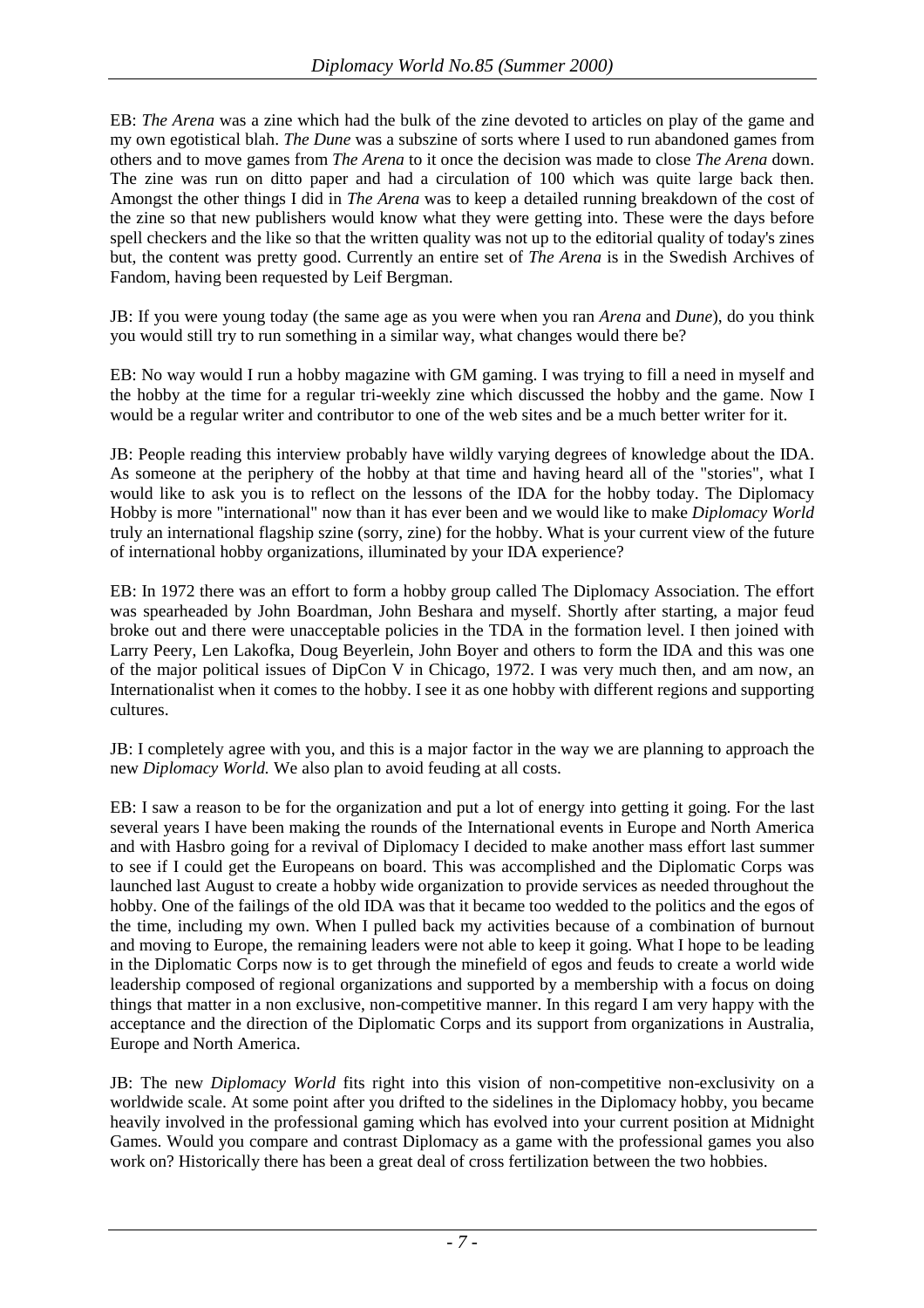EB: I have always been a gamer. As such paying for a good game was never an obstacle either emotionally and luckily financially. As my father always said: concentrate your vices. I fooled around with Star Web and Moebius in the 80's and then through another player found out about Legends, a fantasy game system run by Midnight Games out of Oregon. I started to play and loved it. I designed a module for the company and invested in the company. Due to a string of bizarre and rather costly financial decisions I wound up owning Midnight Games and have developed the game system substantially along with new modules since 1992. Diplomacy has always had a semi `free' support from Gamesmasters. I say semi free because the postal hobby was built on paying customers....a shocking concept to nearly all Email players these days. However, in the golden age of the postal hobby people paid a subscription or a game fee to play in the games. This money was used to offset the cost of paper and production as well as postage, the most expensive item for a publisher. Email play started and players on the various Nets got use to playing for free. Because of the total lack of financial support the hobby has remained an amateur effort. One of the problems the hobby has is the financial support of itself. It operates in an economic model that does not inspire investment and advancement from an outside source. For example, I doubt that more than 15% of the email players will buy the Hasbro FTF or computer set partly because they see no reason for it. Yet, if Hasbro has bad sales, the likelihood of a second variant production is nil.

JB: This may be editorial hubris (and please correct me if it is), but my perception has been that inviting you to play in the ghodstoo game with the likes of Mark Fassio, Hohn Cho, Jamie Dreier, Cal White, John Barkdull, and Pitt Crandlemire played a major role in bringing you back into the Diplomacy hobby. Would you comment on that transition?

EB: My re-entry into the hobby is really to the credit or fault of Larry Peery who constantly kept sending me stuff when I moved to California in 1980-81. It was Larry who convinced me to go to the Dipcon's again and Larry who convinced me to go to the first World DipCon in Europe that I hit (1997). The Ghodstoo game was more of a revival of playing postally or by email. It is also the only time I have used a judge and I must say I am not a judge fan. Of the players in the game, Hohn Cho, Cal and Pitt I had played against numerous times face to face in the DipCons in the years before. One of the things that Ghodstoo did bring out in me was the love of a well played game. Even though my results in the game were poor, it was one of the better played games that I have played. Then again you will generally always find that experienced players talk of their best or most fun games as those that they did not win.

JB: You have evolved into a central role for the relationship of the hobby to Hasbro's new products. Not wanting to put you in a difficult position, but also asking the hard question, it appears that Hasbro Interactive didn't put the "A Team" on the efforts to design the Computer Diplomacy game. The worst part is the AI computer player, which is laughably incompetent at even making basic moves. Now, my belief is that designing an AI for Diplomacy is incredibly difficult, so I would have tried to put some "canned openings" into the package. At least then it would be playable at a basic level, if a bit predictable. Would you comment on Hasbro Interactive's future with the Diplomacy product in general and the likelihood of a revised AI program?

EB: I contacted Hasbro and made myself available to help on rules, variants, and openings. In the beginning things were rather awkward and I was rather forward. However, I was able to contribute to correcting some substantial errors in the board game version before it was finalized. As for the computer version: Diplomacy is a difficult game for a computer to play. They asked me to develop several openings for each country and to script them. I provided about 10 different openings for each country with extensive `trees' that is the sort of thing that says: you are in the English Channel, Russia has an Army in St. Petersburg, Germany has a Fleet in Denmark with the Black Sea unoccupied, then do this...It was quite a lot of work. After all the work, it appears that they did something basically very wrong with the A/I since it plays so grossly that it is silly. Clearly they never made use of the openings. There was also a lot of frustration between the board game division and the computer division whose interactions with each other could have been greatly improved. Which is one reason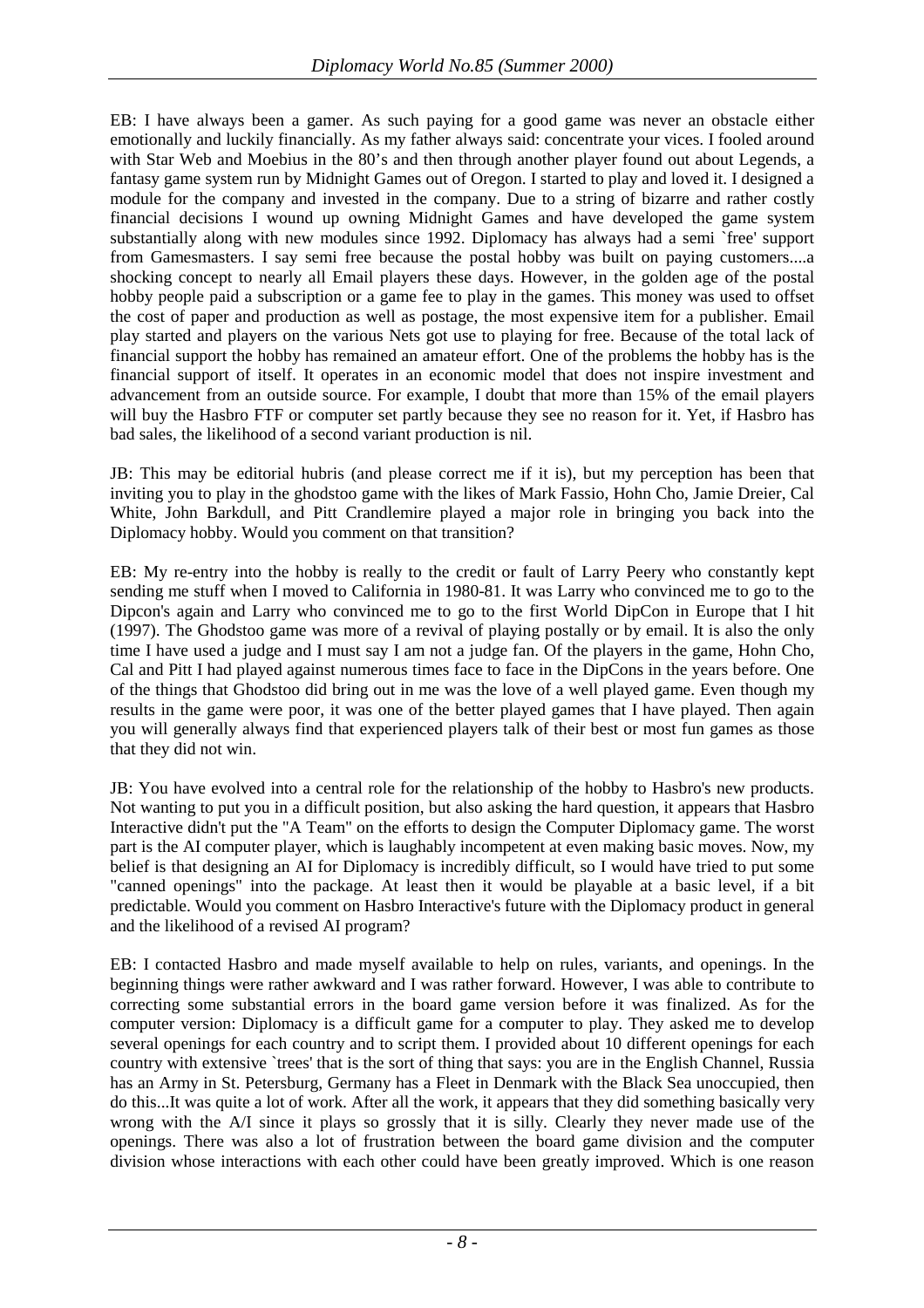that the Unwanted Convoy is in the Computer version but not the board game. There has been a lot of changes in Hasbro since the project started and I have backed off from a lot of the contacts.

JB: You, with assistance from Mike Barno and others, have done an excellent job in making the Diplomatic Corps web site an easily navigable information source for the Diplomacy hobby. Do you have any exciting future plans for the development of this site?

EB: The Diplomatic Corps is not just a web site it is an international organization that is trying to help the hobby. What we are planning is to establish a leadership function such that the organization rotates around with local and regional organizations. We want it to be the focus for hobby wide services and try to avoid duplications of efforts by bringing people who provide the services together.

JB: Lastly, I still consider you one of the hobby's greatest pure players of the game, so I would be remiss if I did not ask you a few questions about the play of The Game. You were renown in the postal days for your adept use of the telephone to seal deals, raise the level of communication, and to assess the honesty of your opponents by listening to their voices. In these days of E-Mail, which is a wonderful tool for conducting Diplomacy communications, do you still see a strong role for telephone calls and voice communication (which also is increasingly possible via the web)? Tell us a little about this from both a practical/technical view and a psychological/personal one.

. EB: I was probably one of the first big time phone players. I found very early that if you talked to someone you can find out a lot more about what is going on in a shorter period of time. Further, being in the 60's, it was well before spell check and the like so mail was more like so much more English homework. In the Ghodstoo game I came up against email players and was somewhat shocked. I called John Barkdull (I believe) and he had played the game for 3 years by email. He had NEVER talked to a single human being about the game ever. This blew me away. I also played in another email game in which there was a giant debate over whether phone calls would be allowed! How silly. E-Mail players often are too reluctant to talk on the phone. Diplomacy is at its best as a social game of interaction with people. This can be accomplished best by face to face or by phone. Email players seem to be much more hesitant on the phone and clearly not used to the instant on your feet thinking and talking that comes with years of face to face play. Therefore, you can often tell when some one is lying to you on the phone especially when you have a player who is not used to verbal cues. I like to talk to players on the phone in each of my games. If players say that they do not want to talk on the phone, then I know that they probably will not build up interpersonal relations with other players, and if there is a critical stage in the game they will lose out on the quick back and forth that is such a beautiful part of the game. On the other hand, email games have done wonders for my speed typing. Email players have to come out of their shells and play more face to face to remember that the purpose of the game is to have fun and make it fun for others. It is a social game, pick up the phone and touch someone.

JB: Clearly, Diplomacy as a hobby is growing by leaps and bounds on a worldwide basis. This is a very exciting time to be part of it. But all of this growth has made it even harder to some degree for players to hone their skills to prepare for top competition. What advice do you have to younger and less experienced players to assist them in mastering The Game?

EB: There is a pretty large gap in tactical skills for the newcomer and the old hands. I learned the game tactically by first inventing and then playing one on one Escalation. This a variant where you start with the board blank and each of you place a certain number of pieces down one at time, typically 12 each in one on one games, then you play the game from that position declaring 3 centers as your home at the end of 1901. This is the best 2 player variant of the game and the best way to learn what relationships are out there as the game develops and is played. However, the most important pieces in the game are the 7 pieces around the board. Learning how to play those players is something of an art. However, first you have to learn how to play your self. By this I mean try to look at yourself as a player.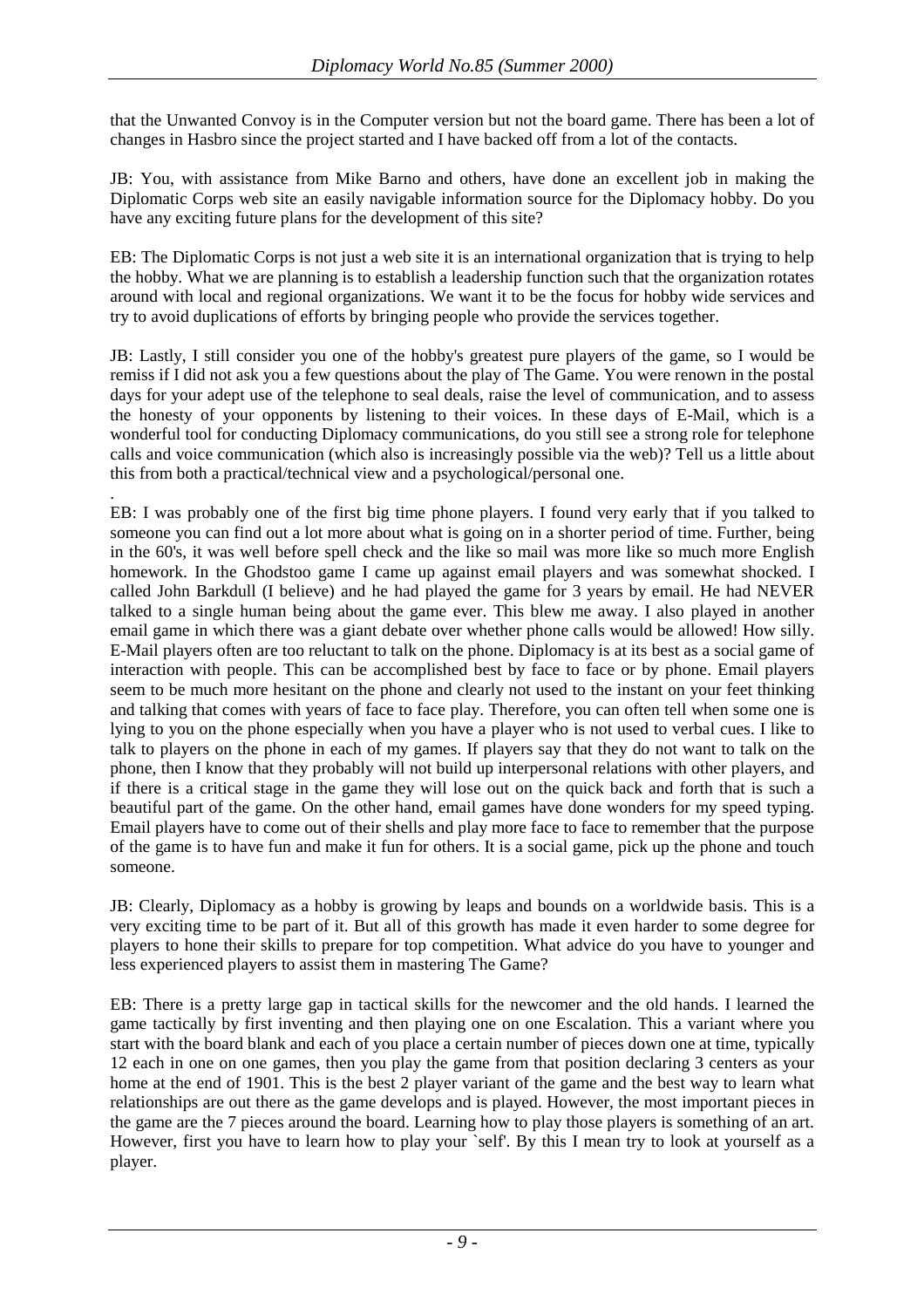The most common faults of new players are: (1) silly stupid lies; (2) lack of a plan; (3) lack of follow through; (4) failing to make and keep contacts in the game; (5) giving up.

The hardest things to learn are: (1) how to read the board; (2) how to read people; (3) to know what you really want; (4) to explain to someone else that there is a mutual benefit to a course of action; (5) to discipline yourself to avoid trashing your own image and reliability.

I can, and actually have, written a lot on all these areas so I will not get into it further here.

JB: No problem, Edi, thank you very much for helping us to start the new *Diplomacy World* off with such a wide ranging interview. I hope everyone enjoys reading it as much as I enjoyed asking the questions. As I said at the top, volunteers or suggestions for future interview subjects are more than welcome.

# **The DipCon Story - The Early Years**

#### **By Edi Birsan and Friends**

For over 33 years there has been a single Diplomacy Convention that has had universal hobby recognition as the DipCon. The place in the history of gamming conventions as a whole as well as the stories of its development and experiments have often been forgotten, this essay is an attempt to recall some of those times before they fade away.

In the Beginning: In 1967 the postal Diplomacy hobby was only three years old and it supported some three dozen active magazines or 'zines. The centers of the hobby were Southern California, New York, Ohio and Chicago. John Koning of Youngstown, Ohio was one of the more popular publisher/GM's, and in 1967 called for an open house game in his backyard and announced it throughout the magazines. It was the first attempt at a hobby wide gathering. It netted Derek Nelson down from Canada, Rod Walker travelling from Illinois, John Smythe coming from Nebraska plus Stan Wrobel and John Koning for a grand total of 5 players. Five player variants, as well as board games were played with everyone claiming to win something, but no one recording anything in detail by tacit agreement. A great time was had by all and it was duly noted in various articles in the zines. The critical elements of the DipCon story were all there: 1. players gathering from far and wide This would be critical to convention organizers as Diplomacy players, as the travellers, would provide future support for the commitments to hotels and the like as the DipCon grew. 2. advertisement from the postal hobby. Prior to the postal hobby conventioneers had no real way to reach out to gamers. 3. an emphasis on the social gathering of the postal hobby so as to put a real person behind the print.

Two summers later, in 1969 John would repeat the offering. This time the hobby was larger and once again a great time was had by all. One of the purposes of the '69 gathering was to get Rod Walker (from the mid west at that time) and Charlie Reinsel (Pennsylvania) together in the same room. The hobby was riddled with feuds and the Vietnam war was not helping one bit. This time the gathering netted 10, including Jeff Key and myself travelling from New York, Derek Nelson again from Canada (the Canadians have always provided special support for the DipCon and have made the North American experience richer by their perspectives, Chuck Liebenaur and Tony Pandin from Cleveland and a few other locals including Stan Wrobel and John Smythe, who had moved to the Youngstown area. The day started with a standard 7 man Diplomacy game but as more people arrived the game was stopped and a Youngstown variant game was played, which once again everyone claimed to have won or at least to not have lost. The night and the next day also saw multiplayer games including an hysterical game of Blitzkrieg in which the forces were divided up including within the main countries so there was an Air Force commander and an infantry etc. Diplomacy players once again showed their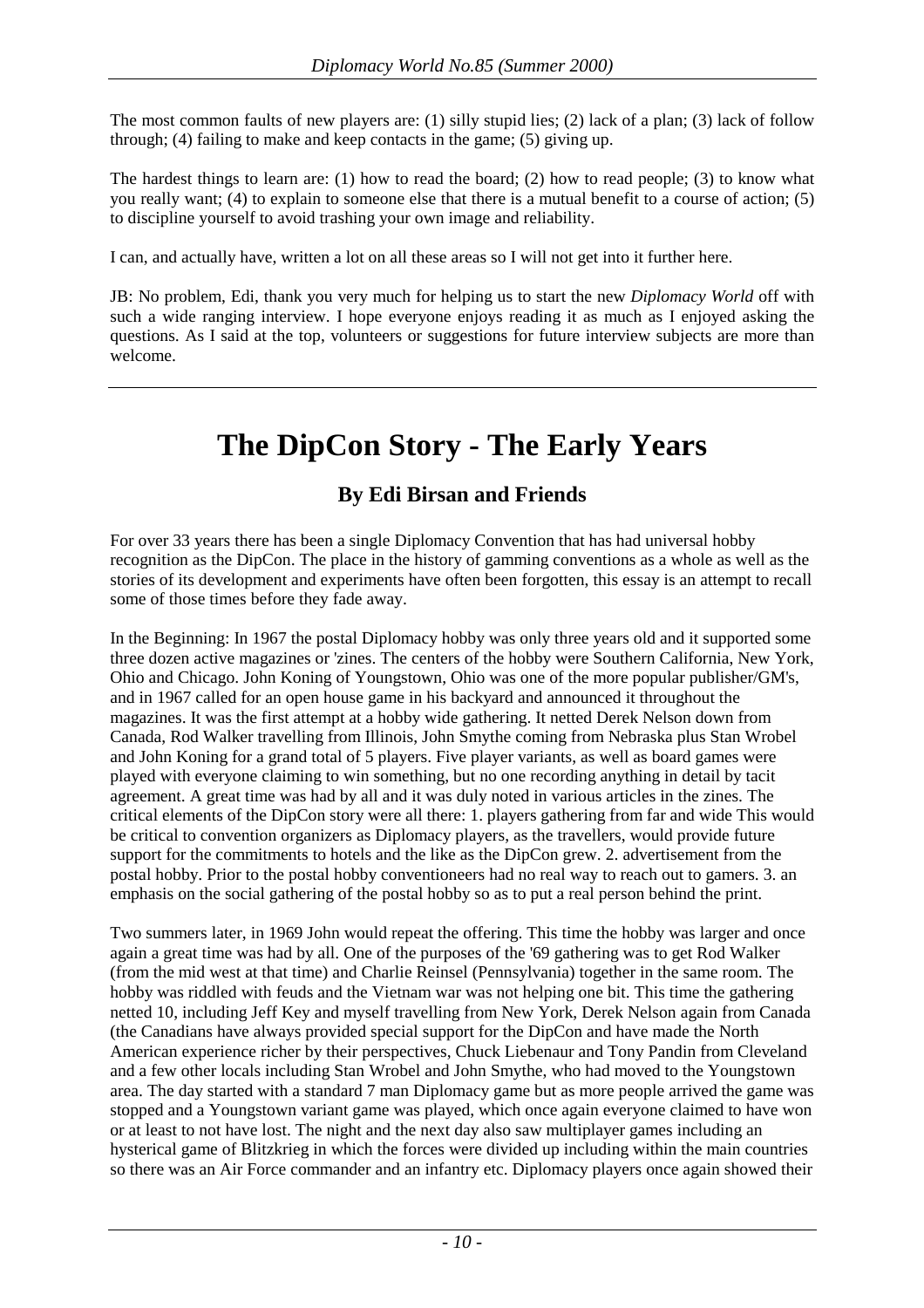inclination towards chaos when the game was 'won' by a combination of Walker's Red Air Force and Birsan's Blue Armor and artillery units combining to stab their respective allies.

For the record, the feud settling goal had a mixed result, for the duration of the DipCon the feuders got along quite well even allying with one another. A general agreement not to discuss Vietnam helped tremendously, however, as soon as the convention was history and players were back in print their feud faces were back on.

Several critical hobby wide decisions were made here. First it was decided that this was THE DipCon and that 1967 was the first one, therefore this was to be DipCon II. Second, it was also decided that there should be a hobby wide gathering every year somewhere. Jeff Key, who was moving to Oklahoma City volunteered to host the next one. Thus, it became hobby tradition that the selection of the next DipCon was made at a general meeting at the current one.

DipCon III in Oklahoma City, OK, 1970 was a major step up in the development of the DipCon. We moved from the back yard to a college campus. The numbers jumped dramatically with over 100 people showing up over three days. The DipCon also featured other games, including introductions to new games. At this particular DipCon, Duke Siegfried introduced Fletcher Pratt naval games with 1:1200 models and it became quite a rage in the hobby. Once again in typical hobby fashion when the hobby stars divided up for a Jutland Battle Cruiser actions, some of the German rear end commanders cut a deal with the British Front commanders to concentrate their fire on the player with the Derflinger who was committing some team offense. The ship was vaporized by all sides and then the battle was declared won by all and stopped.

The most major development for the hobby at DipCon III was the first official Diplomacy Tournament. A multi-round affair in which the Winner (John Smythe) was judged by overall performance. There was no rating 'system' per se just a general consensus that he had done better than everyone else. And there was no argument about it. There was also awards (plaques) for other gaming events, including Avalon Hill games won for the accomplishment of defeating the French at Waterloo as the Prussians and then turning on the British to beat them. Again typical for Diplomacy players to turn a two sided game into a multiplayer game.

From the Gaming hobby as a whole, the melding of board games, miniatures, naval gaming and Diplomacy became the standard for the development of game conventions to this day.

DipCon IV was in San Diego, CA 1971 organized by Larry Peery and was another campus affair. While there was multi rounds of gaming there was no tournament structure of any kind.

DipCon V was in Chicago, IL 1972 and was another major paradigm shift in the Hobby and gaming. Len Lakofka took the DipCon and made it part of a general gaming convention and placed it inside a major hotel. With Diplomacy players as the core of the travelers, and with the zines as advertisements support Lakofka put forward an excellent venue for gaming. It would also be at this convention that Gary Gygax (a long time Diplomacy player) introduced that other game system: Dungeon and Dragons that would sweep the country.

DipCon V also provided the first structured tournament with a first round of 49 players with the best of each table going to a final round of a single game. The winner of the tournament was a local face to face player that no one in the postal hobby had heard of(Richard Ackerley). This triggered the first of many endless discussions on whether there should be seeding or separation of postal players from others so as to keep the focus of the DipCon on postal players. While kicked around for many different times and ways, the results have always been that the DipCon is an open convention to all comers and is not reserved for one branch of the Diplomacy hobby.

The shift to the hotel setting also triggered another long debate that can not be resolved and that is the 'feel' for a convention being focused on Diplomacy only and general large scale gaming conventions.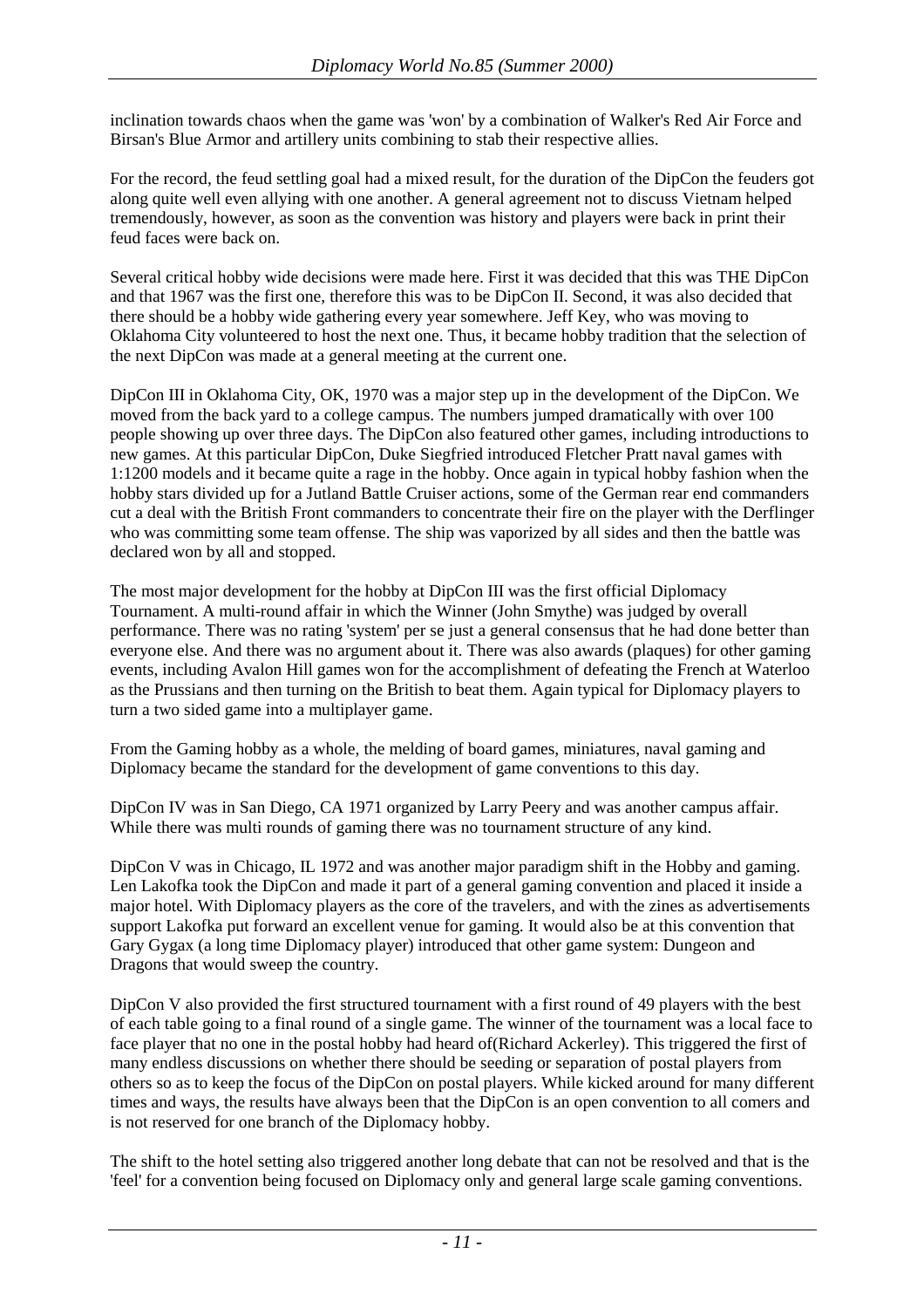Over the course of decades the Diplomacy hobby shifts back and forth between big venue game conventions such as Origins or BPA and the smaller scale greater focus on Diplomacy such as is common in DixieCon. The advantages of the large scale venue always remains the access to more players, more games, while the smaller scale advantages is 'closeness, comradery and more of a feel' and recognition of the winner within the hobby as a whole.

Chicago became a major focus for the DipCon starting in 1973 and almost became the permanent home until the local convention was taken over by an organization run by Gordon Anderson, who subsequently went into financial difficulties, including defaulting on prizes to the DipCon winners. This combined with a political fight over the copyright of the name DipCon caused the hobby to go back to an older idea, sponsored by Larry Perry, that the convention should rotate around North America. The Tournament in 74 in Chicago had another unique outcome: the first meeting and the subsequent marriage of Doug and Marie Beyerlein who remain married through the time of this writing (2000).

The 1976 Tournament at Origins II in Baltimore was a high mark in the history of the DipCons with 29 boards registered in the first round and about 230 players over all playing in the largest tournament ever held in North America. The system also saw the introduction of the new concepts of Best Country awards introduced by the tournament directors: Edi Birsan and Mike Rocamora as an incentive for players who did poorly in their first round to play extra hard in their second round game so as to get a trophy. The scoring system also had a variation on the concept of top board in that the games in the second round were seeded based on the first round with extra points awarded to those that played in the 'tougher' board in the second round.

The DipCon Society, basically those who showed up for a Sunday hobby meeting at each DipCon, formed a charter after about 6 years of back and forth hobby politics in the mid 70's. The charter can be amended by the vote of two sequential DipCon meetings and established a formal rotation of the DipCon around North America which has seen remained divided into the West, Central and East sections containing America and Canada.

The selection process of the DipCon has remained a matter of a simple vote of majority at the hobby meeting scheduled at each DipCon. Twice in the last 33 years for various reasons there was no bid for the next DipCon and thus there was no decision on the selection of the DipCon (1980 and 1981). In both cases a three player panel was chosen to make a selection for the hobby as a whole, a system that worked quite well to the surprise of everyone including the members of the panel.

The DipCon, which at one point was called the DiploCon, has provided over the years the best back drop to the gathering of the Hobby elite and new comers. It has seen the experimentation of all sorts of different scoring systems, administration styles, as well a forum for a face to face discussion of hobby issues and views. Now with the development of the World DipCon (WDC) rotating around the world, the North American DipCon still remains as the place where it all started. Going strong after 33 years, it has a special place in the hobby and our hearts.

# **Records of the DipCons**

|                | No. Date | <b>Place</b>      | <b>Players</b> | Winner                |
|----------------|----------|-------------------|----------------|-----------------------|
|                | 1 1967   | Youngstown, OH    | 5              | no tournament concept |
|                | 2 1969   | Youngstown, OH    | 10             | no tournament concept |
| 3 <sup>7</sup> | 1970     | Oklahoma City, OK | 40             | John Smythe           |
| $\overline{4}$ | 1971     | San Diego, CA     | 40             | no tournament concept |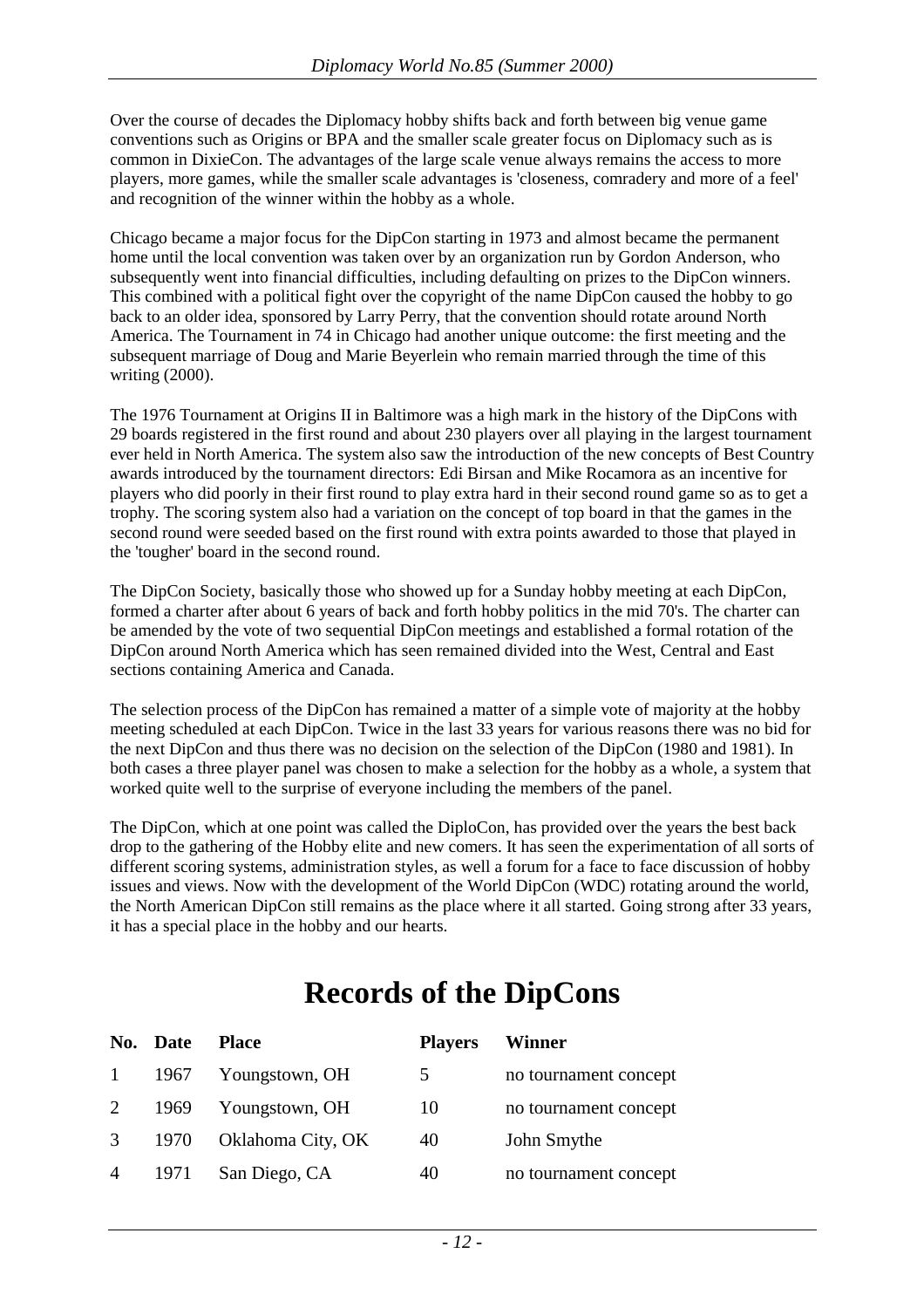| No. | <b>Date</b> | <b>Place</b>       | <b>Players</b> | <b>Winner</b>                 |
|-----|-------------|--------------------|----------------|-------------------------------|
| 5   | 1972        | Chicago, IL        | 49             | <b>Richard Ackerlay</b>       |
| 6   | 1973        | Chicago, IL        | 63             | Conrad Von Metzke/John Smythe |
| 7   | 1974        | Chicago, IL        | 77             | Mike Rocamora                 |
| 8   | 1975        | Chicago, IL        | 51             | ??                            |
| 9   | 1976        | Baltimore, MD      | 230            | <b>Thomas Reape</b>           |
| 10  | 1977        | Lake Geneva, WI    | 180            | Mike Rocamora                 |
| 11  | 1978        | Los Angeles, CA    | ??             | ??                            |
| 12  | 1979        | Chester, PA        | 110            | Ben Zablocki                  |
| 13  | 1980        | Detroit, MI        | 56             | Carl Echelberger              |
| 14  | 1981        | San Francisco, CA  | 77             | Ron Brown                     |
| 15  | 1982        | Baltimore, MD      | 161            | Konrad Baumeister             |
| 16  | 1983        | Detroit, MI        | 118            | Joyce Singer                  |
| 17  | 1984        | Dallas, TX         | 91             | Jeff Key                      |
| 18  | 1985        | Seattle, WA        | 60             | J.R. Baker                    |
| 19  | 1986        | Fredericksburg, VA | 75             | Malcolm Smith                 |
| 20  | 1987        | Madison, WI        | 51             | David Hood                    |
| 21  | 1988        | San Antonio, TX    | 77             | Dan Sellers                   |
| 22  | 1989        | San Diego, CA      | 120            | Edi Birsan                    |
| 23  | 1990        | Chapel Hill, NC    | 94             | Jason Bergmann (WDC II)       |
| 24  | 1991        | Scarborough, ONT   | 67             | Gary Behnen                   |
| 25  | 1992        | Kansas City, KS    | 42             | Marc Peters                   |
| 26  | 1993        | San Mateo, CA      | 77             | Hohn Cho                      |
| 27  | 1994        | Chapel Hill, NC    | 70             | <b>Bruce Reiff</b>            |
| 28  | 1995        | Baltimore, MD      | 70             | <b>Sylvain Larose</b>         |
| 29  | 1996        | Columbus, OH       | 56             | <b>Pitt Crandlemire</b>       |
| 30  | 1997        | Seattle, WA        | 31             | Chris Mazza                   |
| 31  | 1998        | Chapel Hill, NC    | 49             | Chris Martin                  |
| 32  | 1999        | Columbus, OH       | 35             | Chris Mazza                   |
| 33  | 2000        | Baltimore, MD      |                |                               |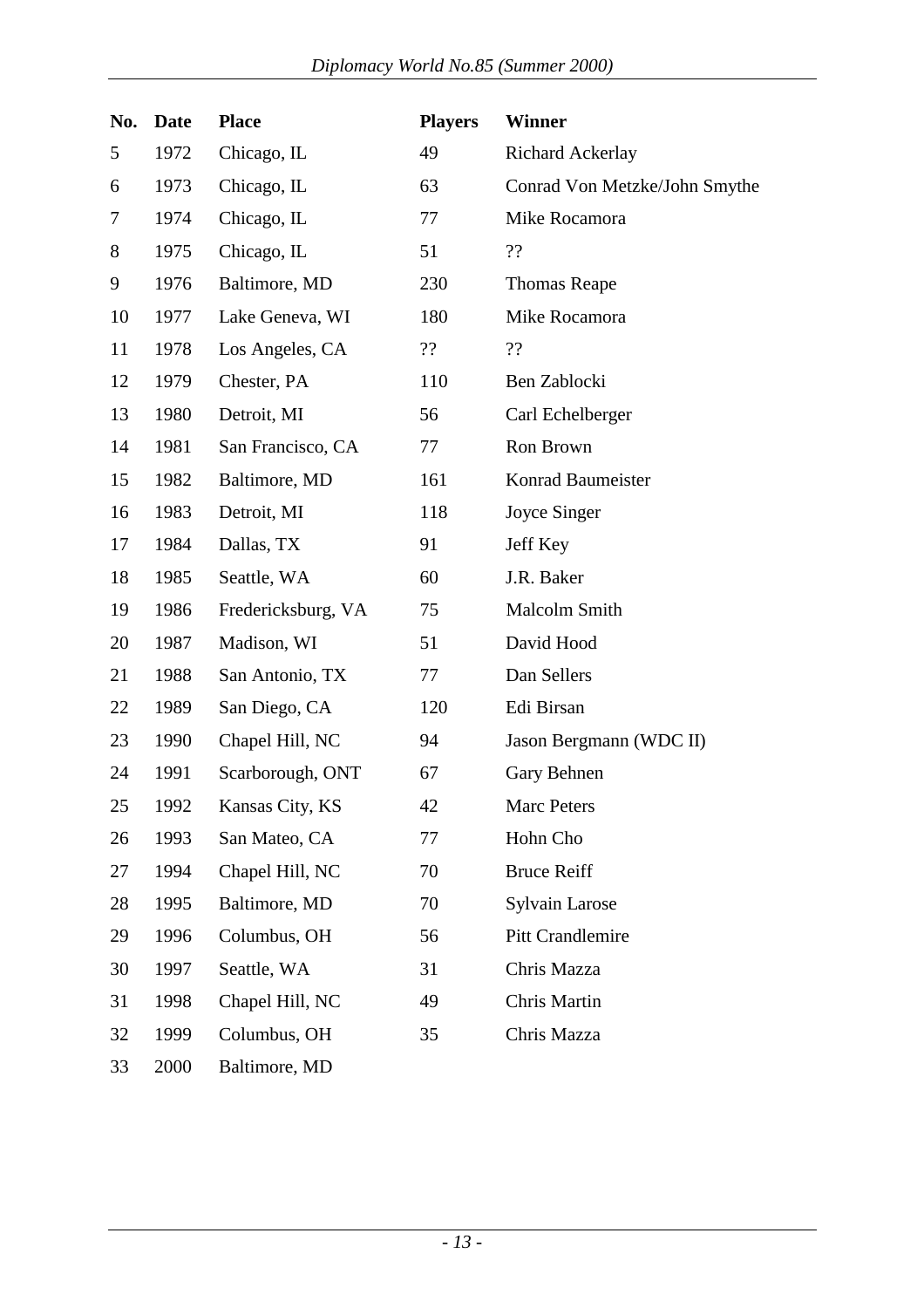## **The SWAT Approach in Diplomacy**

### **By Mark Fassio<sup>1</sup>**

<span id="page-13-0"></span>Like many of my fellow military members, I share an appreciation for the destructive firepower wielded by our armed forces. The "massing of fires" on a target creates mayhem and demoralization and, in some cases, allows a walkover of the position. The same approach can and should be used for your Dip game... in this case I've decided to take another "massed firepower" analogy - the SWAT team - and change the acronym. Let's talk about Simultaneous Warfare Against a Target.

There are numerous approaches to fighting your foe, or planning same with your neighbors: you can take the rapier approach (finesse, diplomacy, subterfuge, triple-cross, etc) or the sledgehammer approach (drop any pretense or niceties and just wade in and start slugging). The goal of a "diplomacy SWAT" is a Maximum Version of the sledgehammer approach. In a SWAT approach you ideally want to kick in the door and swing a bloody scythe against your immediate target(s) before they even can raise their sword arm. Then burn down their house. Utterly.

How best to do such a SWAT? Well, a real police SWAT goes in with pre-planning, coordination, cover and mass of attack. You and your fellow greedy scheming rat bastar\*\*, oops, I mean "your fellow honest neighbors" should be doing the same type of approach. A good SWAT should enlist three attackers, although four folks involved in a vaporization is equally good...but three allow you to "play one off the other" later on without a convenient balancer from the start.

WHY do such a thing? Heck, even the novices in "Diplomacy 101" know the answer to that! For one thing, 28% of the board (your two partners-in-crime) are NOT going after you. That's a nice feeling for 1901 or beyond. Secondly, it "thins out the herd:" dead men tell no tales, and all that. Third, working a SWAT allows you to play off one partner against the other as you work toward mid-game - the old "who's the creme filling of the Oreo?" topic. You can cross and double-cross folks to your benefit if there's initial goodwill and trust. Finally, a SWAT approach in 1901 catches the conservatives by surprise. Rarely will a concerted response dissuade you, IF your initial attack is done with skill and speed. After all, if you jump, say, Austria's bones with a three-way R/T/I, what the heck is England or France gonna do?! It's "Poland, 1939" all over again.

First off, pick your immediate target wisely. Ideally it will be easily accessible by all the SWATters, so the defender can't cover the entire line with any great strength. England and Turkey aren't good targets, but France, Germany and Austria are. (Italy and Russia fall into the middle category; not the greatest to hit, but do-able with some effort.) The optimum goal is for The Three (the SWAT attackers) to trust each other with pre-planned objectives (and yes, even tentative division of spoils, to ensure motivation). With trust and a target set, it then becomes a matter of superior firepower. (In this case, it doesn't matter if your opponent is Dip Ace Supreme, like Heinz Guderian with 10 Tiger tanks. If you and your buds are the Allies with 10 times the materiel, even the great aces eventually die.) In this instance, let's pick Germany as our unfortunate target.

Second, ensure non-interference for at least the first year by any potential saviors of your enemy. If you're after Germany, a super-unexpected alliance is AIR, although any three could work: FRI, EFR, EFI, etc. If you try this, then ensure that F and G are not allied...work toward keeping the rumor mills flying. And above all, work your Psychological Operations (PsyOps) plan to spoof France...through England. Get on chummy terms with both E and F, you AIRheads. Get the German "in bed" with the Tsar on paper, then two of you (I and A) telegraph that to France. (The Tsar merely "confirms" this in a later note to England, as they discuss mutual gains, what "my friend Germany" is entitled to, etc etc.) France now hears of German perfidy from two "friends" (one of whom -- Austria -- has no reason to

 $\overline{a}$ 

<sup>&</sup>lt;sup>1</sup> This article was first published at http://www.geocities.com/diplomacy\_world/journal/swat.htm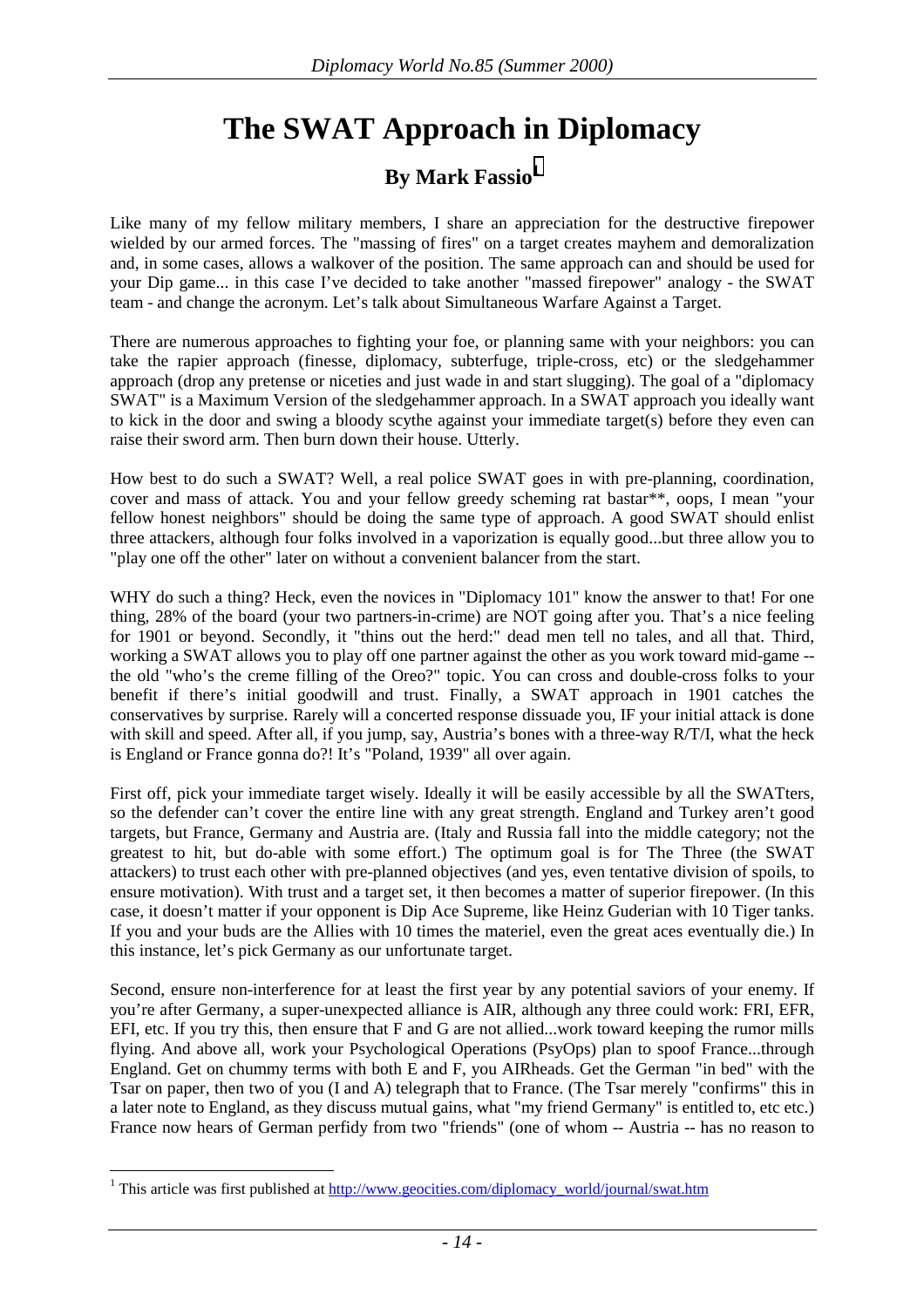lie), and England merely confirms it. This way, when 1901 hits, France isn't thinking anything at all about saving a rapacious Hun.

I know, I know; right about now you're slapping your forehead with your palm and wondering just how much I've had to drink. "Faz, come on: AIR? WHAT are you thinkin' here!?" Hear me out. This is, after all, just a thinkpiece.

Why not an AIR? Such a plan does a variety of things. It ensures Russia and Austria don't tussle over Galicia, thus allowing them to maximize unit utility. It also isolates Turkey, the NEXT victim of a SWAT-threesome, from all succor. It also helps ensure the solid, logical A/I, just in case Russia strays, gets greedy, etc. And it allows the AIR to get past any stalemate line in the West through swift action. Imagine this as your 1901 opening.

Germany: "the usual" Mun-Ruh, Kie-Den, Ber-Kie

Russia: War-Sil, StP-Bot, Sev-Bla, Mos-Ukr

Austria: Vie-Boh, Bud-Ser, Tri-Alb

Italy: Ven-Tyo, Nap-Ion, Rom-Apu

If France moved to BUR, more's the better! If he didn't, look at where you're at: Munich falls (3 on 2), or you force Germany to guess: does he defend Ber against a solo Russian thrust of Sil-Ber? Regardless, the Hun loses a home center in Fall 1901. Even if he lands two (Hol/Den) he only has one place to build.

So, who gets this "windfall?" In my mind it should be Italy. Italy always gets the short end of the stick when it comes to 1901 gains, and this shot-in-the-arm is exactly what's needed to ensure a good SWAT.

Here are some F'01 move ideas:

Italy: Tyo-Mun, Apu-Tun (Nap C) Build 2 (Fleets Rom, Nap)

Austria: Boh S Tyo-Mun, Ser S Alb-Gre Build 2 (F Tri, A Bud)

Russia: Sil S Boh-Mun, Bot-Swe (maybe), Ukr-Rum (Sev S) Build 1-2 (Mos& StP)

Others: Germany should be Even (gains Den, loses Mun)...maybe gets HOL, but your jobs are to prevent that by urging on E and/or F. England and France get "the usual" Scandy and Iberian gains. (Would be REALLY nice to have E and F fighting amongst themselves, but let's not push our luck here.)

OK, let's take a breather and assess the board.

In the eyes of all the SWATters, England and France have "their share" and are mollified. Each of the AIR, in varying degrees (and at varying times) should be continually reassuring the E/F players that "the SWAT isn't permanent" and "I'll help you (vs. my other two partners) as the time arises." Russia in particular needs to offer England goodies to keep things cool up North: Denmark in 1902 (your call if you actually do it, permanently or not), consideration of Kiel, etc. And what else?:

- ITALY is encouraged, equal to his allies, and ready for his next target: FRANCE. (Yup; you heard right.)
- AUSTRIA is given most of the Balkans and a lion's share of Turkey. He has the potential to exploit a beautiful A/I and turn on the Tsar later, or can be divvied up by a heavy R/I at the right time. (That's for The Three to scheme at a later date.) For now, Target 1 is Turkey.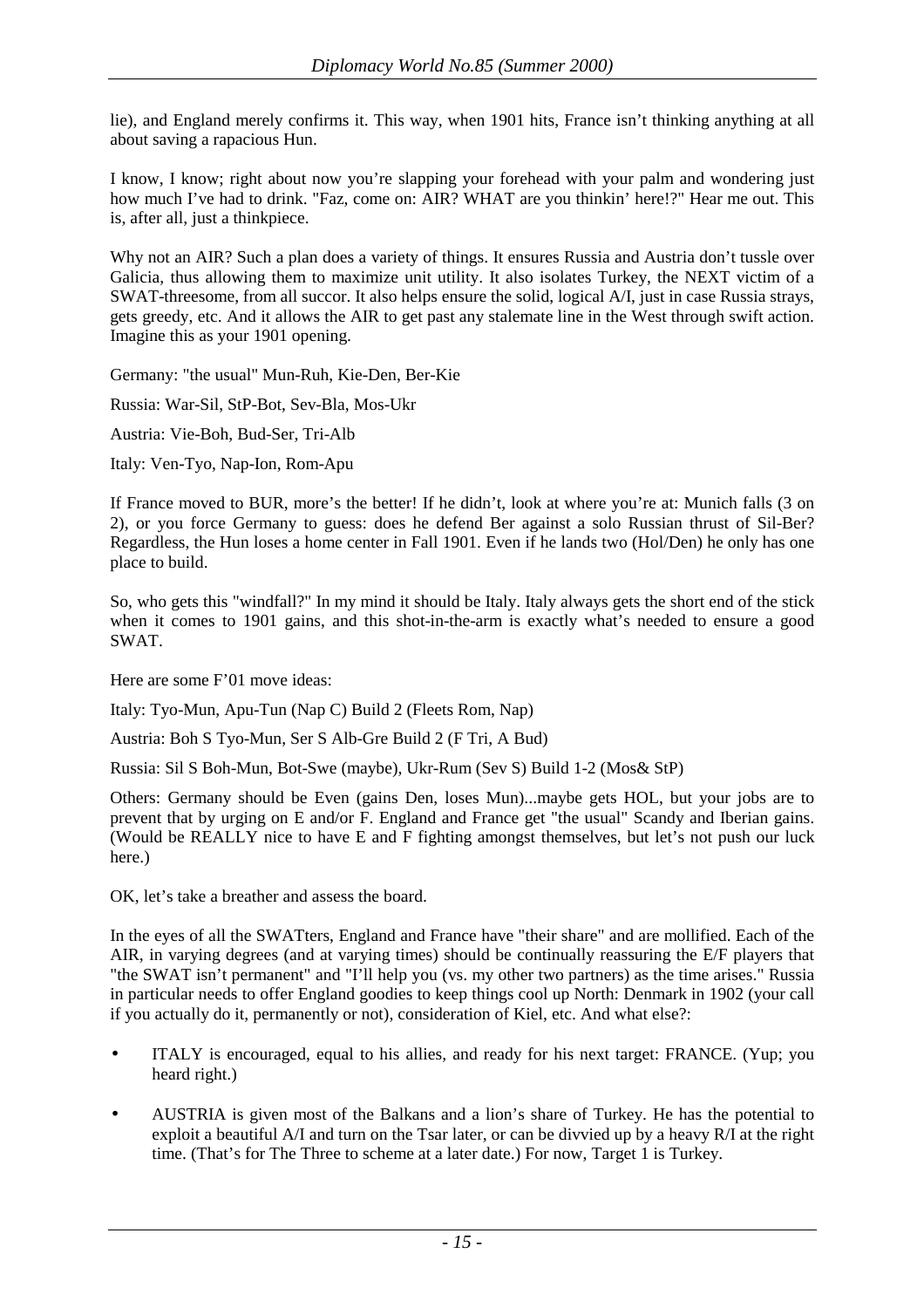• RUSSIA has cast-iron genitalia at this point. The Tsar is allowing his neighbors to gain at his benevolence, risking bad ju-ju with the Hun and Turk, etc. But wait! Remember that PsyOps thing I mentioned earlier? Of the three, Russia's job is to drive this train and, in the end, emerge just as strong or stronger.

So how does the Tsar do it? Easy - he "recants" to the German even while playing The Logical Assessor to the Turk. In summer 1901 Russia tells the German that he sees he was rash to make the move he did, as "the other two are cutting me out." Russia tells the Hun that he will work to "sway" his partners into putting only two on Mun while asking to go for BER solo. (A/I can reinforce this view in notes to E and F, knowing they'll get to the Kaiser.) If the Hun will just give Sweden to Russia to consummate this deal, says the Tsar, the chastened Russkie will order Sil-Gal and allow the Hun to use his two armies to defend Mun against A/I, thus saving his beer halls from an early putsch. Of course the Russian won't do this. But if the German hears hostility from A/I ("the three of us are going to pound you") and Russia appears to be the weak link (Trojan Horse is a better name!), then any logical German might just take his chances...what's the alternative? Assured homeland loss! Russia might thus get SWE as well as RUM, putting him in a position for HIS next target: England.

As for the Turk, here comes the Diplomatic Tsar again. He tells the Sultan that this misunderstanding in BLA is useless for them both: witness the tight A/I cooperation and "their" (A/I) ultimate intent to "drive a wedge between R and T, leaving us both weak to be picked on by A/I and the others once Germany is gone." The Tsar tells the Turk the same thing he told the German, i.e., he's going to make peace with the Kaiser and withdraw to Gal. Russia then tells the Sultan he only wants RUM as part of his "two-unit attack on Austria" for 1902, and that he'll be using Sev S Ukr-Rum, giving him Gal and Rum for 1902 vs Budapest. What the Tsar should be doing is convincing the Sultan that (a) he's sincere, (b) there's an A/I out there, and (c) Turkey needs to position himself to help crush A/I right out of the gate. He, ahem, "could" show good faith with F Ank-Con, thus clearing out the Black Sea as a DMZ and getting set to sortie to Aegean. Of course, this generally works only with a novice or a VERY pliable Turk. But it never hurts to ask. Or just tell him you're supporting to RUM and if he takes Black, well, fine, but he better move it in 1902. Remember, friends: it's all a lie for 1902 anyway, to condition G and R for one turn that "Russia is good."

If this PsyOps works, the Hun should be willing to cede Sweden to Russia. Boom! The Tsar goes up two and German supports for internal defense are even more wrecked for 1902. As for the Turk, well, if he's in Bla, so what? Russia and Austria are in Ser, Gre, Rum and Sev. Bulgaria is dead meat (3 vs 2), and Italy's F Ion can go to Aegean to finish him off....or it can head west for the French Connection.

There's your 1901 opening:

- Two centers for probably all of the AIR-buds.
- Turkey hemmed in, unsupported, and about to lose BUL and then a slow strangulation.
- Germany pushed into a "1945" scenario, with three foes to his front and potential vultures to his rear.
- England and France wary, but "not much so," if reassured by the SWATters.

I'll end the main discussion here, except to say that in 1902, board dynamics and the SWATers builds will guide tactics and strategy. You definitely want to crush Germany and Turkey, so you can't pick too much of a fight -- yet -- with the others. But SPEED is of the essence for circumventing stalemate lines, so if you're REALLY daring:

• Italy can play with a move to Ruh, or supporting Russia to Berlin, even as her fleets speed west.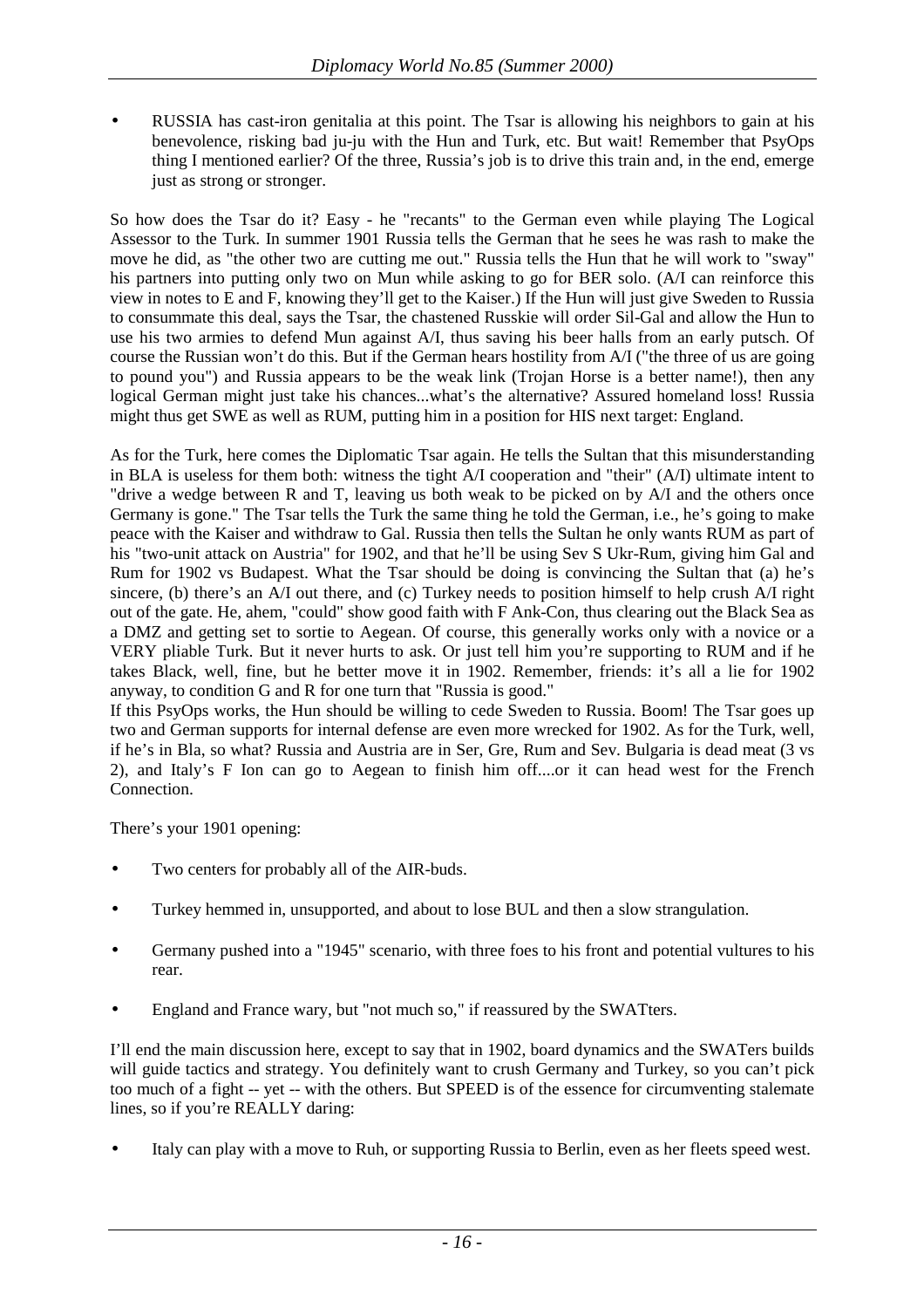- <span id="page-16-0"></span>• Austria moves the builds south, as he/she is the Great Convoyer and Reducer of the Turk. Bohemia can move in behind Sil-Ber, or into Mun as Italy vacates.
- Russia takes Berlin and moves Mos-Sev, Sev-Arm. He either helps take BUL or takes it himself. He plays defense in the North and hopefully steers England away from StP.

If the SWATters hold true, Turkey is doomed. And the attack on Germany will see Berlin taken in 1902, and the Hun slowly running out of compensatory centers and space. Italy's move westward is logical and will cause France to look south, reducing any potential support for Germany. England remains the trump card and the Balancer, as she was for centuries. Cajole and pacify England, and natural E/F fleet jealousies will allow you to SWAT the Hun and begin your next set of moves...against your next set of targets.

Wacky? Zany? Ever been done? Don't know. I can tell you that I proposed it during Round 4 of DipCon XXXI in May 1998. My Russia did indeed invade Germany, but Italy stabbed Austria right out of the gate (the fool) and wrecked the plan. Even so, as a renegade Russian I managed to lie my way into Berlin and Sweden in 1901 (must be my angelic face) and that encouraged France to establish "hegemony and a puppet" over the rest of Germany. That was so-so until the Englishman was encouraged to join us vs F/G and then we had one fluid game.

This isn't a sure-fire guarantee for instant death of a nation in one turn. But its audacity, unexpectedness, and potential to gain equally while reducing your immediate neighbors makes for a nice opening idea. Victory goes to the biggest spinners of lies and believable credibility. Break in the front doors of France, Germany, and/or Austria, then see where you are...and hey! it's only 1902!

Now if you'll excuse me, I have to sell a few air conditioners to some Eskimos.

## **How To Lose Friends and Irritate People**

#### **By Doug Kent and Jack "The Sack" McHugh**

(Doug's comments appear in **boldface**, Jack's appear in *italics*.)

**This is the first article in a series by Jack and myself on macro-diplomacy: using the hobby and your activities in it as a tool in Diplomacy negotiation. By this we don't mean to imply the much maligned practice of crossgaming where a specific quid-pro-quo exists between two players; for example, you let me take Bul in Palestra and I will attack Germany in Arrival. Instead, the purpose of this series is to help teach you how to manipulate your opponents by exploiting the social circle we know as the Diplomacy hobby. With luck, we will be able to educate and entertain you in the process (as well as set you up as our hobby toadies for future use and abuse). As an added bonus we will be conducting this seminar in our world-famous, award-winning tag team style first popularized in the hobby favorite Your Zine of Zines.** 

*Dougie has a real hard on for this style. He can't wait to start generating hate mail from some of the hobby dinosaurs. Given the complete lack of any feuding and the consequent dullness of the hobby, I agree with our boy Doug on this one.* 

**To begin with, let us examine the makeup of the Diplomacy hobby. Much like the US government, the hobby is populated by people who can be classified as members of various factions. Most diplomats are members of multiple factions, and split their allegiance between them as circumstances direct. For example, we have the play-by-mail faction, the play-by-email**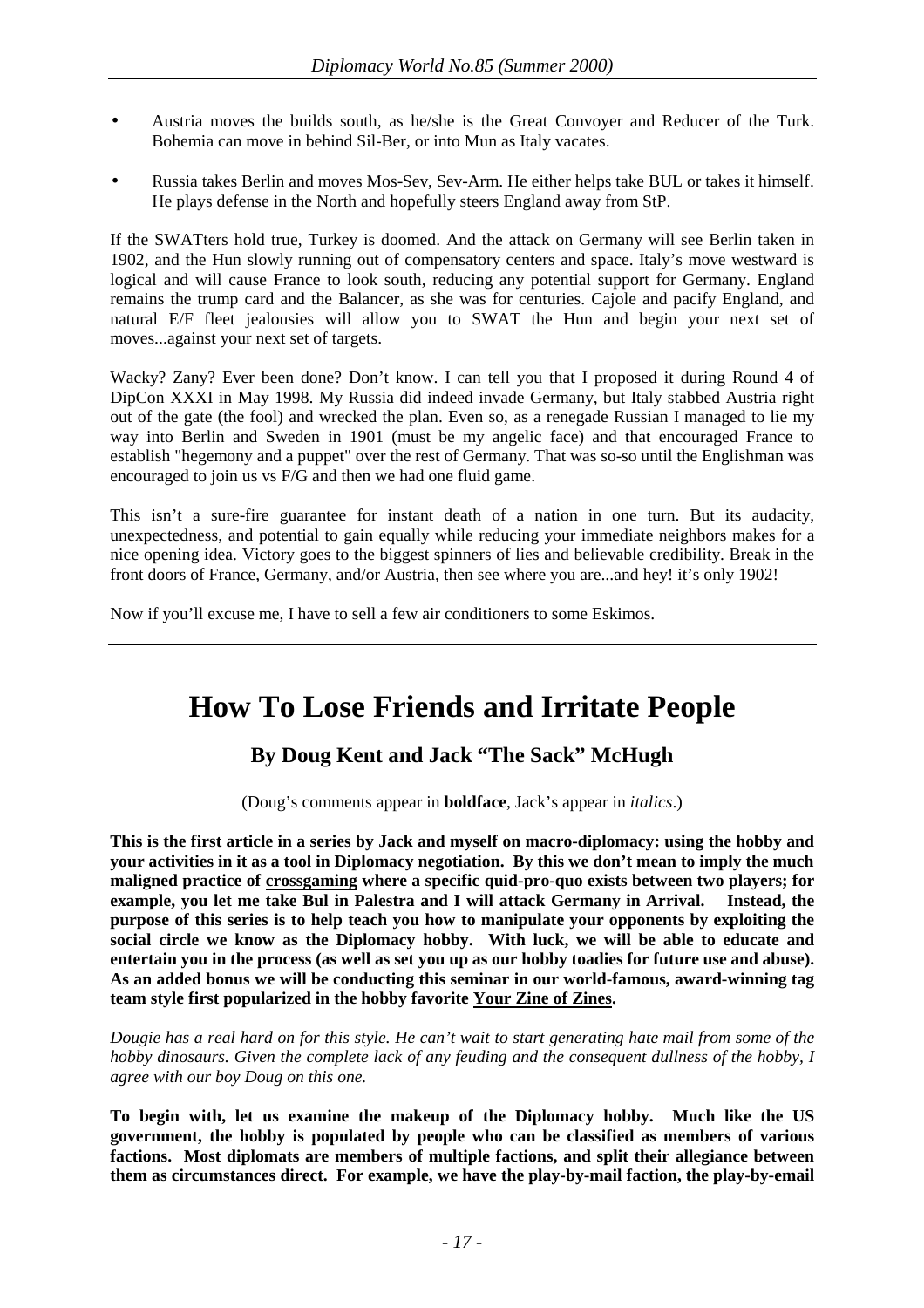**faction, and the face-to-face faction. And each of those factions have multiple subsubfactions. A given individual may be a member of all three factions, or just one, as well as various subfactions. Your mission Jim, should you decide to accept it, is to learn all you can about your opponents so you can use their faction allegiance against them.** 

**For example, let's say you are Russia to Fred C. Davis, Jr.'s Turkey. Before you write your opening letter, you need to find out all about Fred. You can hire a private investigator, drive to Maryland and rummage through his trash, or ask your hobby toadies to sell you information in exchange for later favors. Or you can send Jack and I money and we'll tell you everything you ever wanted to know, and then some.** 

**Okay, you've conducted your initial recon on Fred. Now put it to use. Write him a long letter, putting it in large-size type. Mention that you did so because you've heard he has had eye problems in the past. Talk about some boring trip you took to downtown Camden, New Jersey last year. Tell him you are an Orioles fan. Ask if he's ever been to Europe. Then, and only then, can you casually mention the game and ask him to leave the Black Sea vacant. Of course, you might also inform Fred that Garret Schenck, who is playing Austria-Hungary, is in favor of eliminating all Social Security benefits, is a Yankee fan and wants to cut funding for glaucoma research. Oh, and by the way, perhaps Fred would like to support you into Serbia next year?** 

**You could even go so far as to send Fred a brief letter just before the new issue comes out warning him that you've been told Hasbro is going to force all play-by-mail zines to shut down, but that they will allow all play-by-email games to continue. Knowing that Fred does not play by email, and is easily excited, a letter such as this will throw him into such a frenzy that he probably won't notice when you move F Sev-BLA in Spring '01.** 

**You should also NOT mention to Fred that you are not an elitist, have sympathies for Robert Sacks or John Boardman, or mention that any law that is popular in Western Europe should not be immediately enacted here. Fred is also a big fan of MENSA and variants, you should try and work them into any buttering up as well.** 

*Okay, so you've got into the Black Sea, Fred's not too happy but you've caught a break as you casually mention you're organizing a MENSA day at Camden Yards. Now Fred is in a real quandary, as he knows better than to trust your lying ass about F BLA being a "defensive" move. How does Fred know this? He doesn't, but being an old and grizzled Diplomacy player he is completely paranoid and trusts no one. Give Fred a free ticket and some soda and hot dogs at the game. See if you can arrange to have the O's win the game, preferably against some hated rival like the Yankees or the Red Sox.* 

*Don't neglect Garret over in Austria-Hungry. You can get on his good side by quoting Das Kapital in the original German. You could join Garret at the Republican National Convention in Philadelphia and help him throw tear gas grenades back at the police. You can admire Garret's framed copies of his old zine Upstart. Make sure you go on and on and on about the maps.* 

Next issue – how to get on the nerves of online Dippers

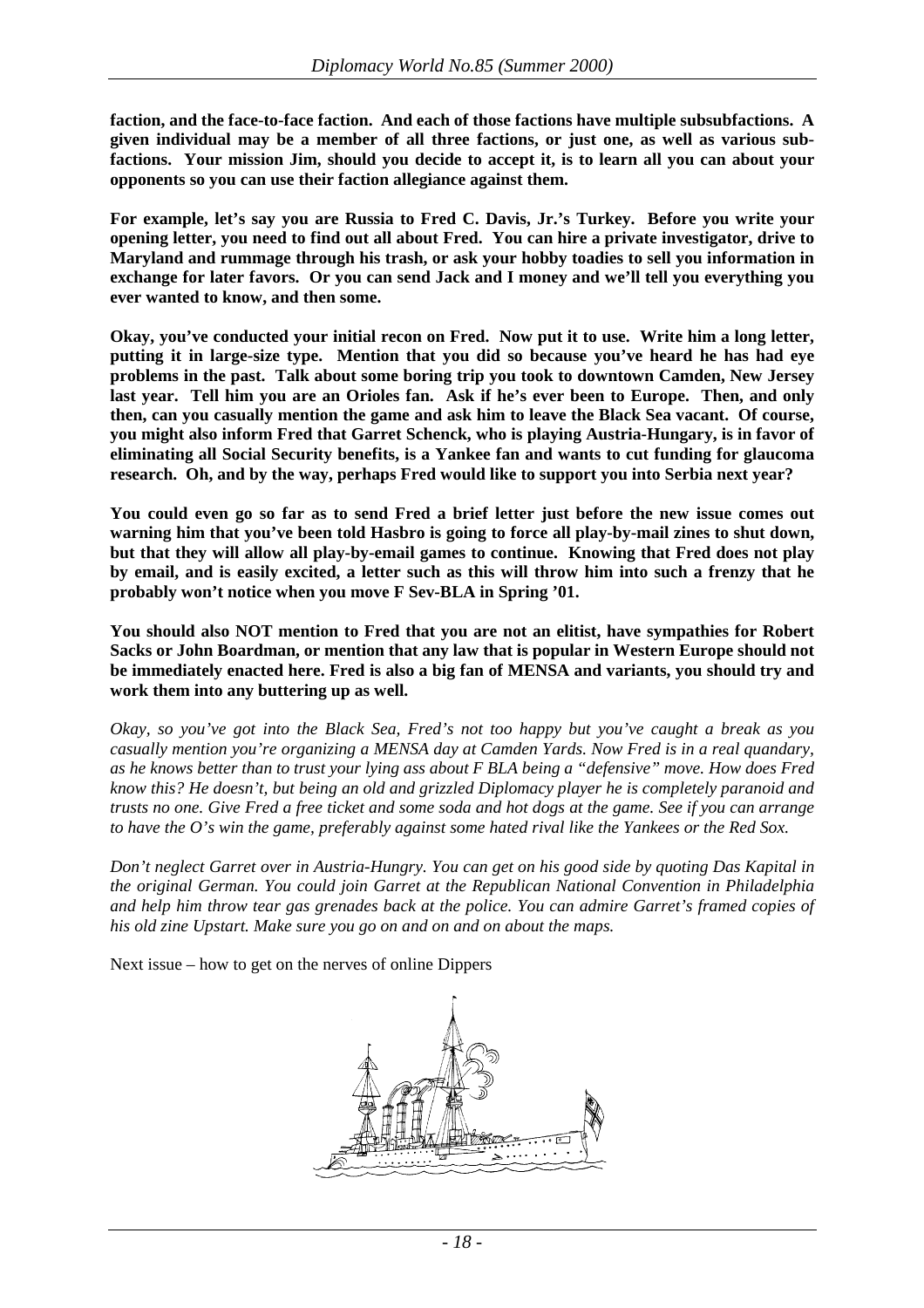# **Calhamer On Diplomacy<sup>2</sup>**

### **by Allan B. Calhamer**

#### **Reviewed by Conrad von Metzke**

<span id="page-18-0"></span>

 $\overline{a}$ 

Much-heralded in the amateur press over the past several months, Allan Calhamer's book about his wonderful invention that has kept so many of us entranced for so many years is now in full release. I will tell you up front that, whatever criticisms I may have to offer, I consider the book an essential purchase for any reader who loves the game even a tenth as much as I do. It can be taken as required reading, or as pleasurable reading - it will prove to be both - but in any case it is imperative reading. I find it difficult to imagine myself wanting an on-line version - I couldn't possibly read it on the screen, and to print out its 252 pages (including a long introduction) would take much time and two or three inkjet cartridges, which would push the price well above even amazon.com's quote - but I am fortunate to have received an inscribed review copy, and I assure both the author and the hobby that I shall treasure it indeed.

The game "Diplomacy" has inspired one previous book, many years ago in England, authored by Richard Sharp and unfortunately long out of print. (A second "pseudobook" about the game, in the form of a photocopy collection of a series of turgid, wandering articles by Larry Peery, was also on offer at one time.) But the

present volume is very different. It is of course obviously so because its author is the inventor of the game, but even disregarding that the focus - in fact, the entire purpose - exists on a completely different level. Mr. Sharp wrote a book about a game. Mr. Calhamer has written a book about an era in history, and about the events which shaped that era, and then - and only then - about a game that was inspired by the possibilities represented by those events. Mr. Calhamer's subtitle is "The Boardgame *Diplomacy* and Diplomatic History," and although discussion of the game plays a major part, I suggest that the two elements of the subtitle really ought to be reversed.

Players of the game will know that it is loosely based on the European theatre in World War One, but they will also know that it is not a military simulation. I, and many others, have long asserted that it really isn't a military game at all, save in an incidental sense; rather, it's a game of communication and human psychology. As such, the formal rules are comparatively simple, but the possibilities they unleash are as complicated and varied as the human mind itself. In a nutshell, this is the special brilliance of the game, and what makes it so singular among board games of all varieties.

Calhamer discusses in his book the unbelievable complexities that made up the diplomatic and political situation immediately before and during the 1914-1918 War, and offers extensive factual surveys of things that actually occurred as well as things that almost occurred, or were proposed but averted, or might have occurred but for a different confluence of prior events. He points out that World War One is perhaps the best-documented of all the major wars, particularly in terms of its

 $2$  1999/2000, 1st Books Library. This book can be had either on-line (www.1stbooks.com), downloaded to your hard drive for a price of \$4.95, or in paperback bound form from 1st Books for \$10.95 plus about \$4.00 shipping, or from amazon.com for \$17.10 plus whatever their shipping charge is.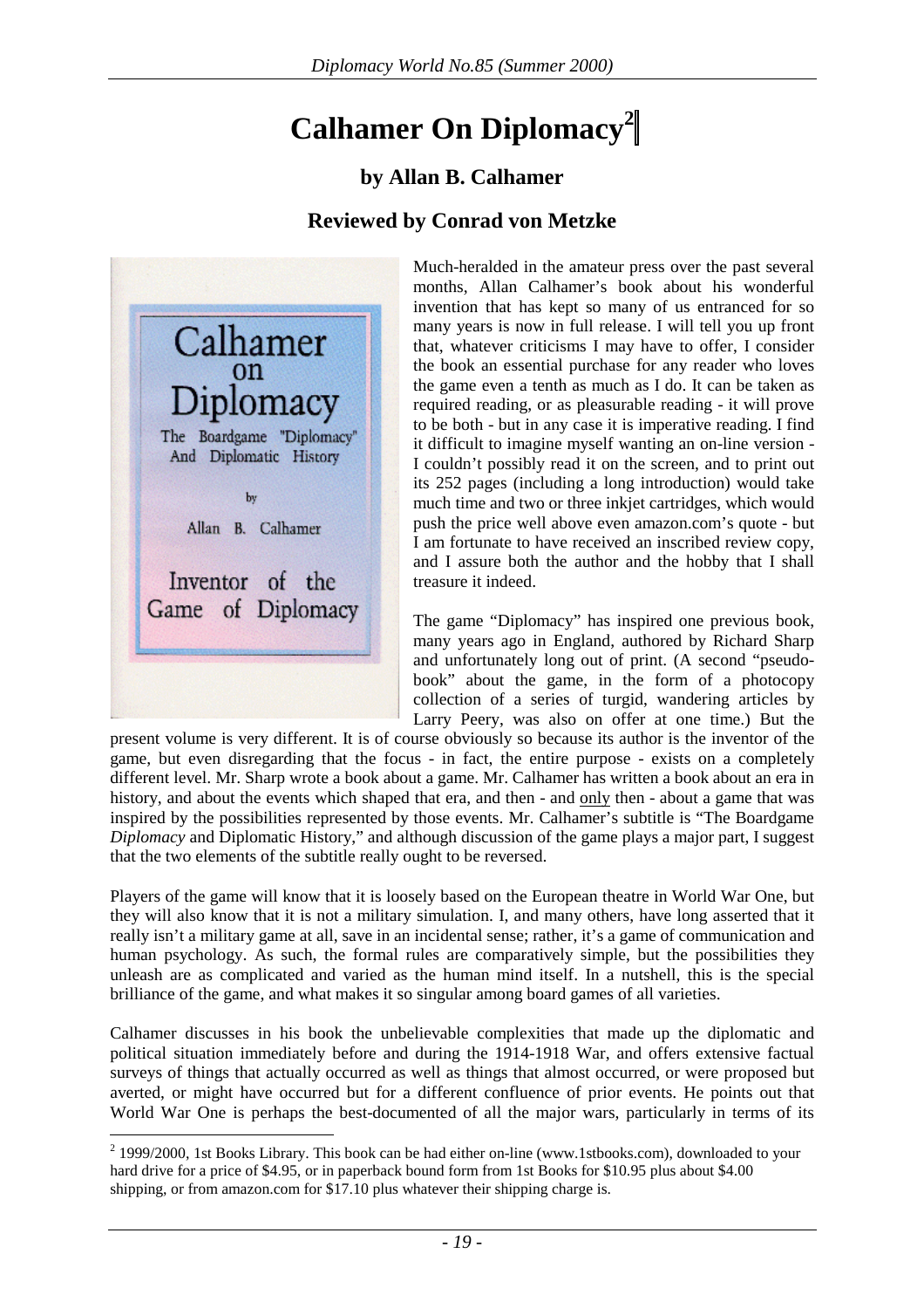behind-the-scenes activity, because soon after the Armistice the new Soviet government opened its archives in an effort to show the corrupt and degraded nature of the Tsarist regime, and most other combatants followed suit in order to offset the Russian action. (Further, unlike in World War Two, there was no mass destruction of material either by the governments facing defeat or by the massive aerial bombardments.) But he is also very careful, and telling, in a section discussing the idea of inevitability in analyzing past events; it is, for instance, a common perception that some sort of major European war would have occurred eventually anyway even if a Serb had not shot an Archduke. Calhamer points out the serious problems with such reasoning, by stressing a wide variety of real events that almost ignited a flash but didn't, and then were followed by another shift in alliances that led somewhere else entirely. As he says, "Events transpire in just one way, and no one will ever know whether that was the predetermined way or not." A couple of sentences later: "Historical inevitability seems to be...a belief that overwhelming causes will sooner or later produce a particular result...(h)owever, in many cases the causes are not overwhelming, and, when they are, flukish results are still possible." It is well worth noting that, in exploring concepts such as this, Calhamer does not confine himself to World War One; very often he draws his examples from more recent events, right up to and including our most recent incursions into Iraq. Very often he traces threads of similarity; equally often he points up contrasts. In part this is to allow the reader to draw on fresher knowledge, but it is also valuable to expand his illustrations of historic patterns and their malleability. Of all the finely-tuned ideas Mr. Calhamer gives us, this is the best and the strongest by far.

Calhamer makes the point, several times, that the play of his game is never as complex as the real world, and he provides myriad examples. In many ways I agree with him, particularly in the sense that there are far more definable components to any real-world event than to any board game. But in one important sense I beg to differ. Real-world events, apart from random things such as meteor showers and volcanic eruptions, are the products of the workings and intertwinings of human minds. So is the play of the game "Diplomacy." And, if it is true that the imperatives in the game are rarely as intense as in real life (e.g., no matter what happens in a game, there are not going to be any dead people), I suggest nevertheless that there is no definable difference between the extravagant meanderings possible to "real" diplomats and those offered to "pretend" ones. The distinction is degree and result, not process. And in fact, in a microcosmic way, even the results may be mirrored; I am well aware of friendships (however tenuous they may have been) ruptured by the results of games, and in many cases what really is the fundamental distinction between that and an expansion to a national scope?

But a mere interpretive quibble does not make any statement about the book. A more substantive point concerns the book's smooth readability. At the outset we learn that the book grew from a lecture which Mr. Calhamer delivered at a symposium in Japan in 1997. It is absurd to suggest that this volume is nothing more than an expansion, or padding, of his lecture notes; there are, however, significant parts which have that distinct feel. The problem is not in the content; it is rather that they have not been "smoothed," i.e. converted to steady prose. Repeatedly, the "prose" text is a series of events or examples, merely transcribed from numbered-list form to sentences or short paragraphs. The effect, when so often used, is jagged; it stutters and interrupts the progress of the reader. As it is not the content in question - the information needs to be there to make the points involved - it must therefore be the format. In lieu of repetitive use of the same structure over and over, I would rather have seen Mr. Calhamer vary his methods and scatter the varieties around a bit: Here a formal list, there a "prose" list in expanded form, and somewhere else a full prose narration into which the list elements are neatly woven. Preference, of course, would be given to the latter despite the clear expansion of text that it entails, simply because facts and concepts are easier to absorb when the reader has the sense that they are being meshed into a greater whole rather than merely "announced."

In sum, it is flawed, but not fatally nor even painfully. And even with its difficulties, it stands as a monument for anyone - gamer or not - with more than a passing interest in diplomacy (the political interaction) or Diplomacy (the cross-board interaction). If I have any sense of my readership, most of you will put aside my 'zine immediately you finish this review and arrange to order a copy. It will be a wise action.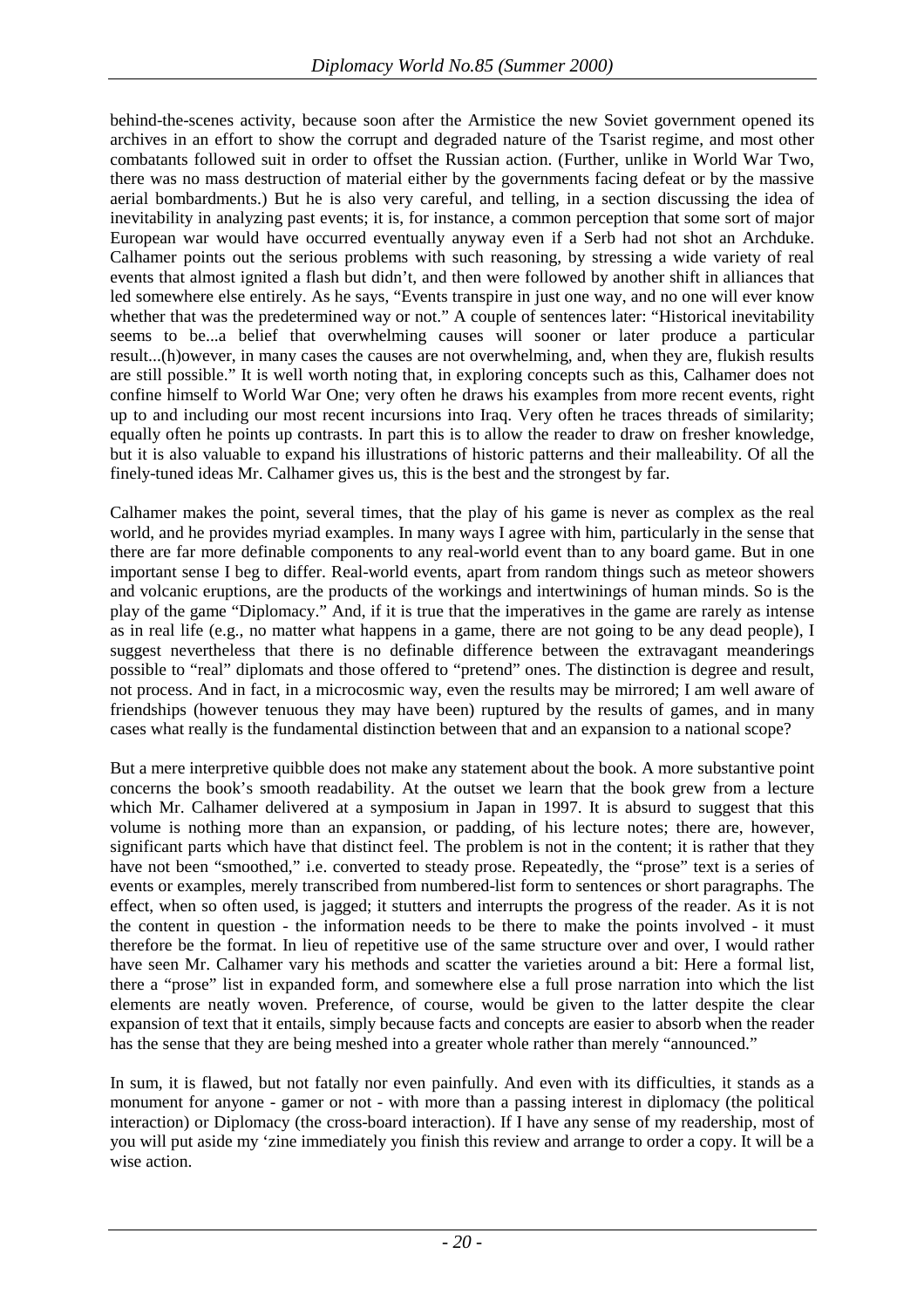# **Selected Diplomacy Web Sites**

### **by Tim Miller**

<span id="page-20-0"></span>Diplomacy has fully entrenched itself on the World Wide Web. By my estimation (based on the number of sites on the Diplomacy Web Ring and the number of sites that each other site links to) there are between one hundred and one hundred and forty websites -- with more being added every day -- of



various sizes, stripes, and contents. I am currently in the process of compiling a comprehensive listing of every Diplomacy site for Stephen Agar's own Diplomacy Archive page [\(http://www.diplomacy-archive.com\)](http://www.diplomacy-archive.com/). I am also creating my own personal web page, a substantial portion of the content of which will be devoted to Diplomacy. So with that in mind, Stephen has asked me to pen an article detailing some of the more interesting sites I've discovered on my journey through the Web so far. But of course everyone knows about such old standbys as the Diplomatic Pouch site ([http://www.devel.diplom.org\)](http://www.devel.diplom.org/) so I will concentrate on some of the less well known, yet still very worthwhile, sites. I've presented three below, with my notes on what makes them so unique.

The first site is Rob Lancaster's offering, *Diplomacy: The Premiere Strategy Game* ([http://www.gate.net/~lancast/diplomacy/\)](http://www.gate.net/~lancast/diplomacy/). This site is primarily aimed at the new player to the Game, but a certified old fart might also enjoy browsing through its contents. What really makes this site unique is the introductory strategy guide, the content of which is based somewhat on the "Supernova" packets made available for newbies to the postal Diplomacy hobby. The quick synopsis of the rules given should help make the key concepts more clear to a beginning player. I particularly like the strategy articles for each great power because they list all the possible courses of action each power can take, without endorsing any one as always unquestionably better than all the rest. This reminds newbies that it is the negotiations, not just the raw tactics, that makes Diplomacy the great game that it is. There are also some helpful negotiating hints. There's also a little bit of stuff here for oldbies, most of which is connected to play over the Internet. There's a nice page that lists many of the mapping utilities available for Internet games, and the links page has some links.

The second site is *Gooner's Diplomacy Page* ([http://www.gooner.redhotant.com\)](http://www.gooner.redhotant.com/), which is maintained by Keith Hazelton. I like this site because there is a lot of content here, most of which is very interesting and engaging. There is a fully played out gunboat (no press) game here, which should

provide a great deal of instruction to people who want to see how the raw nuts and bolts strategy behind a game can work out. There is also an "Introduction to Diplomacy" page which features a good basic exposition of the principles of Diplomacy, as well as links to Don Turnbull's strategy articles from the now defunct "Games and Puzzles" magazine which have now found a new home on this site. More experienced players will enjoy the "Funnies" section, detailing humorous things that have happened to players in the course of playing a game, which is small but promises to grow. There is some other miscellaneous content, including a page detailing where to buy the game and a not terribly often used forum. Still, I highly recommend this page for both newbie and old fart alike.

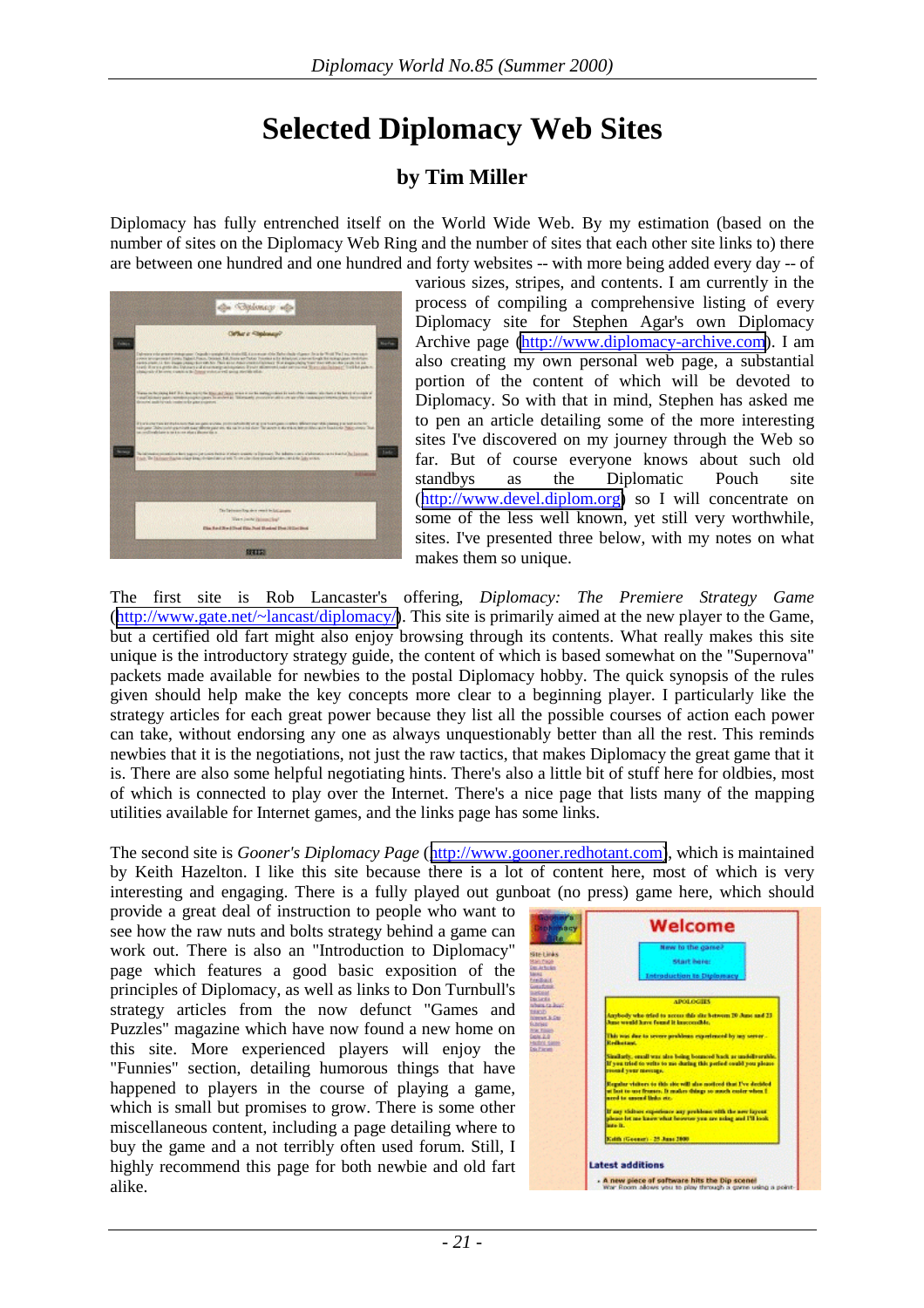<span id="page-21-0"></span>

The final site that I'd like to share with you is one for those of you who enjoy or would like to enjoy Colonial Diplomacy. *The Old Moulmein Pagoda*  ([http://www.outhouse.demon.co.uk/diplomacy.htm\)](http://www.outhouse.demon.co.uk/diplomacy.htm) is simply the best Colonial Diplomacy website out there. For people considering purchasing Colonial, it has an introduction to the variant and several maps, as well as a page detailing where one can buy this game (which is a good thing, since it is currently out of print and as far as I know Hasbro has no plans to reissue it). New players will find use for the strategy articles, written by the staff at the Pagoda, that are very comprehensive. There isn't too much literature on Colonial Diplomacy out there on the web, so this is something that is pretty unique. More experienced players might enjoy trying out the Moulmein Convention in games that they play, which adds a land bridge between Akita and Otaru to prevent Japan from being able to force an indefinite stalemate with just two units in Otaru and Sakhalin. Players of all levels will enjoy perusing the game histories, the timelines of actual events during the colonization of Asia, and the literary

selections in the officers' club. In short, this is a site well worth checking out, even if you've never even heard of the Colonial variant. You might just find a new arena in which to sharpen your knife!

That's all the space we have for today. I hope you've enjoyed this little romp through the web. There is a lot of stuff out there. I hope to be able to bring you more of the best of Diplomacy on the web. Until then, may your knife be sharp and your wits even sharper!

## **Diplomacy For Fewer Than Seven Players**

### **by Allan Calhamer**

#### **Taken from the pre-1971 Rulebook**

With six players, eliminate Turkey and Bulgaria. Players may not move to these spaces. Fleets may move directly from the Black Sea to the Aegean Sea.

With five, eliminate Russia and Rumania as well.

With four, drop Greece and Serbia and the following parts of Austria-Hungary: Budapest and Galicia. Trieste and Vienna are considered neutral supply bases the same as Holland, Belgium, etc.

With three, drop out the rest of Austria-Hungary and Italy and Tunis.

If a player leaves during the game, it is assumed that civil government in his country has collapsed. His units stand in position and defend themselves, but do not support each other. If they have to retreat, they are routed and removed from the board. No new units are raised for this country. If the country has to remove units because it has lost supply centres, the unit farthest from home comes off first, and the fleet before the army.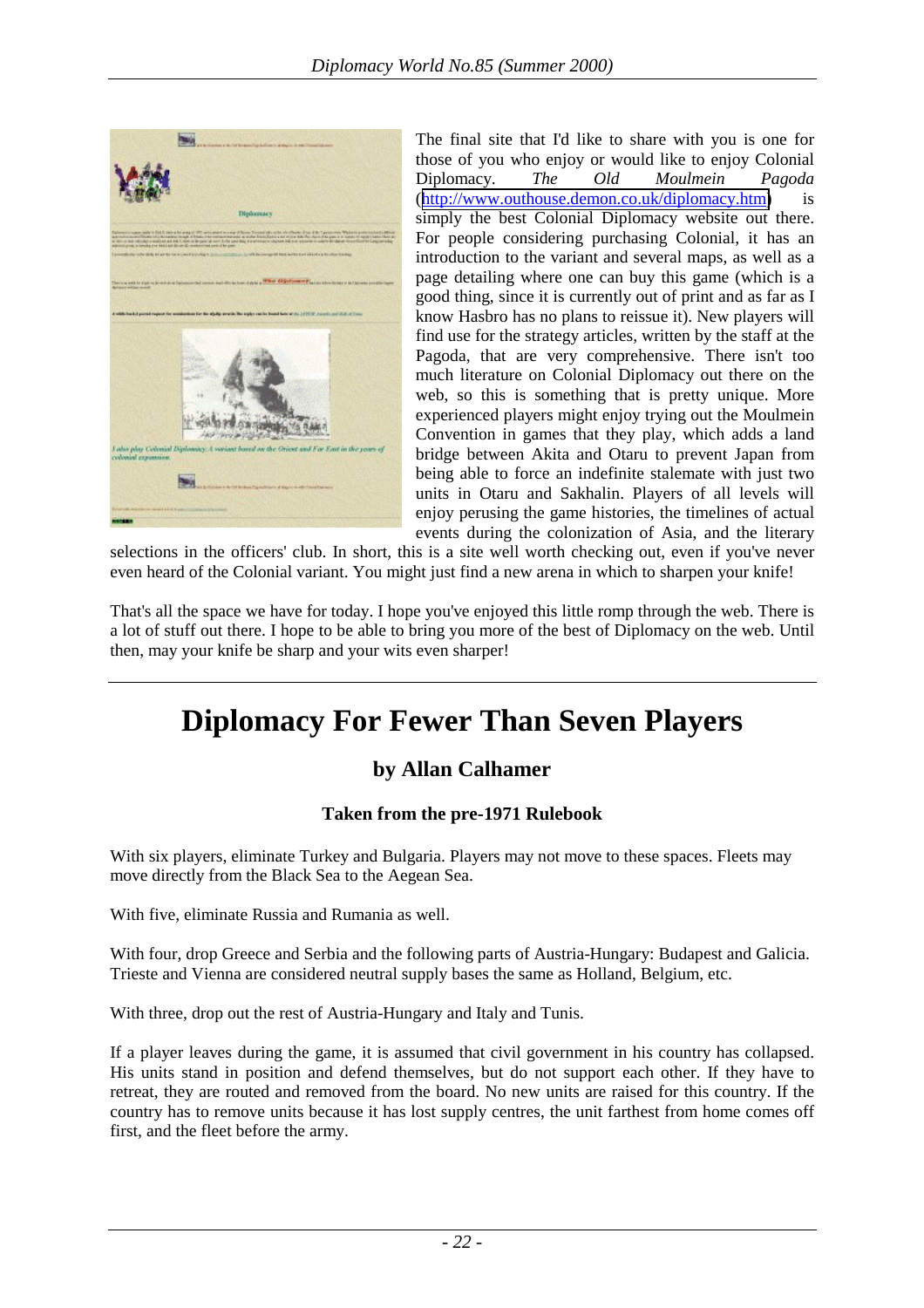# <span id="page-22-0"></span>**What Do You Do When You Have To Guess?**

### **By Stephen Agar**

Sometimes in all goes horribly wrong, even in 1901. You've made your strategy, agreed suitable DMZ's, trusted in the good intentions of your neighbours and – POW – the surprise punch before the game has hardly even started. You know the sort of thing – maybe a Turkish fleet in the Black Sea, an Italian army in Tyrolia, a German army in Burgundy or a French fleet in the Channel. Or even worse, the big co-ordinated attack - an Austria with Italian armies in Tyrolia and Venice and a Russian army in Galicia after Spring 1901. Or maybe a Russia with a Turkish fleet in the Black Sea and an Austrian army in Galicia. The sort of opening which makes your heart sink and the will to fight fade.

Difficult situations in autumn 1901 can arise for all the Major Powers in Diplomacy, but lifethreatening ones are rarer. Essentially you have two options in this sort of situation – defend or gamble. I have to admit that I am predisposed to gambling on the grounds that mere defence usually just prolongs the inevitable and makes for a depressing game, but even I have been known to play safe from time to time.

#### **Awkward Choices**

Leaving aside for one moment the problems of an Austria who fails to defend in S01 and pays the price, a more common situation is a single enemy unit that challenges a home centre after S01. In this situation you always have the option of moving your unit back in A01 and thus protecting the centre – but only at the expense of foregoing a neutral or leverage on a neutral. France is often in the position if England moves a fleet in to ENG or Italy moves into Pie – for example:

FRANCE: A(Mar)-Spa; A(Par)-Bur; F(Bre)- MAO

ENGLAND F(Edi)-NTH; A(Lpl)-Wal; F(Lon)- ENG

ITALY: A(Ven)-Pie

GERMANY A(Mun)-Ruh; F(Kie)-Den; A(Ber)- Kie



Does France order A(Spa)-Mar in Autumn 1901 and risk not taking Spain? Or does she stand in Spain and risk losing Marseilles? Does France cover Brest and therefore fail to use F(MAO) to take a neutral? Does France try for Munich or Belgium, or cover Picardy? These are all very difficult questions. However, I would suggest that they are not really the 50/50 guesses they may appear.

The first question is to determine whether or not you want to approach the issue for maximum safety – protect home centres at all cost – or risk all to maximise growth. My view is that it is always better to maximise growth in the very early stages of a game, because in 1902 the difference between a fivecentre power and a three-centre Power is immense. On the other hand, if everyone thought the same as I do, then the choice for the aggressor is made all the more easy – always go for it.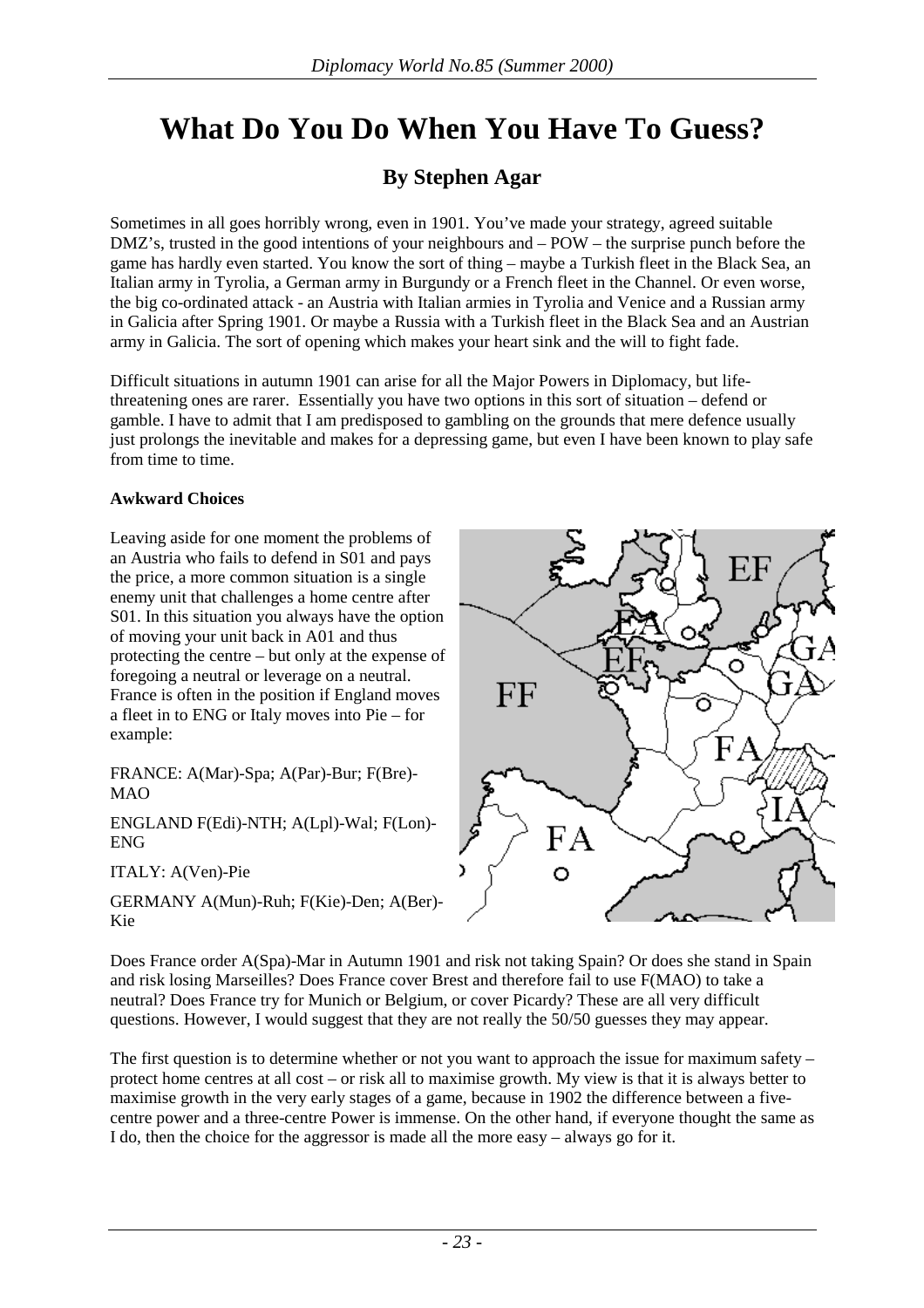|                           | $F(MAO)$ -Bre | $F(MAO)$ -Por |
|---------------------------|---------------|---------------|
| English move to Bre       | France 0      | France 0      |
|                           | England 0     | England $+1$  |
| English don't move to Bre | France 0      | France $+1$   |
|                           | England 0     | England 0     |

One way to help formulate a response is to make judgments as to what key moves you think the opposition will do and then consider all possible outcomes – for example, looking at the dilemma over Brest (though a similar sort of analysis can be applied to other equivalent situations).

It is clear that the only opportunity for France to gain out of this situation is by ordering F(MAO)-Por as any other combination results in no growth at all (but no overall loss).

However, the situation is not as clear cut over Marseilles (assuming you don't want to use A(Bur) to stand-off A(Spa) over Mar):

| Assume French $A(Bur)$<br>doesn't go to Mar | $A(Spa)$ -Mar | $A(Spa)$ Std |  |  |
|---------------------------------------------|---------------|--------------|--|--|
| $A(Pie)$ -Mar                               | France $+1$   | France 0     |  |  |
|                                             | Italy 0       | Italy $+1$   |  |  |
| $A(Pie)$ doesn't move to Mar                | France 0      | France $+1$  |  |  |
|                                             | Italy 0       | Italy 0      |  |  |

Here France can grow via either move, depending on what Italy does, so there is no early indication of what to do to maximise growth. Personally, I would assume that Italy will move to Marseilles to maximise his growth potential and therefore cover it.

And what of Germany's predicament in whether or not to defend Munich?

|               | $A(Ruh)$ -Mun         | $A(Ruh)$ -Bel          | $A(Ruh) S A(Kie)$ -<br>Hol |
|---------------|-----------------------|------------------------|----------------------------|
| $A(Bur)$ -Mun | France 0              | France $+1$            | France $+1$                |
|               | Germany 0             | Germany $-\frac{1}{2}$ | Germany $-1$               |
| $A(Bur)$ -Bel | France $+\frac{1}{2}$ | France 0               | France $+\frac{1}{2}$      |
|               | Germany 0             | Germany 0              | Germany 0                  |
| $A(Bur)$ -Mar | France 0              | France 0               | France 0                   |
|               | Germany 0             | Germany $+\frac{1}{2}$ | Germany 0                  |

I have put moves to Belgium as having a 50/50 chance of succeeding as they could be prevented by F(ENG)-Bel. Of course, knowledge of the prevailing Diplomacy may make F(ENG)-Bel unlikely. This suggests that Germany will only have a positive outcome if France doesn't move to Bel or Mun, and that failing that a move to Bel by A(Ruh) is probably worse than covering Mun (as all things being equal it is probably better not to lose a home centre when you can have no chance of an advantage by taking a risk).

#### **Death or Glory?**

Now this is all very well as an aide for difficult one-off guesses – but what if the situation is more complex?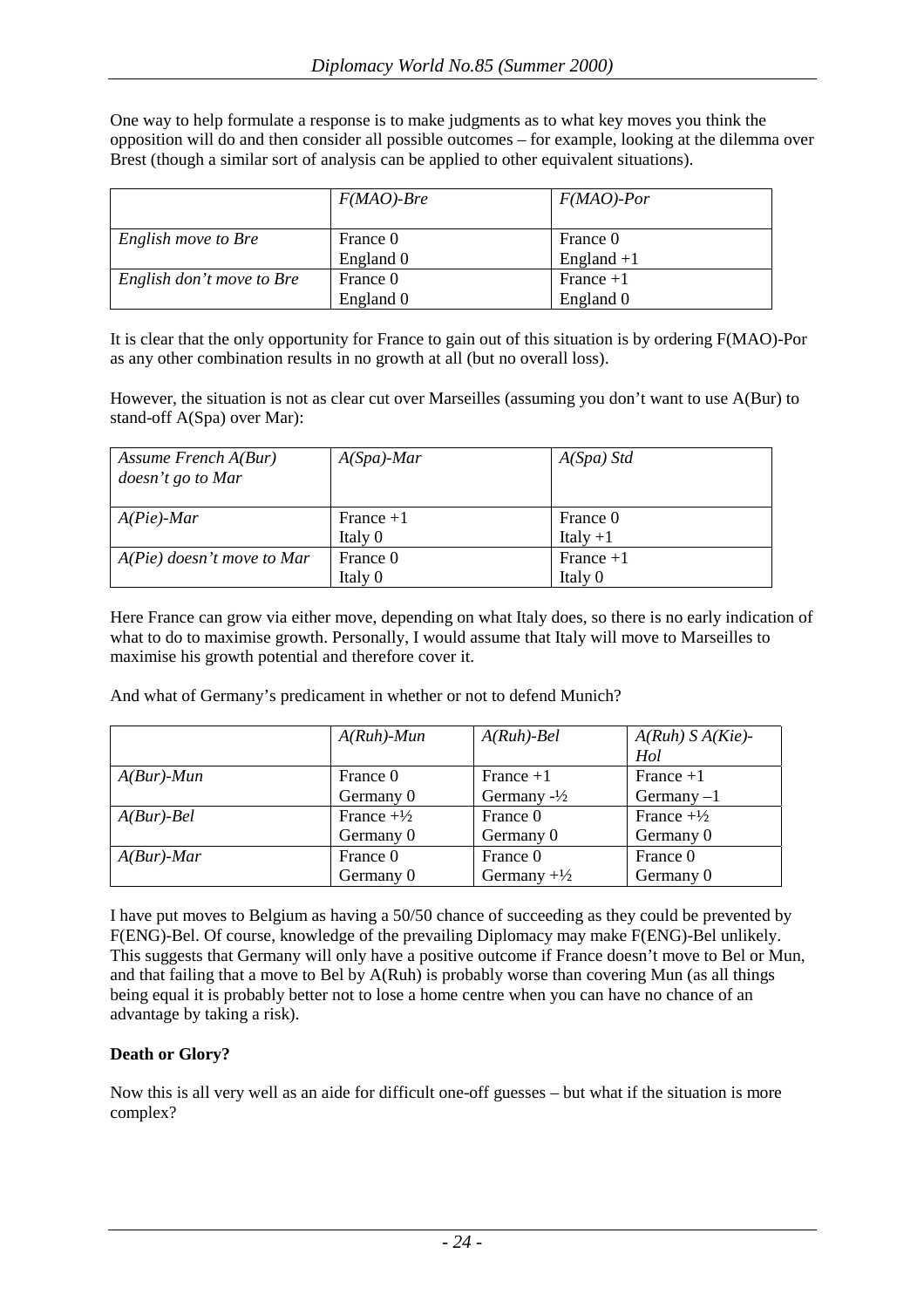Consider a game I have recently started where I am playing Austria. I thought I had a firm alliance with Russia, but didn't trust Italy's protestations of good faith. However, in spring 1901 I was fairly stitched up:

AUSTRIA: F(Tri)-Alb; A(Vie)- Tri; A(Bud)-Ser

ITALY: A(Ven)-Tyr; A(Rom)- Ven; F(Nap)-ION

RUSSIA: A(War)-Gal; F(Sev)- BLA; A(Mos)-Ukr

TURKEY: F(Ank)-BLA; A(Von)-Bul; A(Smy)-Con

Looks terrible, doesn't it? On the Diplomacy front I immediately denounced Russia and said I would cede centres to Italy rather than let Russia have a single centre. I also offered Turkey support into Rumania – pointing out that I intended to move F(Alb)-Gre, so moving



there wouldn't accompany anything other than help Italy.

The best outcome for Austria is 2 builds and no loss of home centres. The only way that can happen is for A(Ser) to stay there and F(Alb) to get into Greece. That leaves the problem of how to defend three home centres with A(Tri) and A(Ser).

So what do you do? There are so many variables that here that you have to start making some assumptions. First, I decided to assume that F(Alb)-Gre would succeed – I could see no reason why Turkey should try to prevent it. To make sure of this I confirmed to Turkey that I was moving to Greece and pointed out that if he stood me out of Greece the only result would be that Italy would get my centres quicker. Then I considered what the results would be for combinations of Russian, Austrian and Italian orders. For example:

| Assume Russian               | $A(Tri)$ -Vie;       | A(Ser) S A(Tri) | $A(Tri)$ -Vie; | A(Tri)Std;    |
|------------------------------|----------------------|-----------------|----------------|---------------|
| $A(Gal)$ -Bud                | $A(Ser)$ -Tri        |                 | $A(Ser)$ -Bud  | $A(Ser)$ -Bud |
|                              |                      |                 |                |               |
| $A(Tyr)$ S $A(Ven)$ -Tri     | Italy $+1$           | Italy 0         | Italy $+1$     | Italy $+1$    |
|                              | Austria <sub>0</sub> | Austria $+1$    | Austria $+1$   | Austria $+1$  |
| $A(Tyr)$ -Vie; $A(Ven)$ -Tri | Italy 0              | Italy $+1$      | Italy 0        | Italy $+1$    |
|                              | Austria $+1$         | Austria 0       | Austria $+2$   | Austria $+1$  |
|                              |                      |                 |                |               |
| Assume Russian               | $A(Tri)$ -Vie;       | A(Ser) S A(Tri) | $A(Tri)$ -Vie; | A(Tri)Std;    |
| $A(Gal)$ -Vie                | $A(Ser)$ -Tri        |                 | $A(Ser)$ -Bud  | $A(Ser)$ -Bud |
|                              |                      |                 |                |               |
| $A(Tyr)$ S $A(Ven)$ -Tri     | Italy $+1$           | Italy 0         | Italy $+1$     | Italy $+1$    |
|                              | Austria $+1$         | Austria $+1$ ;  | Austria 0      | Austria $+1$  |
| $A(Tyr)$ -Vie; $A(Ven)$ -Tri | Italy 0              | Italy 0         | Italy 0        | Italy $+1$    |
|                              | Austria $+2$         | Austria $+1$    | Austria $+1$   | Austria $+1$  |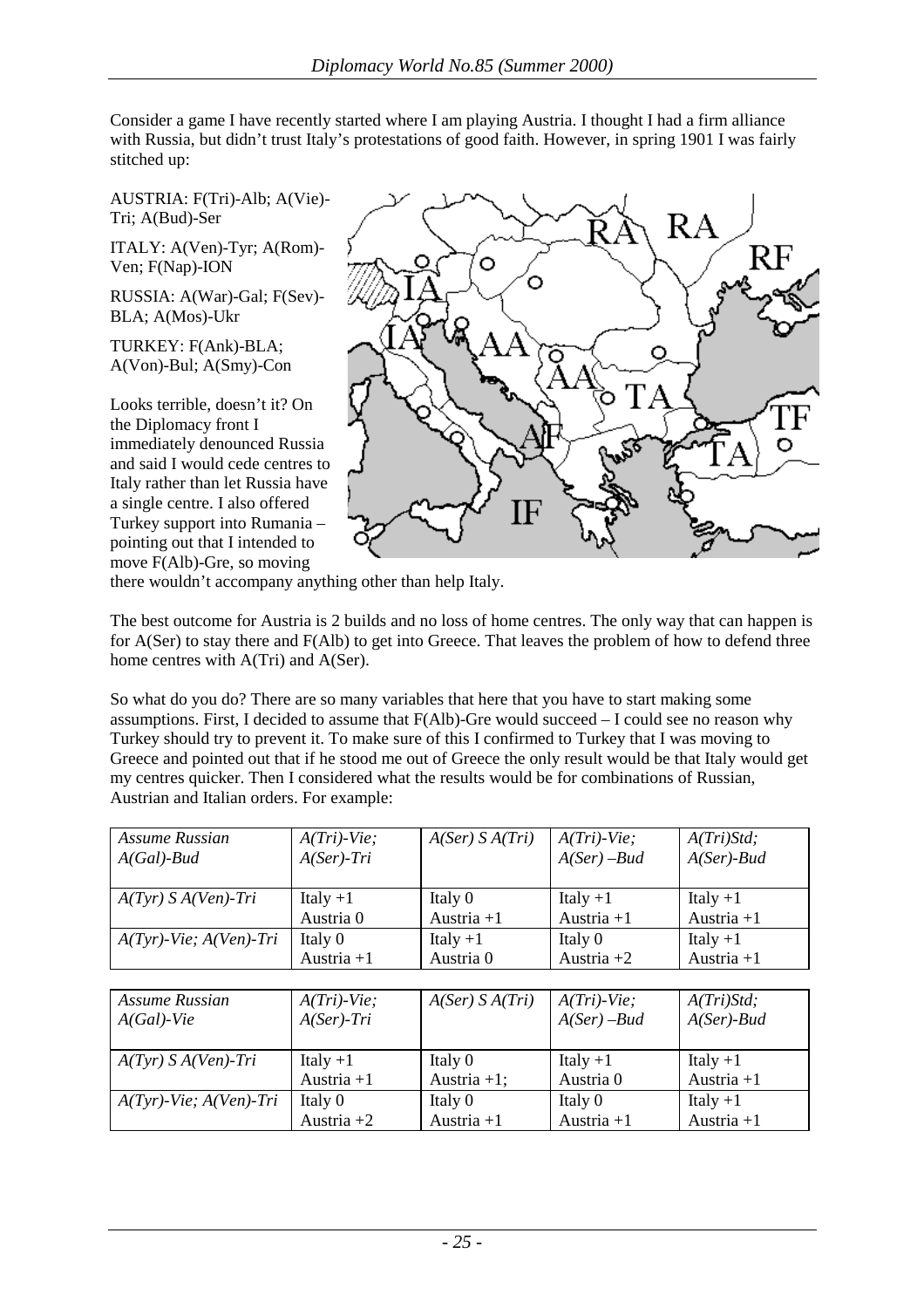| Assume Russian<br>$A(Gal) S A(Ukr)$ -Rum | $A(Tri)$ -Vie;<br>$A(Ser)$ -Tri | A(Ser) S A(Tri) | $A(Tri)$ -Vie;<br>$A(Ser)$ -Bud | A(Tri)Std;<br>$A(Ser)$ -Bud |
|------------------------------------------|---------------------------------|-----------------|---------------------------------|-----------------------------|
| $A(Tyr)$ S $A(Ven)$ -Tri                 | Italy $+1$                      | Italy 0         | Italy $+1$                      | Italy $+1$                  |
|                                          | Austria $+1$                    | Austria $+2$    | Austria 0                       | Austria 0                   |
| $A(Tyr)$ -Vie; $A(Ven)$ -Tri             | Italy 0                         | Italy $+1$      | Italy 0                         | Italy $+1$                  |
|                                          | Austria $+2$                    | Austria $+1$    | Austria $+1$                    | Austria 0                   |

Obviously I needed to take a view as to what Russia would do with A(Gal). A priority for Russia would undoubtedly be the certainty of getting a build – so he would want to guarantee Rumania. To absolutely guarantee it he would need to use A(Gal) to support either A(Ukr) or F(Sev) into Rum – but this ran the risk of Turkey moving to BLA. Therefore, I calculated that if I were Russia I would be more likely to use Gal to get leverage on Rum than have a speculative bid to seize an Austrian centre. I dismissed a thought that Russia would support the Italian A(Tyr)-Vie (the only combination of moves which would guarantee I lost a centre) as it seemed unlikely that Russia would be so selfless.

Taking the Russian A(Gal) out of the equation, and given my wish to have the possibility of two builds, narrowed down the options to either A(Tri)-Vie, A(Ser)-Tri or A(Ser) S A(Tri) Std – a choice which depended on whether I thought Italy would go for one build or two. My judgement was that he would go a supported attack, as he would not want to risk me successfully defending both centres with a single unit. If Russian told Italy he was using Gal to help take Rumania, then the above table suggests that two outcomes would result in no gain for Italy, with the supported attack on Trieste only failing if I guessed 100% correct. I tried to use diplomacy to increase the likelihood that he would go for a supported attack by promising to order A(Ser) S A(Tri)-Bud – on the grounds that I was making sure that Russia would not profit from his treachery. I reckoned that this open invitation to go for two centres would convince him I was trying something sneaky and therefore his natural suspicion would push him in the direction of a supported attack on Trieste.

So I sent off my orders for Autumn 1901 – A(Ser) S A(Tri); A(Tri)Std.; F(Alb)-Gre

And the result?

AUSTRIA: F(Alb)-Gre; A(Ser) S A(Tri)Std.

ITALY: A(Ven)-Tyr; A(Tyr)- Vie; F(ION)-Tun

RUSSIA: A(Gal) S ITALIAN A(Tyr)-Vie; A(Ukr) S F(Sev)- Rum

TURKEY: F(Ank)-BLA; A(Con)-Bul; A(Bul)-Gre

Which just goes to show that articles like this are a complete waste of time!

MORAL: The virtues of the Southern Hedgehog are sometimes underrated.

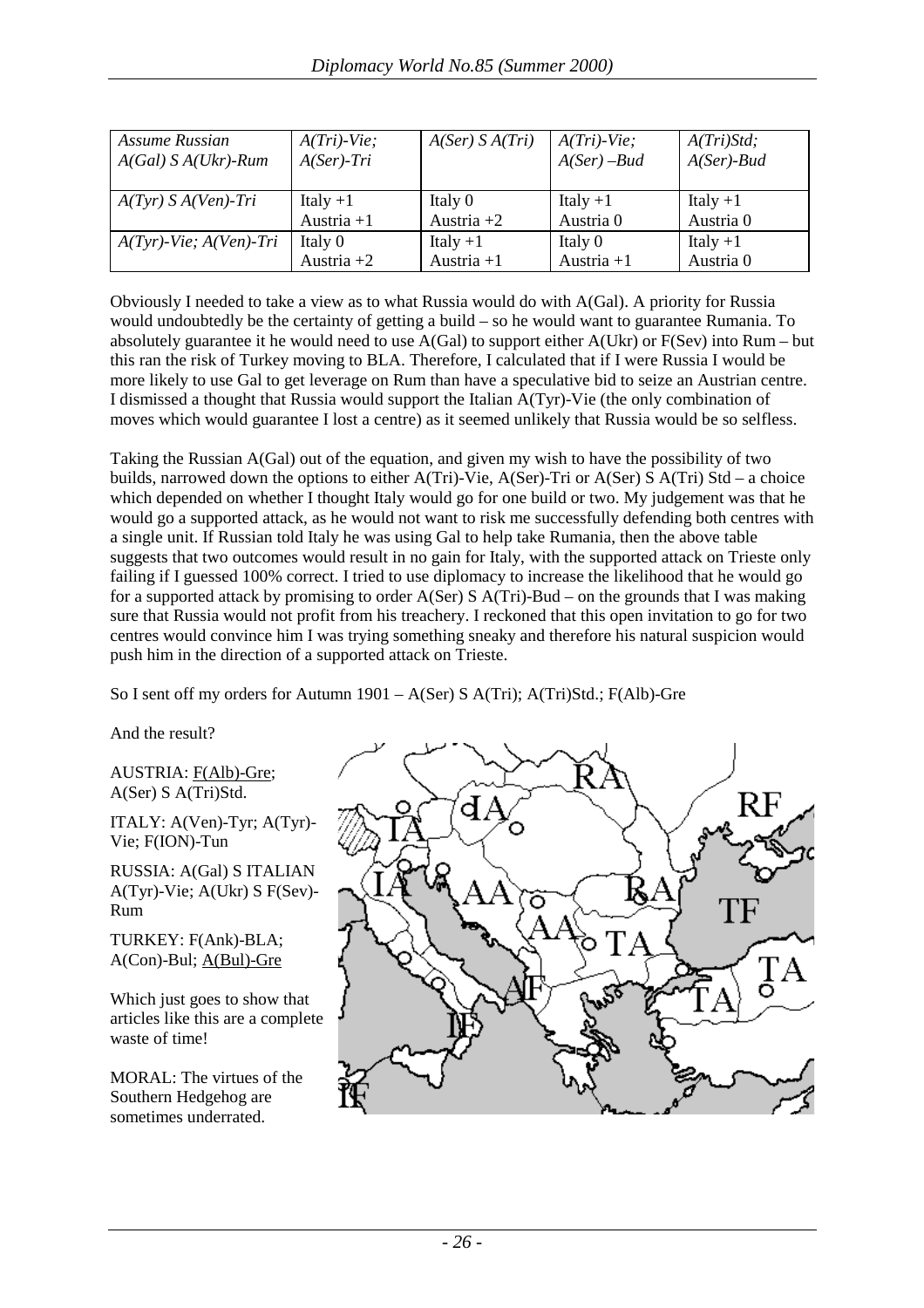<span id="page-26-0"></span>*Variant (var' e ant) adj. 1. Having or exhibiting variation; differing. 2. Tending or liable to vary; variable. 3. Deviating from a standard, usually by only a slightly difference. N. Something that differs in from only slightly from something else, as a different spelling or pronunciation of the same word.* 

### **Variants**

#### **Scott Morris**

We have all done it. Ok most of us have done it. You play some Diplomacy, you have your thrills then you get the itch. The itch to tinker. You stare at the board you've been staring at for hours upon hours. You could call off the provinces in your sleep. And you begin to want to change it. You want to walk through the looking glass.

Anyone who used to read the "What if" comic books knows exactly what I'm talking about. The comic books that said what if Superman was evil? What if Spiderman married the Invisible Girl? Then you read about a world that is so warped from the regular one it is fascinating, mesmerizing, and brand new! The same thing happens in Diplomacy. What if Italy had a nuclear bomb? What if the board started to slowly get flooded turn by turn? What if I used a different map?

Variants can be summed up into two distinct groups. First you have the map variations. The Diplomacy rules stay the same but the map is completely different. Some players try to make the game 100% fair like Migraine, others use a new area of the globe like Colonial. Still others use the whole globe like Colonia. Then you have the rules variants. Here the map is the same as the original but the countries can have super human powers, or they can build in different places, you can nuke the GM, or you don't know who the hell you are playing. I love them all.

Each issue as Variants editor I am going to try to offer you one of each. A rules variant and a map variant. Occasionally they may be both! If you have ever thought up a wild, crazy Diplomacy variant send it in. As Monty Python used to say, "And now for something completely different." Don't be shy, make that variant up, have some fun, shake up the rules. Screw the world. Give the Turks super harem powers!

In this issue I am going to have an interesting map variant where Baron Powell tries to undo the perceived inequity of regular Diplomacy with a more fair but still historically accurate map. Also, I will print up a Warlock Diplomacy game that is a rules variant. I have run it a few times and the players seemed to like it. The only rule in this column is that the rules must be broken. Twist, strain, pull and smash is our motto.

Next issue I will begin a Variant Demo game. Send in your name and the variant you most love to play and I will run the game in these pages. If I get more than 7 responses to one particular variant I will do a random draw.

FINALLY – I will publish any variant idea I get. Or any strategic article on how best to play a variant. If you are the master of a particular variant fill in the rest of us. But I can't do so if you don't send it in. I am talking to YOU. It may not be in the very next issue if things go well for me, but you can take it to the bank that I will publish them all or my name is not CAPTAIN VARIANT MAN OF THE NETHER WORLD.

> Scott Morris [Scottm221@aol.com](mailto:Scottm221@aol.com)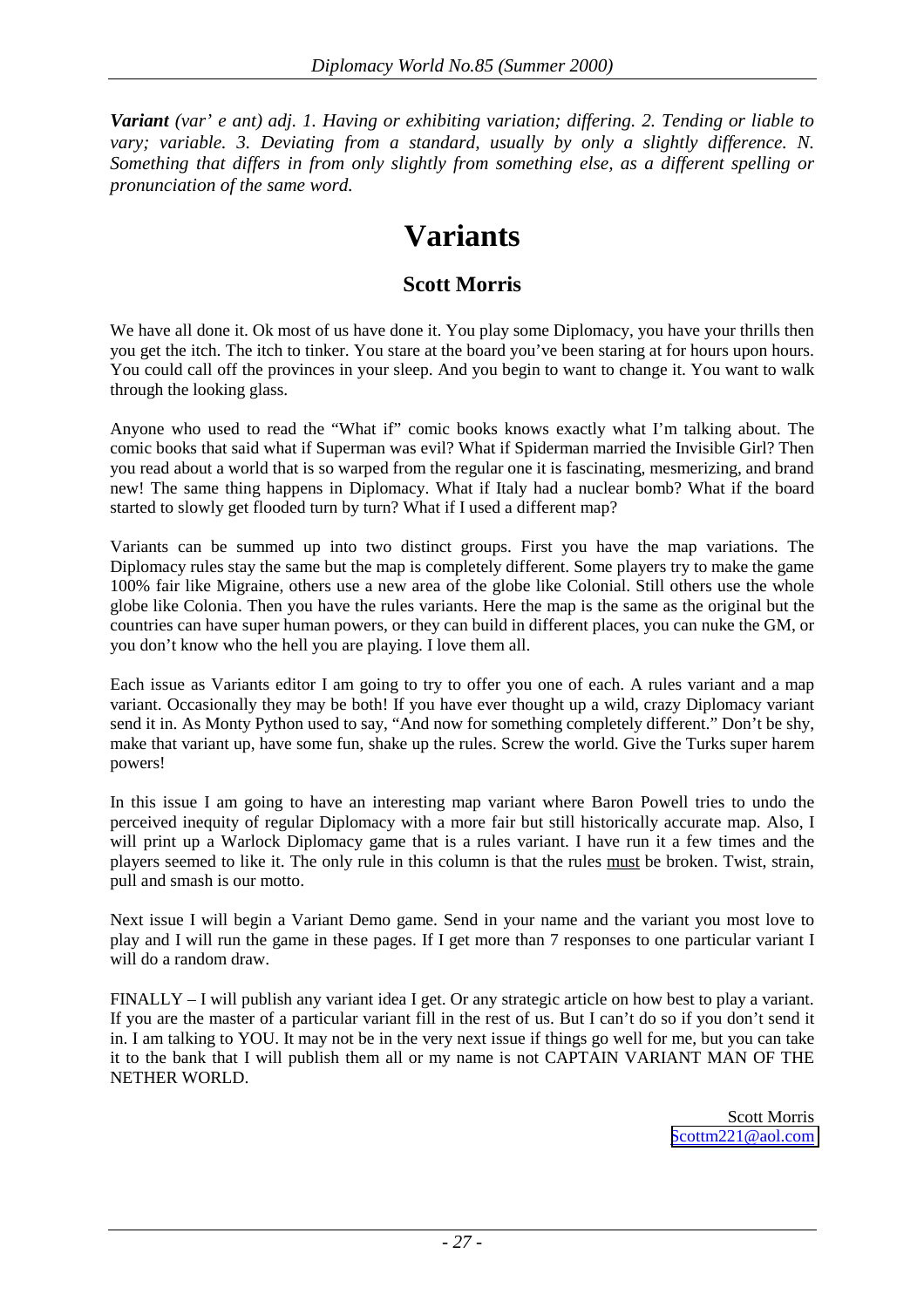# **1900: a Diplomacy Variant**

### **by B.M. Powell**

<span id="page-27-0"></span>I was positively delighted when Scott Morris contacted me recently and asked if I would like to write something about my variant, **1900**, for the new *Diplomacy World*. Of course I said yes! I absolutely LOVE to talk (and talk, and talk, and talk…) about this variant. **1900** is my attempt to take our favorite game, conventional **Diplomacy**, and make it better. In my humble opinion, I succeeded. :) Since the new *Diplomacy World* has a readership of over 100 million people world-wide (isn't that what you told me Scott?), I now have my chance to tell everyone why I feel this way. My ultimate goal is to get people interested in this variant so that they will contact me (at [VonPowell@aol.com\)](mailto:VonPowell@aol.com) and ask to play. If you do ever give **1900** a try, I think you'll agree that it is well worth your time. In fact, I expect you'll be so impressed with **1900** that you may have a tough time going back to **Diplomacy**!

So where to start? I guess the seed for **1900** was planted after I read an article by Stephen Agar in issue #80 of *Diplomacy World*. The article was entitled "New Improved Diplomacy?" and it suggested a number of ideas to improve the basic game. Some of Stephen's ideas I thought were very good. Others…hmmm…let's be kind and say that they didn't appeal to me much. I also wasn't entirely convinced that Stephen's suggestions were sufficient to make the game "better," which was his stated goal. What would make the game better? I thought any solutions needed to address three items: play balance, player interaction, and historical accuracy.

| <b>GREAT</b><br><b>POWER</b>      |      | <b>GAMES POINTS GPR SOLO</b> |     | $2 -$<br>WAY | $3-$<br>WAY | 4-  | $5-$<br>WAY WAY | $6 -$<br>WAY WAY | 7-             | <b>LOSS</b> |
|-----------------------------------|------|------------------------------|-----|--------------|-------------|-----|-----------------|------------------|----------------|-------------|
| <b>AUSTRIA-</b><br><b>HUNGARY</b> | 3621 | 80856 22.33                  | 278 | 122          | 173         | 156 | 56              | 14               | $\overline{4}$ | 2818        |
| <b>ENGLAND</b>                    | 3621 | 95799 26.46                  | 294 | 177          | 267         | 189 | 54              | 16               | $\overline{4}$ | 2620        |
| <b>FRANCE</b>                     | 3621 | 107253 29.62 355             |     | 168          | 275         | 195 | 68              | 17               | $\overline{4}$ | 2539        |
| <b>GERMANY</b>                    | 3621 | 92634 25.58                  | 322 | 147          | 207         | 134 | 69              | 17               | $\overline{4}$ | 2721        |
| <b>ITALY</b>                      | 3621 | 69066 19.07                  | 217 | 118          | 166         | 146 | 66              | 16               | $\overline{4}$ | 2888        |
| <b>RUSSIA</b>                     | 3621 | 109875 30.34                 | 440 | 132          | 178         | 123 | 60              | 14               | $\overline{4}$ | 2670        |
| TURKEY                            | 3621 | 95577 26.40                  | 319 | 146          | 261         | 153 | 57              | 14               | $\overline{4}$ | 2667        |

Play Balance. **Diplomacy** does not have a level playing field. Consider the following numbers:

Game results come from three sources: an excellent study of 3,485 games that appeared in issue #81 of *Diplomacy World* ("The Strongest Country on the Diplomacy Map" by Thaddeus Black), my records of 122 games played on America Online, and 14 games played in Tim Richardson's *The Old Republic*. The GPR, short for Great Power Rating, is based on a simple formula. Basically, I divide 180 points by the number of Great Powers that participated in a win or draw. Simply surviving does not earn a Great Power any points. The GPR is the number of points each Great Power earned divided by the number of games played.

If **Diplomacy** was perfectly balanced, the GPR for each Great Power would be approximately 25.71 (i.e., 180 divided by 7). While we should expect some degree of variation from this figure, the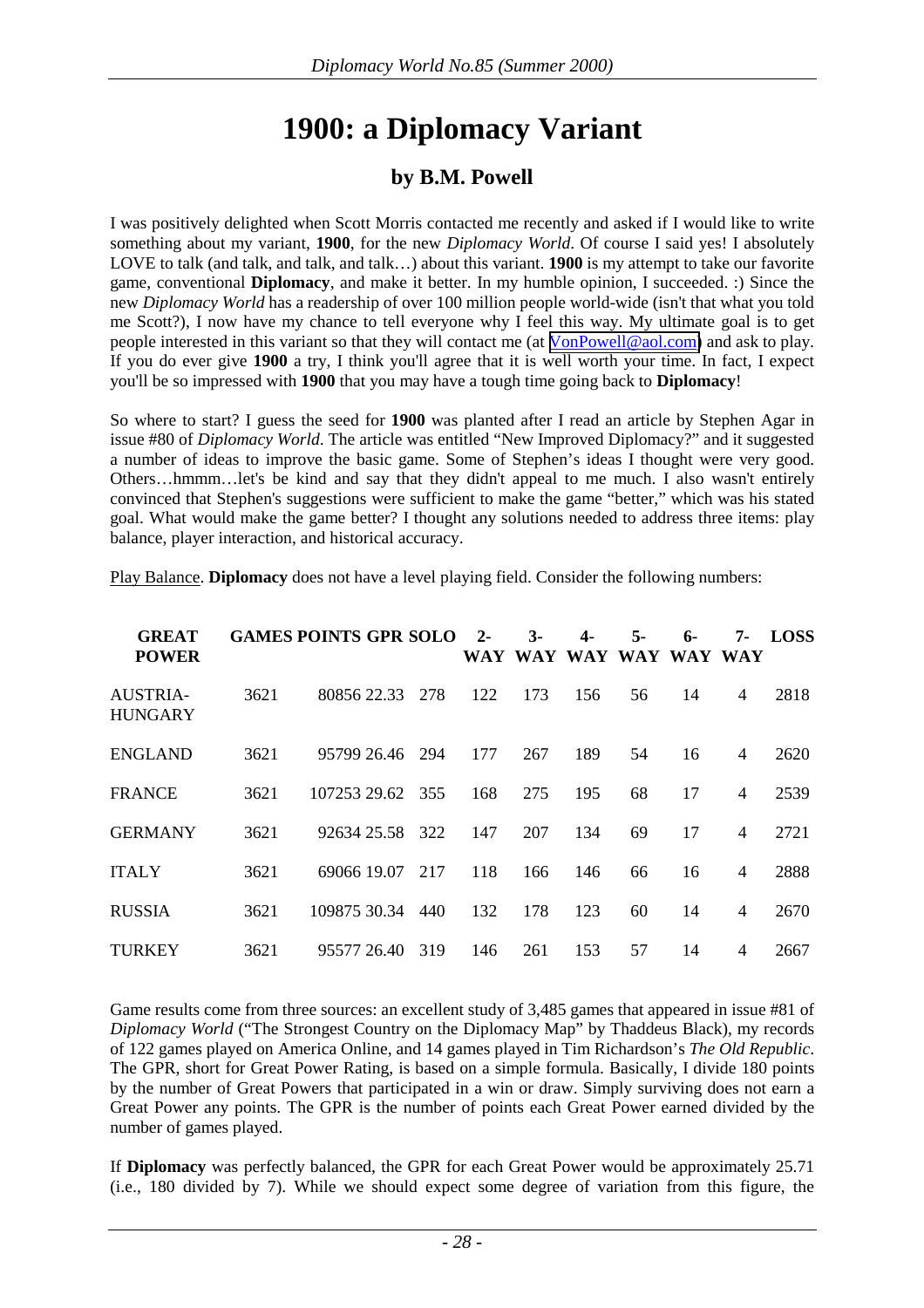numbers clearly show that some Great Powers are more equal than others are. France and Russia are heads and shoulders above the pack, while Austria-Hungary and Italy are scraping the proverbial barrel bottom. It's true that if we wanted total equality between positions we would play Steve Koehler's **Migraine** variant. The "personality" each Great Power has is one of charms of **Diplomacy**. Even so, I couldn't help but believe that each of the Great Powers could be given a more equal chance of doing well without sacrificing those aspects of **Diplomacy** that make it appealing. In fact, as I'll discuss shortly, I believed I could enhance the quirkiness of each Great Power along historical lines while leveling the playing field at the same time.

Player Interaction. While the good diplomat ensures he contacts all of the other players on a regular basis, the truth is that certain Great Powers demand more attention than others do when the game starts. The typical Prime Minister is likely to write at length to the President and Kaiser, but odds are that his missives to the Archduke and Sultan will tend to be shorter and less substantive. Why? Because there is really little that Austria-Hungary and Turkey can do for England when the game begins. If this situation could be changed so that it truly is in the best interests of each Great Power to negotiate in earnest with all of the other Great Powers, something good would be accomplished.

Historical Accuracy. This one may need some explaining. I firmly believe that a game based on historical events should create situations where the historical outcomes can occur, but don't necessarily have to occur. **Diplomacy** does attempt, in a satisfyingly abstract way, to replicate the "Balance of Power" that existed in Europe at the start of WWI. Some things are done, however, that remove the "feel" of the period. As I saw it, the challenge was to give the variant some historical flavor without adding complexity (i.e., minimize new or special rules) or destroying the delicate balance of play as mentioned above.

I was inspired enough by these thoughts to write a letter to Douglas Kent, then the editor of *Diplomacy World*. This letter discussed a variant proposal that combined my own ideas with those ideas from Stephen Agar's article that I liked. Most significantly, my proposal was based on a map of Europe at the turn of the century. After all, **Diplomacy** is supposed to start in 1901, but the map is of Europe around 1913. Douglas, ever desperate for material, turned my letter into a full-fledged article ("Improving New Improved Diplomacy") and printed it in issue #81 of *Diplomacy World*.

I figured that was pretty much the end of it. I was quite surprised then when I received a letter from Steve Reul saying that he thought the variant had merit and suggesting that we actually playtest it. If I would serve as Gamemaster (GM), he would round up the players. I responded to this proposal with an enthusiastic yes and the ball started rolling.

I soon found out how much work was needed to turn a rough proposal into a game that could be played over the internet. A suitable map had to be drawn, variant rules had to be finalized, and house rules had to be determined. As soon as I set out to do these things, I realized my variant needed a name. Since the map was of Europe at the turn of the century, I decided on **1900** (pretty clever, don't you think?). Each of my tasks took some time, but the most effort by far was invested in the map. When I finished everything and was ready to start the playtest, I'll admit I was quite pleased with the various products. All in all, I thought I had a pretty decent variant.

Sadly, reality intruded on my visions of grandeur. Playtesting the original concept showed me that not all of my "brilliant" innovations were particularly good. In fact, a few were spectacularly bad (e.g., making Iceland a supply center (SC)). The truth is that Britain, ably played by Scott Morris, won the first playtest in a rout of epic proportions. I had no recourse but to go back to the drawing board. A second playtest was soon organized and the revised variant was put through its paces. This time the results were much more encouraging. Only one apparent deficiency was discovered and it was easily fixed. **1900** appeared to be ready for primetime. Since that second playtest (which was won by John Fitzgerald playing Austria-Hungary), I've continued to GM **1900** games and I've been satisfied with the results (though the map continued to be tweaked on occasion). Still, it's far too early and too few games have been played for me to categorically state that all of **Diplomacy's** ills, real or imagined,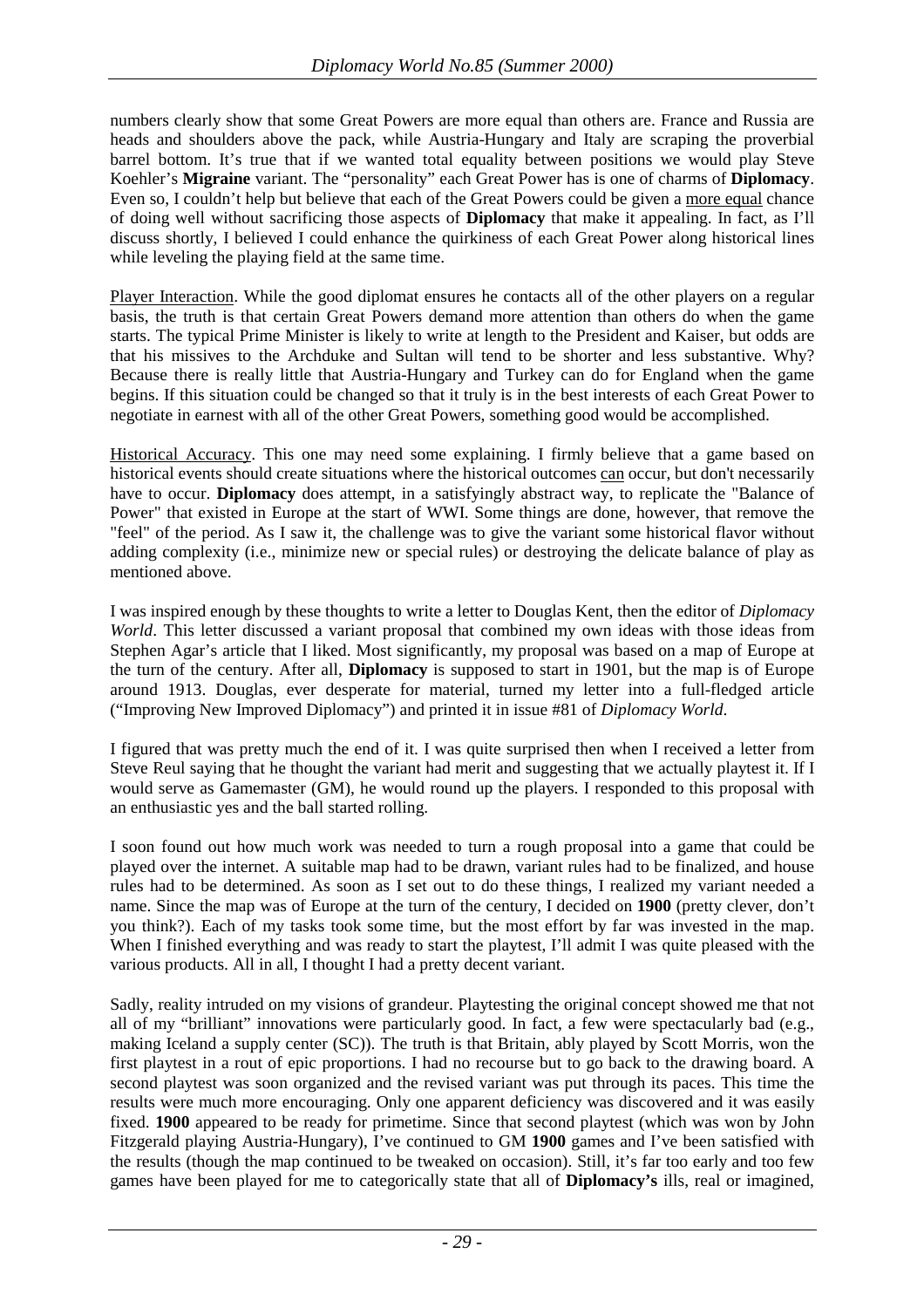have been fixed. I am optimistic, though, that **1900** has what it takes to be an interesting and fun game to play.

It seems appropriate at this time to thank the people who helped me get **1900** off of the drawing board by participating in the two playtests. In particular, I want to mention Tim Frankovich, Eric Grenoux, Bob Hannon, and Eric Scheid. Their encouragement and/or contributions to the overall game design were invaluable. I especially want to express my appreciation for the support that I received from Steve Reul and Scott Morris. I doubt **1900** would have ever made it to where it is now without them.

So what makes **1900** different from **Diplomacy**? The changes can be broken down into three categories: map changes, unit changes, and rule changes. I'll briefly discuss each of these in turn.

#### **MAP CHANGES**

As I alluded to earlier, something that has always bothered me about **Diplomacy** is the fact that the game begins in 1901, but the map is of Europe after 1912. I'm sure each of you has lost some sleep over this transgression as well. So much for historical accuracy! I thought using a map of Europe at the turn of the century would be a significant step towards correcting this "deficiency." I also believed a revised map could help establish the conditions for a more balanced game.

If you look carefully at the map at the end of this article, you'll notice the following changes:

- There are now 39 SCs. The Great Powers control 25 at game-start: Britain, France, Germany, and Russia have 4 SCs each and Austria-Hungary, Italy, and Turkey have 3 SCs each. The remaining 14 SCs are neutral at game-start. Note that only 18 SCs are needed to win, just as in **Diplomacy**. The motive behind this was to encourage solo victories and preclude stalemates.
- Morocco is separated from North Africa and is a neutral SC. This reflects the fact that Morocco was independent in 1900 and also a tremendous source of friction between the Great **Powers**
- What's left of North Africa is split into two spaces: Algeria and Southern Algeria. Algeria is a French SC. This represents France's dominant presence in the area.
- The Tyrrhenian Sea touches Algeria (where it doesn't touch North Africa in **Diplomacy**). This makes it easier for Italy to stake a claim on French territory.
- Tunisia is no longer a SC. It is now simply a buffer between two SCs, French Algeria and neutral Tripolitania.
- Libya appears on the map and is represented by two spaces: Tripolitania, a neutral SC, and Cyrenacia, which serves as a buffer between Tripolitania and British Egypt. Though Turkey controlled Tripolitania and Cyrenacia in 1900, the fact that the former is a neutral SC rather than Turkish reflects the Ottoman Empire's increasingly loose hold on the area.
- Egypt appears on the map and is a British SC. The British undeniably felt Egypt was a key territory in their vast empire. Never mind that the Turks felt Egypt belonged to them. Having a British SC within arms reach of Turkish territory dramatically increases the need for British (and therefore French and German) interaction with not only Turkey, but also Austria-Hungary, Italy, and Russia.
- Syria has been renamed Damascus and is a Turkish SC. At the same time, Smyrna has been renamed Konya and is no longer a Turkish SC. This flip-flop makes it more difficult for Turkey to establish a dominant position in the southeast corner of the map.
- Two additional Turkish spaces appear on the map, Palestine and Hejaz. Palestine's primary purpose is to serve as a buffer between Turkish Damascus and British Egypt.
- A new neutral space, Arabia, is sandwiched in between Damascus, Palestine, and Hejaz. Turkey controls a large territory in the Balkans called Macedonia. Macedonia has two coasts, east and west, and touches no less than eight other spaces. Albania, which came into existence in 1912 after the Balkan Wars, no longer exists.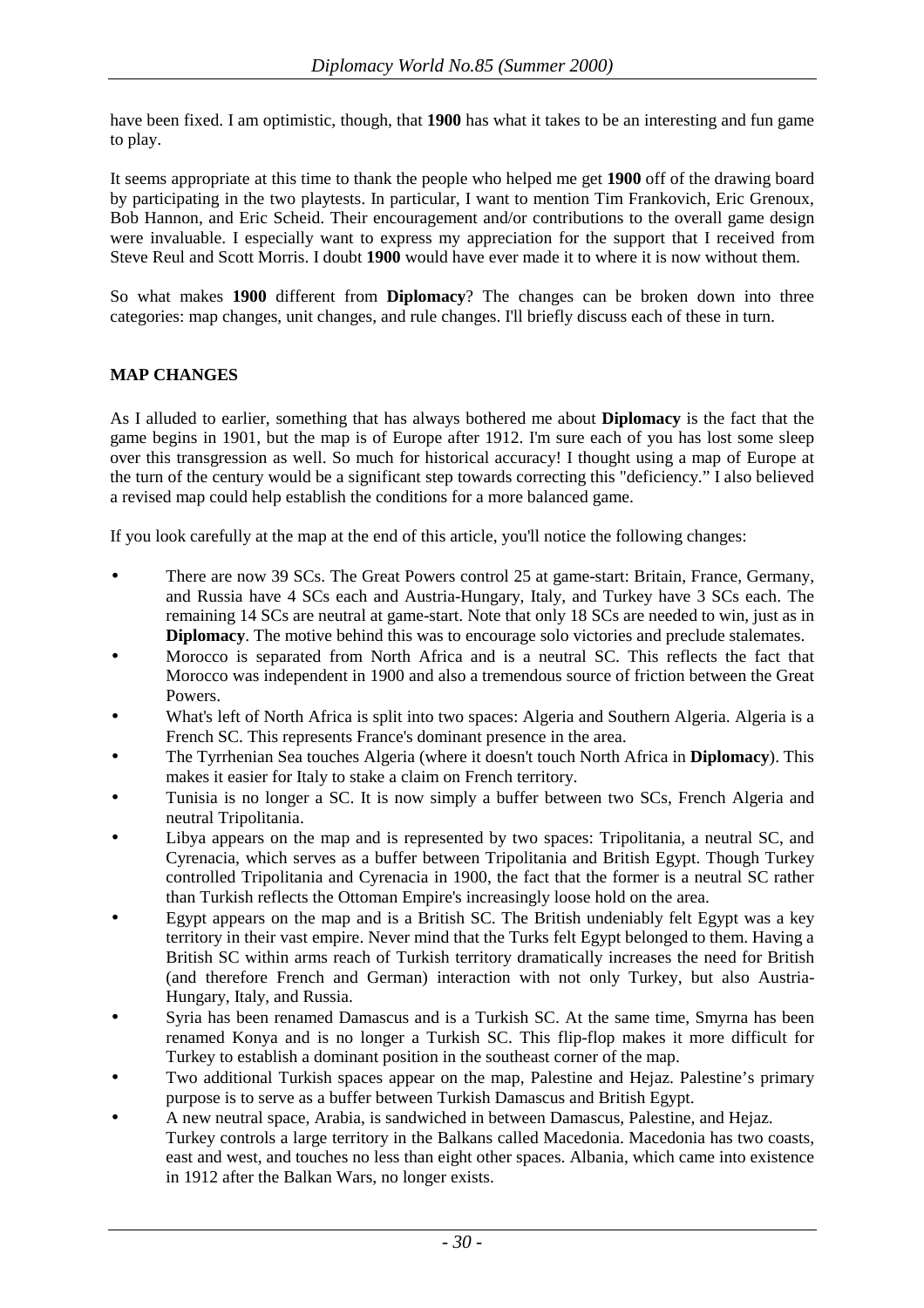- Moscow is split into two spaces: Moscow and Siberia. This division frustrates the formation of stalemate lines.
- Trieste is split into two spaces: Trieste and Bosnia. In 1900, Bosnia was under Austro-Hungarian administration, but was not technically a part of the Dual Monarchy. The Dual Monarchy's annexation of nominally Turkish Bosnia in 1908 nearly resulted in WWI erupting six years early.
- Vienna no longer touches Galicia. Instead, Budapest now touches Bohemia. Not only is this geographically correct (just look at a map of the Czech Republic today), it also prevents a particularly nasty tactic that Austria-Hungary and Germany could use against Russia given the new unit at-start positions discussed shortly.
- Venice is no longer a SC. This diffuses the tension between **Diplomacy's** weak sisters, Austria-Hungary and Italy. Venice is also renamed Venetia.
- A new space, Milan, is an Italian SC.
- Tuscany no longer exists. Rome now borders the Gulf of Lyon, Piedmont, and Milan. This helps Italy reinforce its northern position.
- A Gibraltar space is added. Gibraltar divides the south coast of Spain in two (i.e., Spain now has three coasts: north, east, and west). Gibraltar is a sea space for convoy purposes, but an army can move there from either Morocco or Spain, and prevent a fleet from entering.
- Ruhr is renamed Cologne and is a German SC. This additional SC makes the Reich more formidable and allows it to serve as more of a counterweight to **Diplomacy's** Big Boys, France and Russia. From a historical perspective, this change makes perfect sense. **Diplomacy's** Germany is, in my mind, somewhat wimpy (curiously, its record in America Online games is particularly abysmal). Now Germany has some teeth. Interestingly, despite fears by some that I turned Germany into an unstoppable monster, its track record to date suggests it needs all the teeth it can get.
- A new space, Alsace, separates French Burgundy from German Cologne and Munich. This prevents the Kaiser from taking advantage of the new German unit at-start position to perpetrate evil on France during the first game-turn.
- Holland is renamed Netherlands.
- Switzerland is a neutral SC. This makes for some very (very!) interesting dynamics between France, Germany, and Italy.
- Ireland borders the Mid-Atlantic Ocean.

#### **UNIT CHANGES**

Given the map changes above, my desire to capture some of the historical feel of the period, and the critical goal of maintaining (if not improving) play balance, I felt changes to the at-start forces of some of the Great Powers needed to be made. These changes can be summed up as follows:

- Austria-Hungary starts with an army in Trieste instead of a fleet. The Imperial Army was the glue that held the Empire together. The undernourished Imperial Navy was little more than an afterthought. This third army greatly enhances the Dual Monarchy's flexibility and options.
- Britain starts with four units: F London, F Edinburgh, F Gibraltar, and F Egypt. Note that Liverpool is still a SC, but the army that starts there in **Diplomacy** is gone. At the same time, note that Gibraltar is not a SC. Britain was the premier sea power at the turn of the century, but its puny army was almost embarrassing for a nation of Britain's stature. The vaunted (and diminutive) British Expeditionary Force wasn't formed until just before WWI.
- France starts with four units: A Paris, F Brest, A Marseilles, and A Algeria. The last unit reflects the military presence France maintained in its African empire. The strong French garrison was no doubt a prudent deterrent given Italian ambitions to establish an empire in Africa that the Romans themselves would have been proud of.
- Germany starts with four units: A Berlin, A Cologne, F Kiel, and A Munich. The supremacy of the German army was acknowledged (grudgingly) by all of the Great Powers. In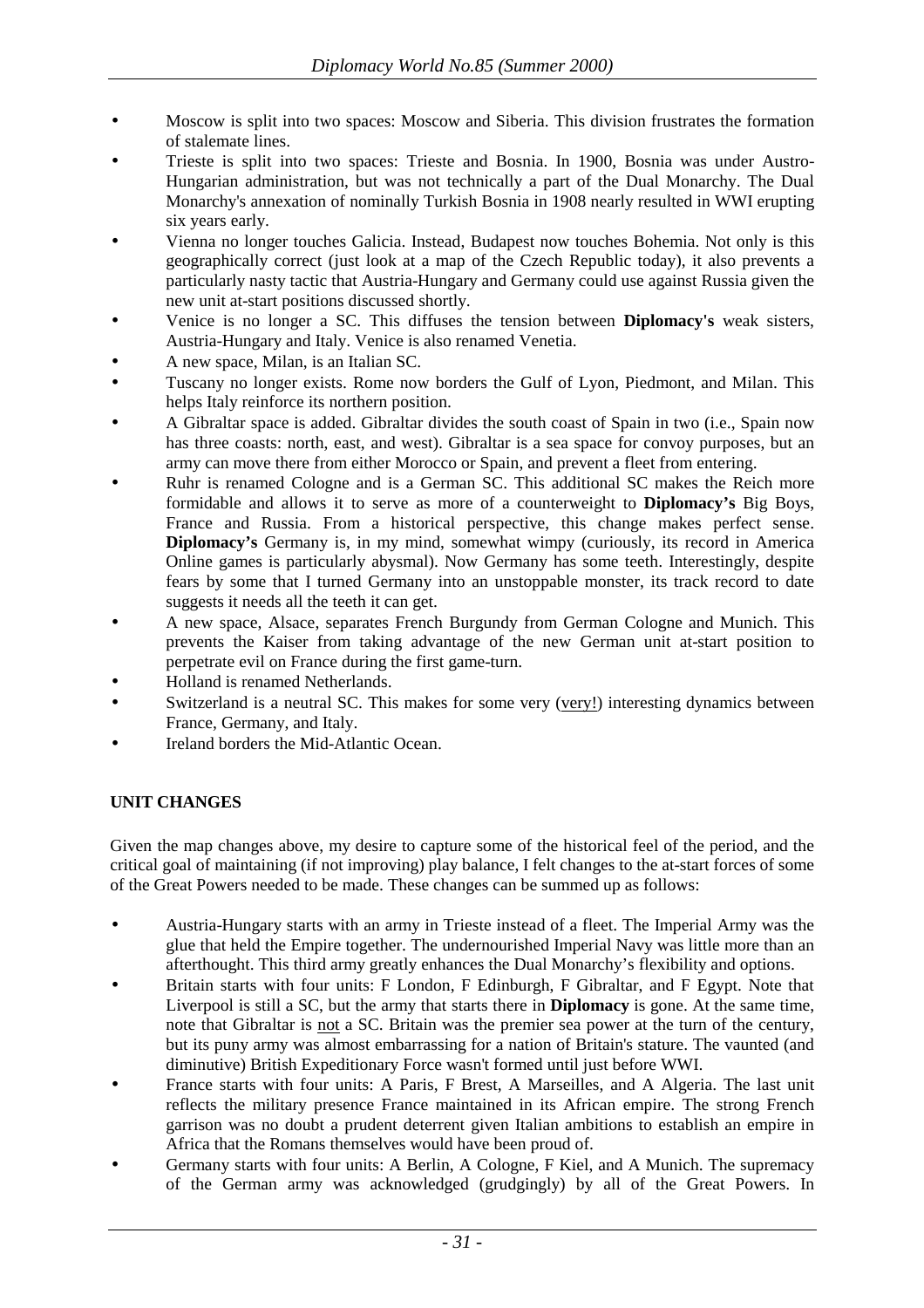**Diplomacy**, however, Germany seems pathetically weak when compared to the actual colossus that was the Second Reich. The additional army gives the Kaiser real options to conduct a two-front war if necessary (or desired).

- The Italian army that started in Venice now starts in Milan.
- The Turkish army that started in Smyrna now starts in Damascus.

#### **RULE CHANGES**

As I said earlier, I did not want to make dramatic changes to **Diplomacy's** basic rules. With the few exceptions discussed below, the rules for **Diplomacy** apply to **1900** as well. In all but one case, the rule changes represent little more than minor revisions to account for the new map. The one major exception involves a series of rules that I call the "Suez Canal Rules" or SCR. This set of rules dramatically increases the need for all of the Great Powers to talk to each other from the beginning of the game, an end state I definitely hoped to achieve. The SCR serve to give **1900** a distinct character.

The minor rule changes go as follows:

- Victory conditions have not changed. If a Great Power gains control of 18 SCs, the game ends and the player controlling that Great Power is declared the winner. With 39 SCs, though, it is now possible for two Great Powers to get 18 SCs on the same game-turn. Should this happen, the player representing the Great Power with the most SCs is the winner. If the two Great Powers each control the same number of SCs, play continues until one Great Power controls at least 18 SCs and that Great Power controls more SCs than any other Great Power.
- Iceland, Ireland, and Switzerland are now passable.
- Movement between Clyde and Ireland is allowed. This is true even if an enemy fleet is in the North Atlantic Ocean. A convoy is not required to move an army back and forth between Clyde and Ireland.
- Army movement is allowed between Gibraltar and Morocco. No convoy is required in this case. Gibraltar is considered a sea space for convoy purposes.
- None of the Great Powers can build new units in Africa even if they control a space in Africa at game-start.

The Suez Canal Rules go like this:

- Movement between Egypt or Hejaz and the Mid-Atlantic Ocean is allowed. It is assumed the unit travels around the southern tip of Africa. A unit that moves in this manner does so at half strength. This means that a unit adjacent to Egypt or Hejaz succeeds in moving there if opposed only by a fleet moving from the Mid-Atlantic Ocean and a fleet adjacent to the Mid-Atlantic Ocean succeeds in moving there if opposed only by a fleet moving from Egypt or Hejaz.
- A fleet in Egypt or Hejaz cannot support a unit holding in or moving to the Mid-Atlantic Ocean. This is true even though the fleet in Egypt or Hejaz can itself move to the Mid-Atlantic Ocean. Likewise, a fleet in the Mid-Atlantic Ocean cannot support a unit holding in or moving to Egypt or Hejaz.
- A fleet moving from Egypt or Hejaz to the Mid-Atlantic Ocean does not cut support being provided by a fleet already in the Mid-Atlantic Ocean unless the attack results in F Mid-Atlantic Ocean being dislodged. The opposite is equally true. A fleet moving from the Mid-Atlantic Ocean to Egypt or Hejaz does not cut support being provided by a unit already in Egypt or Hejaz unless the attack results in the unit being dislodged.
- F Mid-Atlantic Ocean can convoy an army from or to Egypt or Hejaz. An army convoyed from Egypt or Hejaz attacks its destination space at full strength. An army convoyed to Egypt or Hejaz attacks at half strength.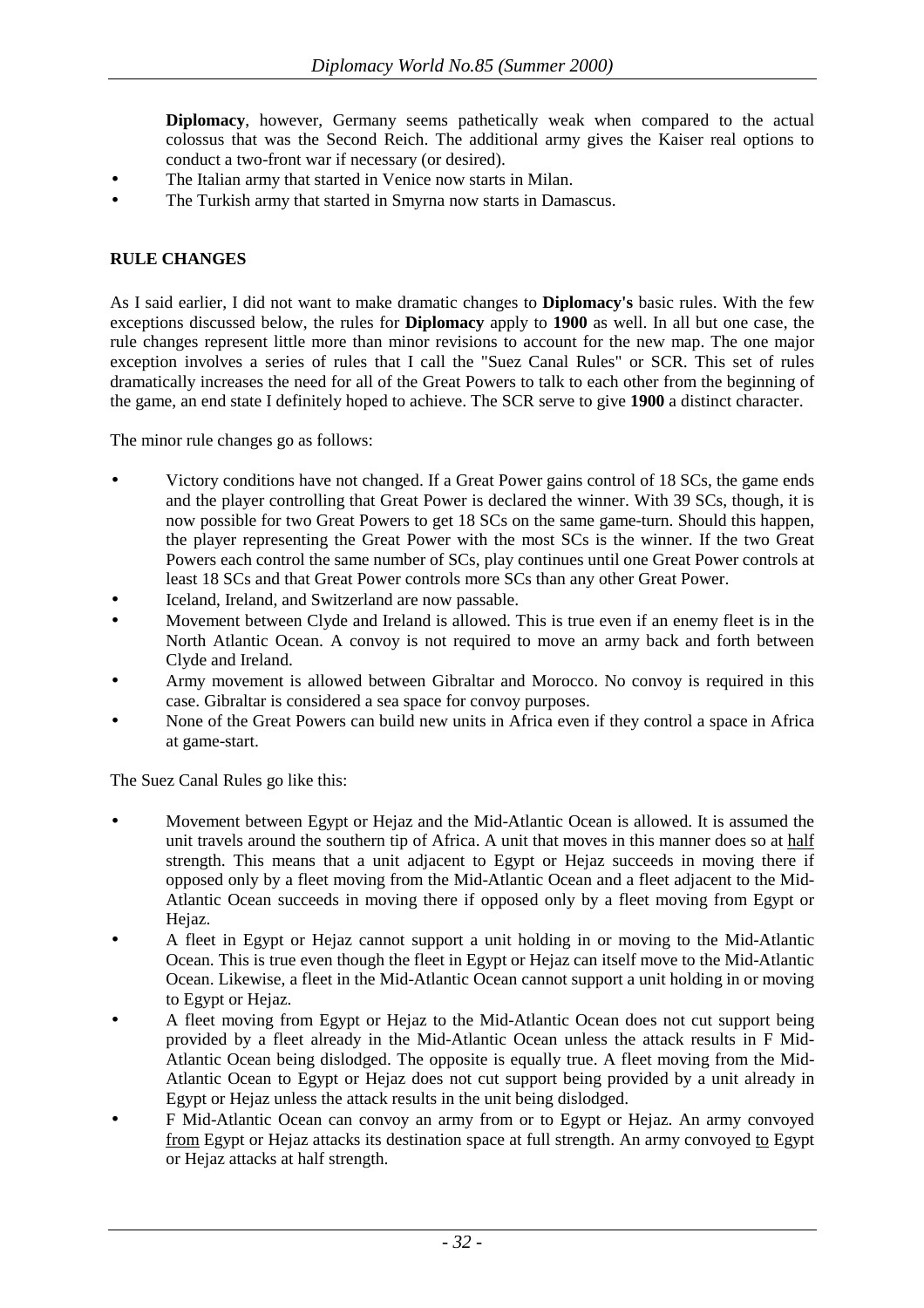• If two units may retreat only to Egypt/Hejaz or the Mid-Atlantic Ocean, and one of them must travel around the southern tip of Africa, the unit that does not travel around southern Africa may retreat while the other unit is disbanded. Similarly, if two units are retreating to Egypt/Hejaz or the Mid-Atlantic Ocean, and one of them must travel around the southern tip of Africa, the unit that does not travel around southern Africa may retreat while the other unit is disbanded.

So, there you have it. As you can see, **1900** is, at heart, just like the game of **Diplomacy** that we have all come to know and love. The map, unit, and rule changes do, however, alter the dynamics of how the Great Powers interact with each other. Perhaps, if Scott is in desperate need of material to fill the Variants Section of future additions of *Diplomacy World*, I'll be able to address these new dynamics in-depth.

If you have any questions or comments on what I've written here, please contact me. I'd be delighted to hear from you.

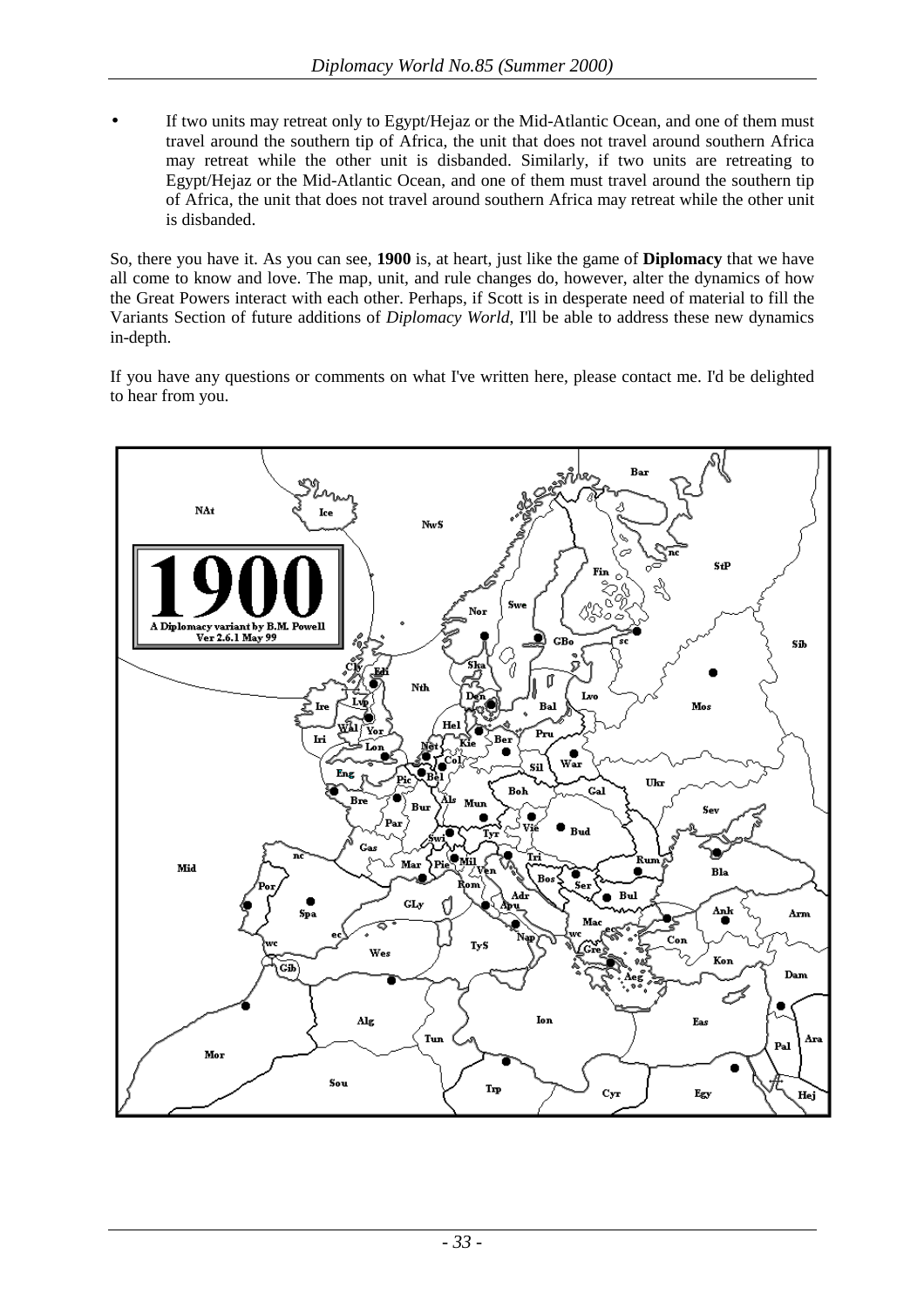# **Warlock Diplomacy**

### **by Scott Morris**

<span id="page-33-0"></span>I created Warlock Diplomacy to fulfil the wish to be able to destroy an enemy unit on a whim. I also wanted to have the power to overwhelm superior forces with a super unit. Not to mention the ability to confuse and make my enemy appear on the far side of the board. Combine all of this and think of Gandolf in "The Hobbit" and you have Warlock Diplomacy.

All the standard rules of Diplomacy apply but each ruler is a Warlock with powers listed below.

-Once a power is used, successful or not, it is gone.

-Each Warlock has the 20 powers that can be used anytime.

-Spells may be combined.

-You may use your magic on your pieces or others. (with the exception of Move home SC, Balloon and Illusion please note their special rules)

- At then end of Fall 1906 Extra spells will be handed out. Every country will count it's SC's then divide by 2. You drop any remainder. The countries will be given that number of random replenishment of spells. (Undead, and Balloon will not be a choice) All countries will receive at least two spells. The spells will be kept secret until played.

1 - Vaporize any unit on the board.

1 - Move a Home SC. Moves regardless of fleet or Armies in the area. Cannot be moved onto another SC. MUST move just like an Army. (to an adjacent space or convoyed in the spring or fall) You must have ownership. Though it can be convoyed it moves UNDER all other fleets and armies. (done under normal adjudication)

2 - Double-orders (the army or fleet under the magic spell moves one space, then all units including the magic piece adjudicate normally with the magic piece moving it's second move) OR the unit under the spell can do a convoy or support order for any unit (whether of the same or any other country) which is also engaged in a Double-Order)

EXAMPLE - F North Sea (double order spell) F NthS CA A Edi > Norway. A Edinburgh (double order spell) A Edi > Norway. If Norway is vacant, they move there first. THEN when all the rest of the units adjudicate. F NS CA A London > Denmark. A Edi > Noway > Sweden. If a unit is ordered to attack to cut support and it is dislodged by a double order spell, it fails in this attempt. It is dislodged before it moves. IF ANOTHER DOUBLE ORDER SHOULD DISLODGE OR BOUNCE YOUR UNIT THE SECOND PART OF YOUR ORDER IS MOOT IF INCORRECTLY ORDERED. (done under normal adjudication)

1 - Add 1 support to hold or move (done under normal adjudication) If part of a double order must specify which leg it is used for.

1 - Add 2 supports to hold or move. (must be for one piece) (done under normal adjudication) If part of a double order must specify which leg it is used for.

1 - Extra build (one unit must be dropped next winter unless a real SC is gained, or may be used to put off a -1 SC loss for on year) (Winter)

1 - Cut support (for any units attacking Trieste, or any units supporting Trieste choose one) (done under normal adjudication) If two different countries attack an SC independently with one support, this spell cuts BOTH attacks.

1 - Cut 2 supports. (same as above, cannot be divided, one for Trieste, one for Serbia) (done under normal adjudication)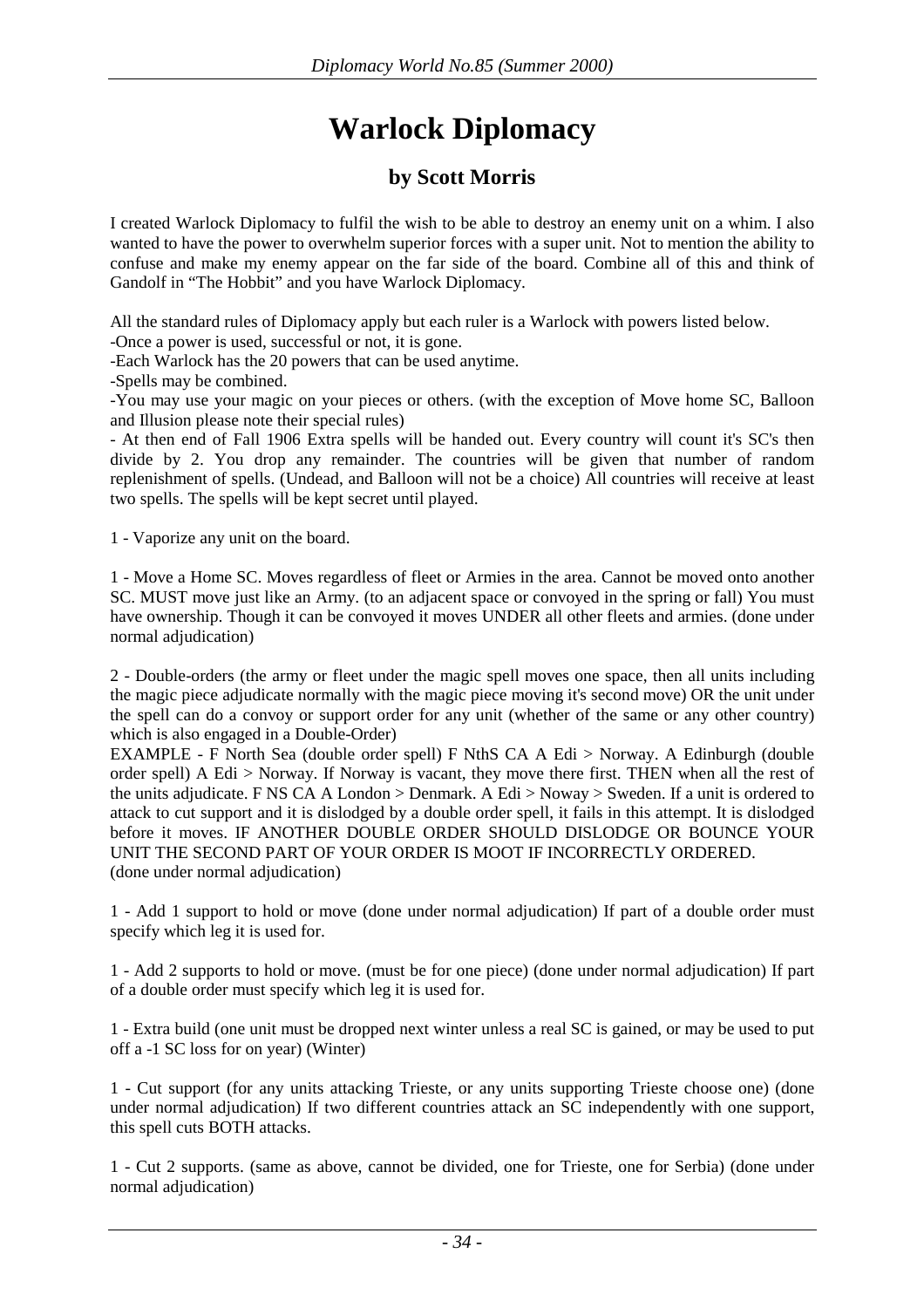1 - Power Impervious. Super Hold. The unit cannot be dislodged or destroyed by anything for one turn. This spell requires a lot of concentration and thus cannot be used in conjunction with a double order. EXAMPLE unit move to Space X then casts Power Impervious. (supercedes all other magic, including vaporize and spin the bottle) The unit may issue a normal support order while standing in place.

1 - Make unit invisible. The army or fleet turns invisible until it changes ownership of an SC, Bounces with another unit, or supports any unit. (used in conjunction with normal orders) Turkey would order F Smyrna make invisible. That is all the other players would see. The GM will then adjudicate normally until one of the above conditions make the unit visible to all again. Invisible also "hides" double order spells, swim in land or walk on water. Once the unit is revealed any of those spells used on that unit will be revealed. (Marked in priority list)

1 - Spin the bottle. One random space on the board is destroyed and impassable for two turns. (starting on the turn it is used) SC count not affected. Adjudicated first. Any unit residing there is destroyed on impact. If Cast in the Fall turn and it lands on a Home SC. That space may not build in the Winter.

1 - Catastrophe. Any 1 territory (non SC space) can be declared a catastrophe zone. No unit may pass through or move in during that season. You may leave it, but if you didn't leave it then you will be destroyed at the end of this seasons move. (marked in priority list)

1 - Walk on Water. An army may walk across any body of water as if it was land. Lasts for one full year. (Spring and Fall or Fall then spring) If it is still at sea at the end of the year (2nd turn) it will drown and be destroyed. (done under normal adjudication)

1 - Swim in Land. A fleet may cross through land as if were a body of water. If it is land trapped at the end of the year then it is beached and destroyed. If it ends up on a coastal territory it may choose the coast. A Fleet on the North Coast of Spain can enter the Gulf of Lyon using this power. A fleet in Gascony may enter Mar using this power. A fleet in Sev may move to Moscow then move to STP and choose the coast using this power. Lasts for one full year. (Spring and Fall or Fall then spring) If it is still landlocked at the end of the year (2nd turn) it will be beached destroyed. If a Fleet is inland on the second turn, it claims any SC it is on, then disbands. (done under normal adjudication)

1 - Illusion. Illusionist : The swapping of two provinces may be ordered. The provinces must both be of the same type (i.e. supply centre/non-supply centre, inland/coastal, or sea/land). Any unit moving into either of the areas concerned, actually moves to the other. Supports apply. (ex: Illusionist swaps Paris and Moscow ; Germany's A(Liv) S A(War)-Mos, A (War)-Mos, France's A(Par) stands. The A (War) would move to Paris, and the French army would be dislodged; in the subsequent retreat phase it would retreat normally. Units moving out of either province are not affected. The illusionist himself is not allowed to move or support into one of the swapped provinces for he sees the truth of the spell. Under the above example with no supports A Livonia > Moscow and A Gascony > Paris would pass each other with no bounces. A Livonia would land in Paris, A Gascony would land in Moscow. If a third unit was in Paris to begin with and was ordered to HOLD all orders would bounce.

If two countries plan out an illusionist spell, you want to support the army to Moscow in the above example. Simple change the names on your board. A (Liv) S A War to Paris would be a misorder. If a fleet needs a coast to be specified, the fleet will be placed on the coast that is closest. F BS > Con (Con swapped with Spain) F Black sea would land in Spain (sc). If the coast has equal distance the GM will make a random selection. The below swaps can be made inside but not outside groups.

Landlocked SCs: Par, Mun, War, Mos, Vie, Bud, Ser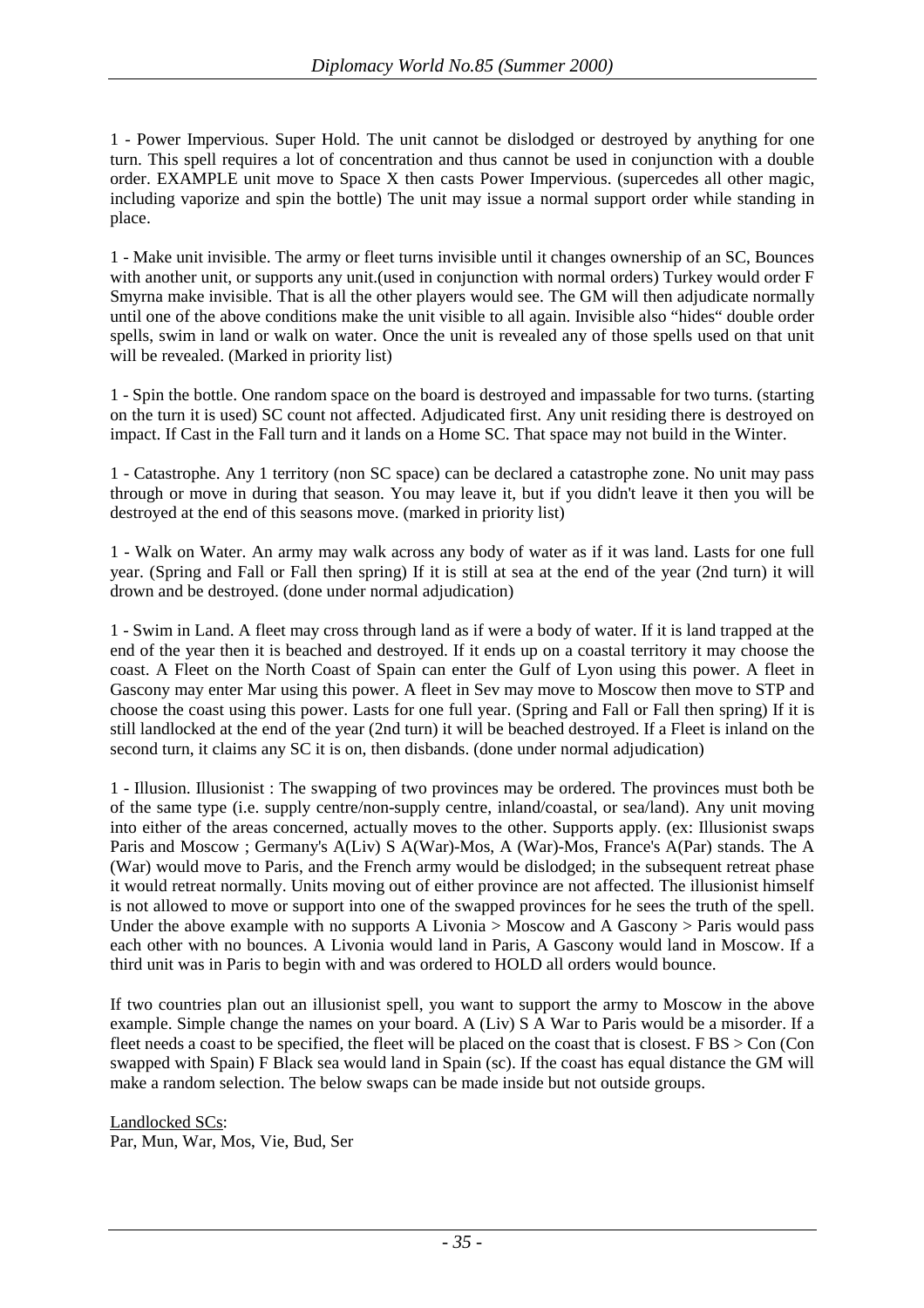Coastal SCs:

Edi, Lpl, Lon, Nwy, Swe, StP, Den, Kie, Ber, Hol, Bel, Bre, Spa, Por, Mar, Tun, Rom, Nap, Ven, Tri, Gre, Bul, Rum, Sev, Ank, Con, Smy

Sea Provinces: BAR, NWG, NAO, IRI, ENC, MAO, NTH, HEL, SKA, BAL, GOB, WMS, GOL, TYS, ADS, ION, AEG, EMS, BS

Coastal Non SCs: Fin, Lvn, Pru, Cly, Wal, Yor, Pic, Gas, NAf, Pie, Tus, Apu, Alb, Syr, Arm

Inland Non-SCs: Ruh, Sil, Boh, Gal, Tyl, Ukr, Bur

If two warlocks invoke the illusion spell using the same province the truth of the spell is seen by all and the illusion fails.

1 – Undead - Once a Warlock loses all his SC's he has 3 years to invoke his undead spell. It must be played on a spring turn. Then the Warlock has an army or fleet randomly placed on the board. (the Warlocks choice of a fleet or army once the space is revealed) All of his unused spells are still intact. Once the unit is placed if he has not taken control of a SC by the end of fall, he is gone forever to Warlock purgatory. IF the undead Warlock does gain control of a SC, that is his home SC for the rest of the game until he gains back one of his original home SC's. Once a Warlock gains back a home SC, his previous SC can be used for one more build, then is shut down forever. A Warlocks power is always called home if possible. Warlocks who are out of the game but have not cast their undead spells yet still have a vote in any game ending decision. Once a player has 18 SC's the game is over, and you cannot invoke the undead spell.

1 – Discord Spell - The person casting the spell may decree that two countries may not support each other for that season. Warlock A cast's Discord on X and Y. Any unit from X supporting Y or convoying Y is invalid, the same for support from Y to X. The spell has no affect on support of it's own units or other countries not named in the spell.

1 - Balloon spell. You may float any unit up into the air. It will move above the field of battle until you order it to land. It takes one move to float up and one move to float down. A Unit that is in the air may not support any other unit. The Balloon unit may, however, be supported down. If two balloon units bounce they both drop to the map. If the space under them is occupied the piece is treated as one that was just dislodged and then chooses a space during the retreat phase.

1 – Ghost spell - A fake unit may be created and ordered. EXAMPLE England F Edinburgh > North Sea, F Edinburgh > Norwegian Sea. Both will be announced by the GM only the player will know which unit is the real one. Ghost units may not support or claim an SC. They fade into mist after they come into contact with another unit without impeding the other units progress.

Once a Warlock loses all his SC's and his undead powers expire he is out of the game and his magic is gone.

#### **Game Sequence**

- 1) Power Impervious supercedes all orders and negates vaporize or spin the bottle.
- 2) Vaporize and spin the bottle.
- 3) Make invisible, Catastrophe, Illusionist
- 4) Normal adjudication.
- 5) Extra Build (winter only)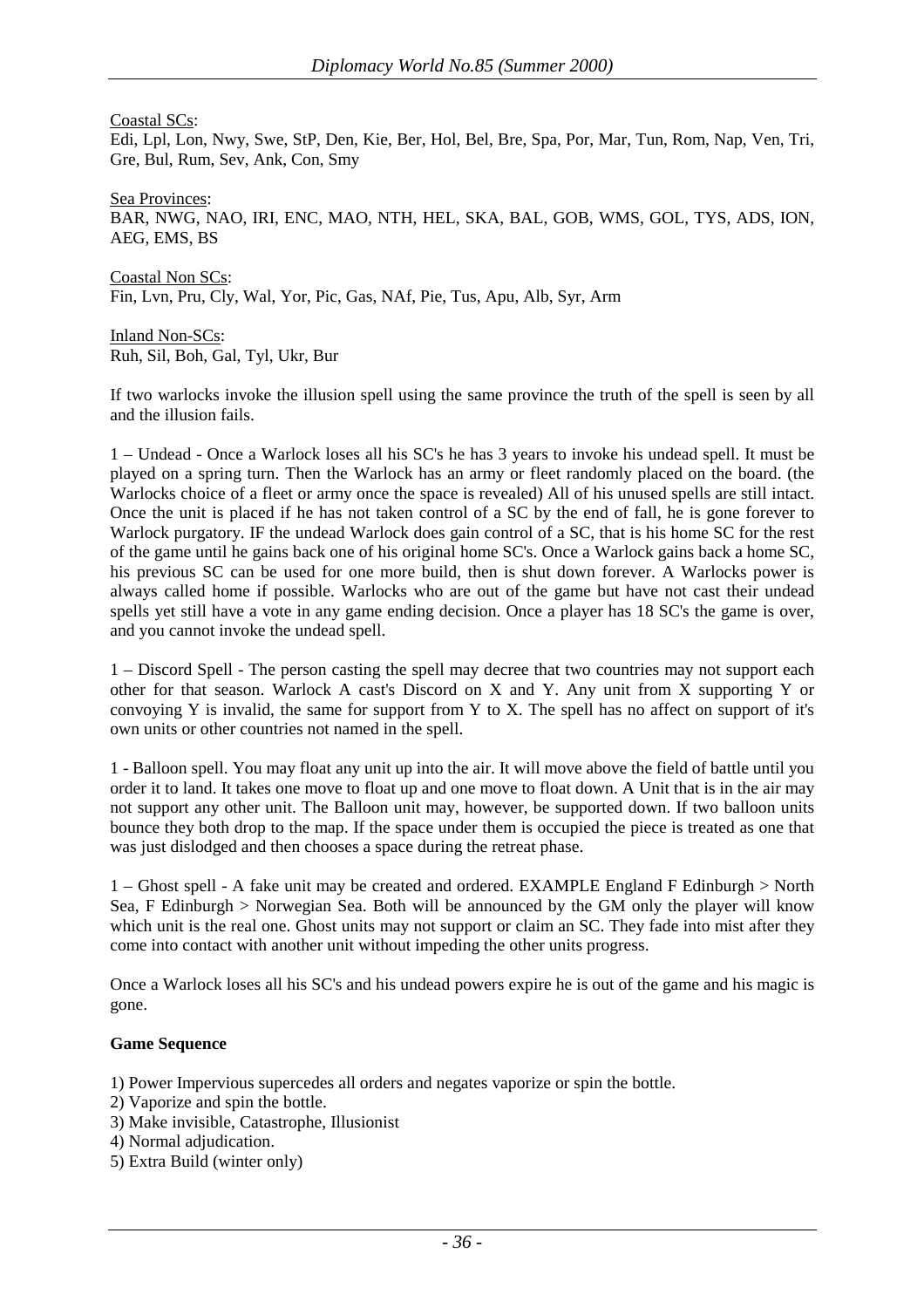# **Diplomacy Diary**

### **Provided by the [Diplomatic Corps](http://www.diplomaticcorps.org/)**

### United States

<span id="page-36-0"></span>**Peericon XIX** will be held **28-31 July 2000** in **San Diego, California**, with realtime internet links to Rome and Hong Kong. For details, contact host [Larry Peery.](mailto:peery@ix.netcom.com)

The Boardgame Players Association is presenting the **World Boardgame Championships** on **1-6 August 2000** at Marriott's Hunt Valley Inn in **Hunt Valley, Maryland** (near Baltimore). Joining the usual cast will be the worldwide diplomats of **DIPCON XXXIII** and **World DipCon X** which will be combined within the conference for the biggest collection of Diplomacy players on the planet. The BPA website, featuring information on this convention, is at [www.boardgamers.org.](http://www.boardgamers.org/) The schedule, houserules, and past winners can be found on the BPA site's [Diplomacy page.](http://www.boardgamers.org/yearbook/dippge.htm) You may request email copies of this information at [doncon99@toad.net.](mailto:doncon99@toad.net) The 2001 WBC is scheduled for **June 26th - July 1st, 2001** at the Hunt Valley Inn.

**GenCon** will be held **10-13 August 2000** in **Milwaukee, Wisconsin**. This large annual convention features all kinds of boardgames and role-playing games, including a Diplomacy tournament. For details, contact [Edi Birsan.](mailto:edi@mgames.com) Future GenCons are scheduled for **2-5 August 2001** and **8-11 August 2002**.

**Dragonflight** will be held **25-27 August 2000** at Seattle University in **Seattle, Washington**. This large annual convention features all kinds of boardgames and role-playing games, including a Diplomacy tournament. For details, contact [Buz Eddy.](mailto:BuzEddy@aol.com)

The next **Diplomatic Incident**, a twice-a-year informal gathering for Diplomacy and other games, will be held in late September or early October of 2000 in the **Boston, Massachusetts** area. For details, contact [Dave Partridge](mailto:rebhuhn@rocketmail.com) or watch future issues of Dave's Diplomacy subzine ["Tinamou".](http://devel.igo.org/DipPouch/Postal/Zines/TAP)

For a decidedly informal time, **Vertigo Games XIV** will be held in the **Philadelphia, Pennsylvania** area over the **Labor Day holiday weekend**. Traditionally this house con has featured one dozen to two dozen people including longtime postal and tournament Diplomacy veterans from several states. Event details are still being arranged due to the sale of the home that hosted most of the previous Vertigo Games. For more details, contact the host, [Brad Wilson,](mailto:dolphin_146@hotmail.com) or see his postal Diplomacy zine **Vertigo** with [recent issues](http://www.misty.com/people/donna/vertigo) posted on the web.

The 2nd annual **Tempest in a Teapot** will be held in the **Baltimore-Washington** metro area in **October 2000**, with the site and date not yet announced. For details, visit the Potomac Tea & Knife [Society website](http://www.cs.umbc.edu/~ikep/) (which has recently been moved) or contact [Tim Richardson.](mailto:tim@diplom.org)

### Canada

The umpteenth **Can-Con** will be held **18-20 August 2000** at the familiar surrounds of U. of T. Scarborough, a suburb of **Toronto**. Pre-registration is \$10 for the week-end or \$5 per Diplomacy round you end up in for not pre-registering. Townhouse rooms will be charged at \$40/night. Details are in [this release.](http://www.diplomaticcorps.org/ComingEvents/cancon2.html) Send pre-registration info and/or money to: Doug Acheson at 80 Bradford St., Suite 231, Barrie, Ontario L4N 6S7 CANADA or E-mail at: [nithgrove@on.aibn.com.](mailto:nithgrove@on.aibn.com) Land line link (fax) at 705 730-0510.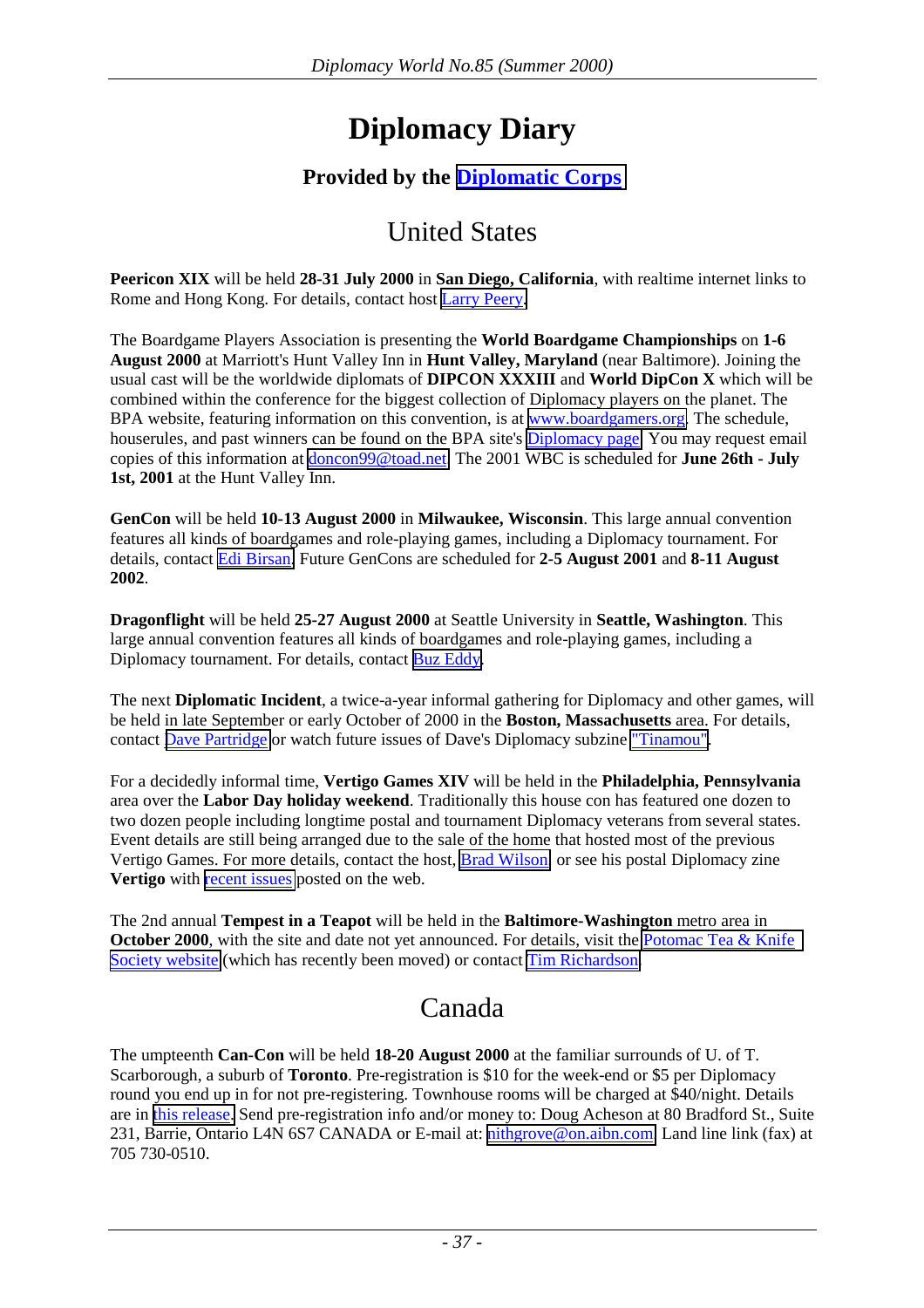For details on the 8th annual **Canadian Diplomacy Championship**, to be held **6-7 January 2001** in **Calgary, Alberta**, send e-mail to host organization [Stratagem](mailto:stratage@home.com) or visit [the Stratagem Gaming Society's](http://members.home.net/stratage/diplomacy/dipinfo.html)  [CDC information page.](http://members.home.net/stratage/diplomacy/dipinfo.html)

### Australia & New Zealand

The **Don Challenge 2000** will be held **25-26 November 2000** in **Preston, Victoria, Australia**, with three rounds of Diplomacy. For details, contact tournament organizer [Jason Whitby.](mailto:j.whitby@pgrad.unimelb.edu.au)

[link] Links to a number of websites for conventions/tournaments in Australia and New Zealand are listed on the DAANZ site's [Tournaments page.](http://www.thingy.apana.org.au/~ozdip/dip-tour.htm) Listed events include:

the **Australian Diplomacy Championships**, Canberra, **28-30 January 2000**

the **Waikato Diplomacy Open**, Hamilton, **25-27 February 2000**

the **Victorian Diplomacy Championships**, Melbourne, **21-24 April 2000**

the **DAANZ Tournament**, Wellington, **20-21 May 2000**

the **New South Wales Diplomacy Championships**, **10-12 June 2000**

the **Queensland Diplomacy Championships**, **July 2000**

the **Canberra Capers Diplomacy Tournament**, Canberra, **30 September-1 October 2000**

the **New Zealand Diplomacy Championships**, Auckland, **21-23 October 2000**... For schedule, location, rules, past winners, and other details, see the [NZ Dip Championships](http://www.stevensons.co.nz/~bjc/Diplomacy_articles/NZChamps.html) website.

### Denmark

**Viking Con 19** will be held **14-15 October 2000** in **Copenhagen, Denmark**. For details, contact [Erik](mailto:Swiatek@ruc.dk)  [Swiatek.](mailto:Swiatek@ruc.dk)

### France

**European DipCon** will be held **24-26 November 2000** in **Paris, France**. For details, contact [Thibault](mailto:thibault.constans@vnumail.com)  [Constans.](mailto:thibault.constans@vnumail.com) If you're coming from outside France, you can contact [Shaun Derrick](mailto:shaun.derrick@travelmanagement.co.uk) for travel arrangements.

### Germany

**German DipCon IV** will be held **13-15 October 2000** in **Waldkappel, Germany**. For details, see the [German DipCon website](http://www.dipcon.de/) or contact [Andre Illievicz.](mailto:info@dipcon.de)

### Ireland

The first **Irish National Diplomacy Championship** will be held **28-30 October 2000** in **Dublin, Ireland** in conjunction with **Gaelcon**. For details, send e-mail to Fearghal O'Donnachu at [DipIreland@yahoo.com.](mailto:DipIreland@yahoo.com)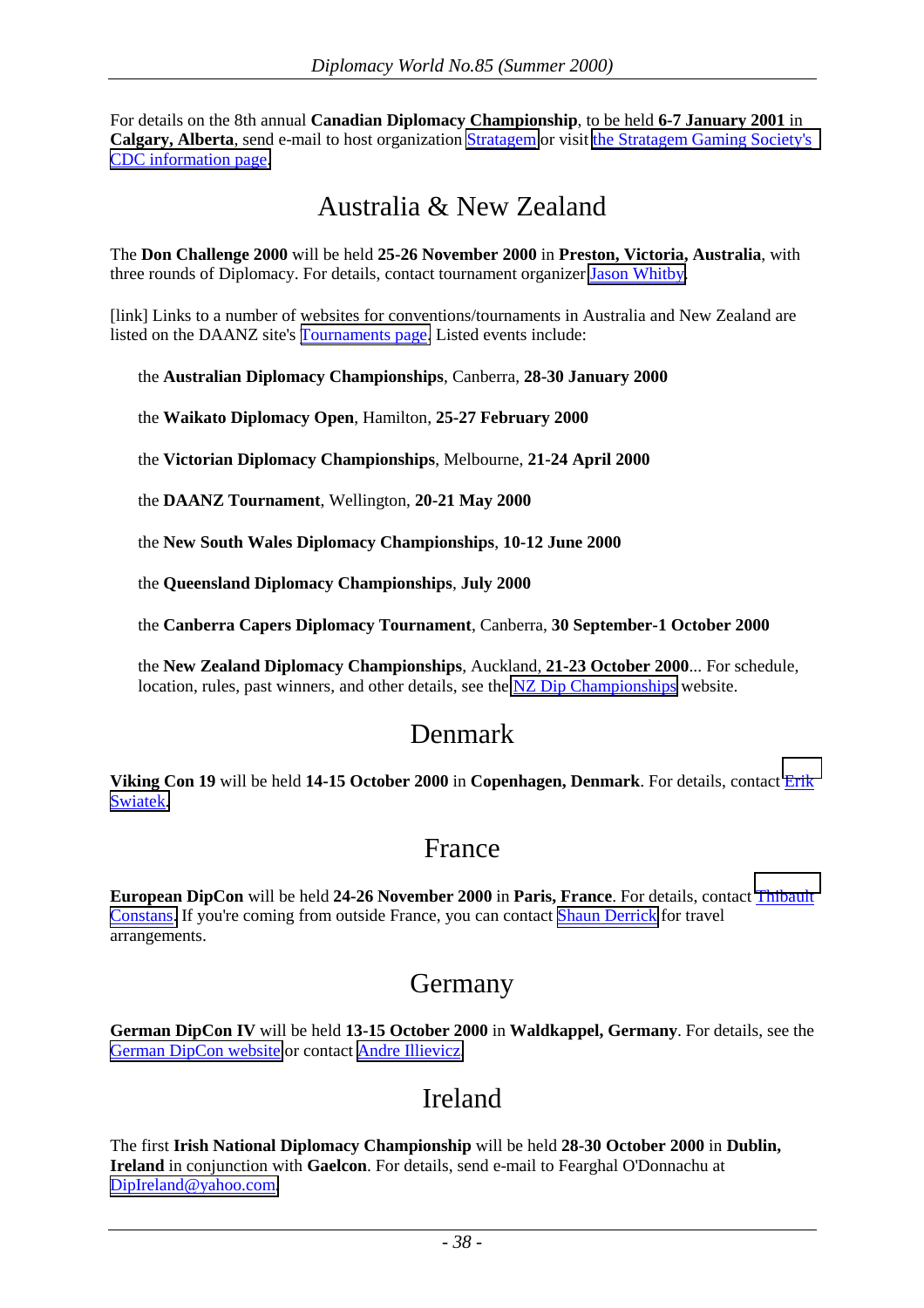### Sweden

**BovCon** will be held **15-17 September 2000** in **Bara, Sweden** (near Malmo). More details can be found on [www.sverok.se,](http://www.sverok.se/) or you can contact Tobias Tofft at 040-40 02 19.

**Boras Spelkonvent** will be held **3-5 November 2000** in **Allhelgonahelgen, Sweden**. For details, contact [Adreas Carlsson](mailto:bak@sveroke.se) at 033-12 31 59.

The Swedish Diplomacy Association is compiling a "Swedish Championships" page for their upcoming website, with information about the 2000 national tournament. A link will be added soon.

### United Kingdom

[link] The long-running annual convention **ManorCon** carries past results and information about the next ManorCon, **21-24 July 2000**, at the [ManorCon website.](http://devel.diplom.org/manorcon)

[link] The **Mind Sports Olympiad 2000**, to be held **26-28 August 2000** with the Diplomacy tournament on Saturday the 26th, has Diplomacy-related information posted at [www.lancedal.demon.co.uk/dip2000/chat/msocon.htm.](http://www.lancedal.demon.co.uk/dip2000/chat/msocon.htm) For more details, contact [Stephen Agar](mailto:stephen@spoff.demon.co.uk) or [Mark Stretch.](mailto:mark@34dartdrive.freeserve.co.uk) 

**BreCon** 28<sup>th</sup> October at Christ College, Brecon. The first ever Welsh Open Diplomacy Championship. Form more information contact Tony Reeves, Maes-y-Dderwen, 15 Oakfiled Park, Cradoc, Brecon, LD3 9QA. Email: [tonypims@hotmail.com](mailto:tonypims@hotmail.com)

[links] The long-running annual convention **MidCon** has for several years hosted the **UK National Diplomacy Championships**. Past results and information about the next MidCon, **3-5 November 2000** in **Birmingham**, can be found on the [MidCon website.](http://ourworld.compuserve.com/homepages/jdodds/midcon.htm) More specifics including prices, travel information, and a method to book reservations can be found on the [MidCon details page.](http://www.sfcp.co.uk/midcon.htm)

# **Hobby Contact Points**

For info about the North American Postal Diplomacy Hobby contact Phil Reynolds, 2896 Oak St., Sarasota, FL 34237-7344, USA. Phil edits **The Zine Register**

For info about the UK Postal Diplomacy Hobby contact John Harrington, 1 Churchbury Close, Enfield, Middlesex, EN1 3UW. John edits **Mission from God**. Alternatively check out [http://www.postalgames.org.uk](http://www.postalgames.org.uk/)

For Diplomacy on the Internet we recommend:

The Diplomatic Pouch ([http://www.diplom.org\)](http://www.diplom.org/)

Diplomacy-Archive ([http://www.diplomacy-archive.com\)](http://www.diplomacy-archive.com/)

The Internet Diplomacy Search Engine [\(http://www.onesite.org/dipsearch/search.php2](http://www.onesite.org/dipsearch/search.php2))